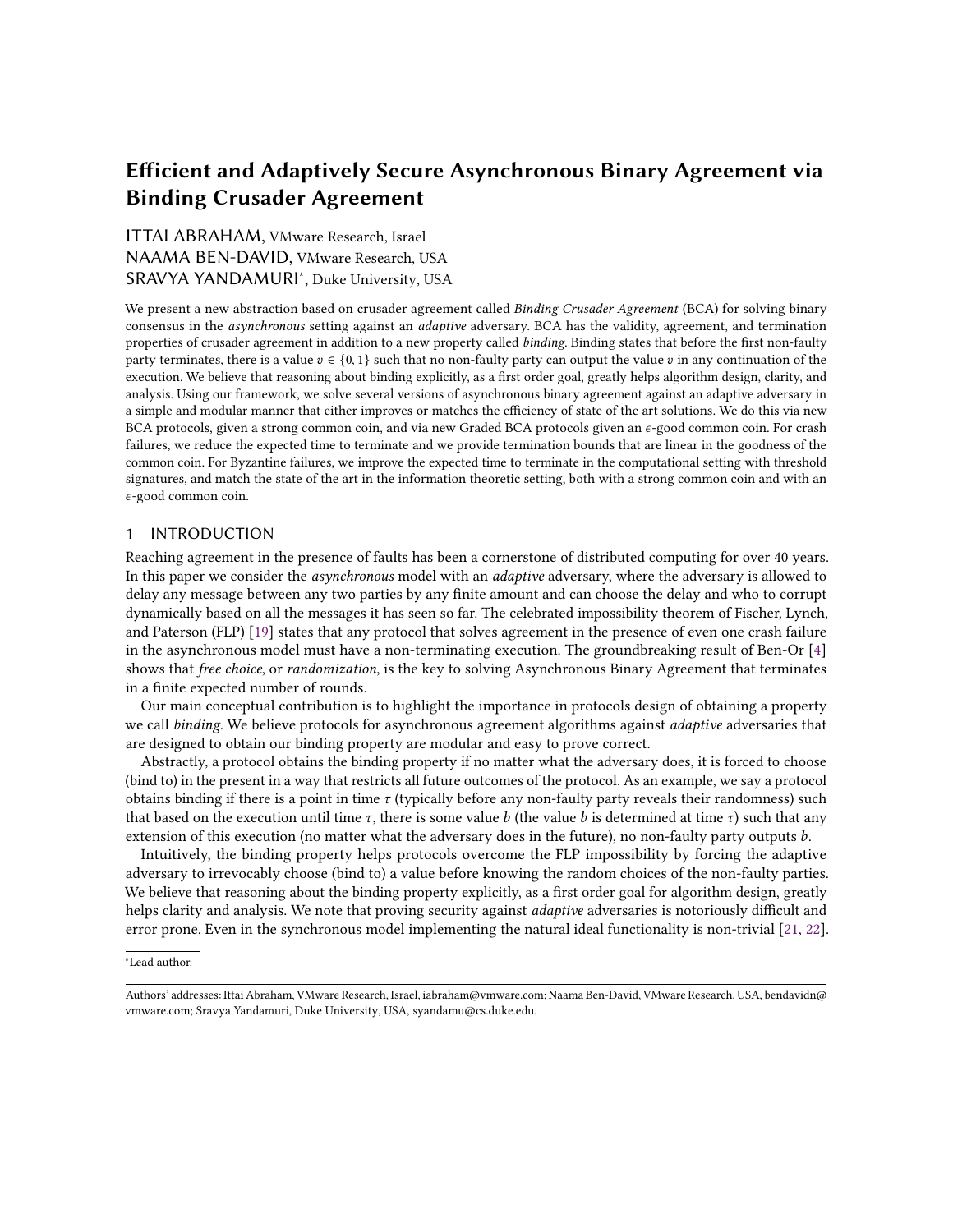We use the following standard definitions to capture randomness via the abstract notion of a *common coin*, first introduced by Rabin [\[29\]](#page-17-0). Roughly speaking, an  $\epsilon$ -good, t-unpredictable common coin needs to have two properties: (1) Unpredictability the adversary cannot predict the coin value before at least  $t + 1$  parties start participating in the protocol; and (2) Good: for any value  $v \in \{0, 1\}$ , with probability  $\geq \epsilon$ , all non-faulty parties output v. Many  $O(1)$ -good common coins are based on Verifiable Secret Sharing [\[1,](#page-16-4) [7,](#page-16-5) [10,](#page-16-6) [18\]](#page-16-7). A 1/2-good common coin is called a strong common coin and can be implemented in the authenticated setting using secret sharing [\[8,](#page-16-8) [30\]](#page-17-1). A canonical example is simply having each party choose a local random coin. This is a  $2^{-n}$ -good common coin, which we call the local common coin.

Our framework is based on a new abstraction that we call Binding Crusader Agreement (BCA). As in standard Crusader Agreement [\[15\]](#page-16-9), this functionality is similar to agreement, but allows some parties to output a special ⊥ value. More specifically, it guarantees (1) Validity: when all non-faulty parties have the same input, this is the only output; and (2) Agreement: no two honest parties output two distinct non-⊥ values. Additionally, as discussed above, we require the protocol to satisfy the *binding* property: that is, at the time  $t$  at which the first non-faulty party terminates, there is a value  $v \in \{0, 1\}$  such that no non-faulty party can output v in any extension of the execution. Inspired by Gradecast [\[18\]](#page-16-7), we also extend BCA to Graded-BCA, where each party outputs a value and a grade  $q \in \{0, 1, 2\}$ , intuitively corresponding to how confident they are in their output. Roughly speaking, in Graded-BCA, a grade of 2 implies that all parties have the same value. There are numerous results that use the graded approach [\[5,](#page-16-10) [20,](#page-16-11) [23\]](#page-16-12); our work is one of the few that use it explicitly for an asynchronous model.

We show that asynchronous agreement can be solved with rounds of BCA followed by a strong coin flip, or rounds of Graded-BCA followed by a flip of an  $\epsilon$ -good coin. We treat this as a *framework* which can solve many variants of agreement, including crash-tolerant, information-theoretic, and computational, depending on the implementation and guarantees that the plugged in (Graded) BCA provides. We then present several implementations of (Graded) BCA, and by optimizing those, arrive at algorithms for agreement that match or improve upon the state of the art algorithms in terms of expected communication rounds to termination.

We note that in this paper we consider the *worst case* expected number of rounds until *termination*. This includes rounds after parties commit a value during which they cannot yet terminate the protocol (this accounting is not always included in the literature). Furthermore, we note that optimizations for 'optimistic' runs with synchrony or in which all non-faulty parties have the same input, are useful in practice, but are not the topic of this paper.

#### 1.1 Our contributions: Crash failures

Asynchronous agreement can be solved while tolerating a minority of crash failures using randomization. This was first showed by Ben-Or in 1983 [\[4\]](#page-16-1), but only against an oblivious adversary. Later, Aguilera and Toueg [\[2\]](#page-16-13) showed that Ben-Or's protocol in fact works against an adaptive adversary as well. However, Aguilera and Toueg only considered a local coin, and showed expected termination in  $O(2^{2n})$ . Their results do not easily generalize to better coins. Using our framework, we obtain the following results.

Theorem 1.1. Consider the problem of Asynchronous Binary Crash-tolerant Agreement with adaptive security, optimal resilience, asymptotically optimal message complexity for a network of n parties, where  $t < \frac{h}{2}$  parties may be faulty

- (1) Given an  $\epsilon$ -good t-unpredictable common coin, there exists a protocol that reaches termination in  $3/\epsilon + 4$ communication rounds in expectation.
- (2) Given a strong t-unpredictable common coin, there exists a protocol that reaches termination in 7 communication rounds in expectation.

Compared to Aguilera and Toueg [\[2\]](#page-16-13): (1) for the local common coin this is a quadratic improvement of the expected termination from  $O(2^{2n})$  to  $O(2^n)$ ; (2) for any  $\epsilon$ -good common coin, when  $\epsilon \gg 2^{-n}$  this provides a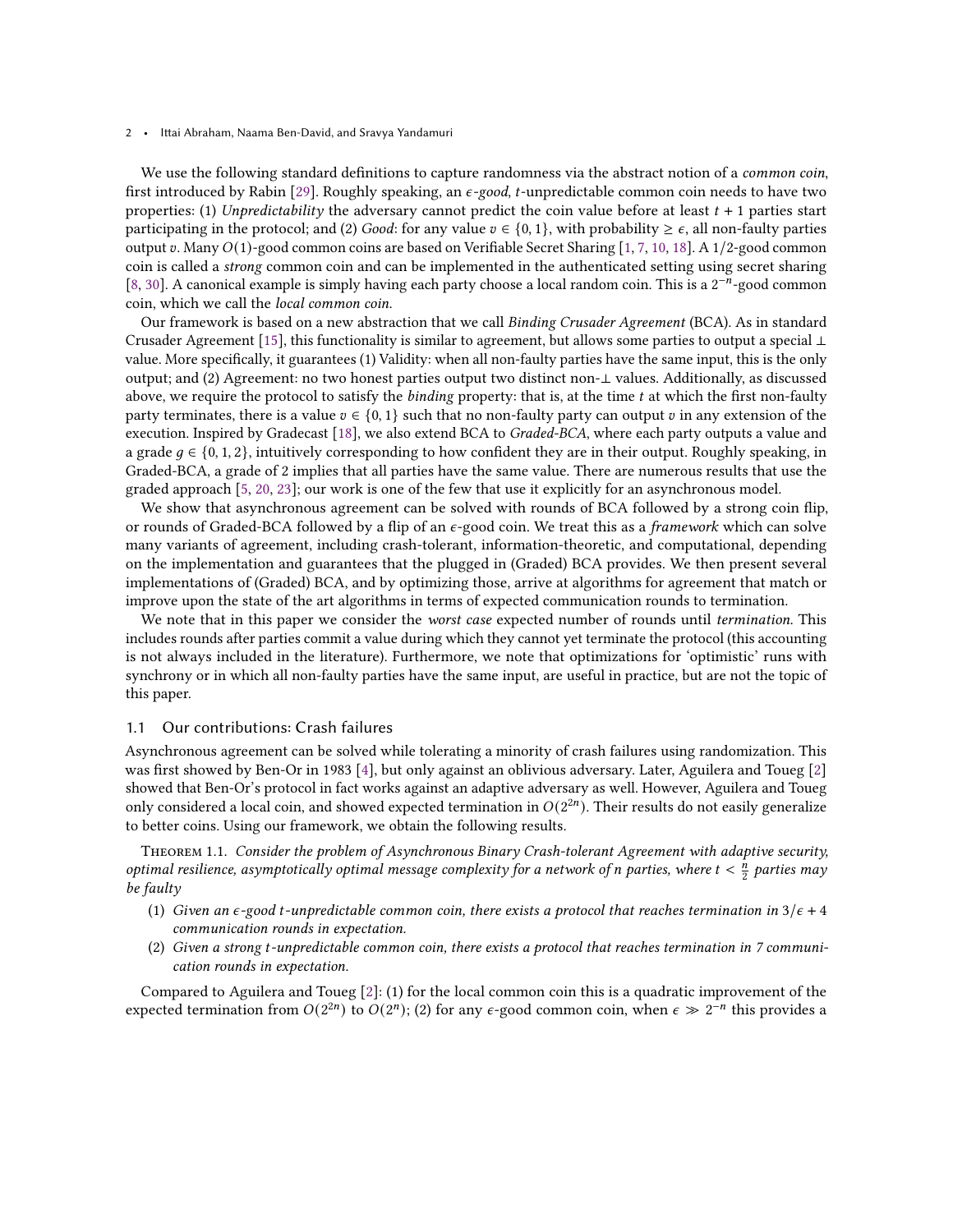Efficient and Adaptively Secure Asynchronous Binary Agreement via Binding Crusader Agreement • 3

|                    | Aguilera and Toueg[2] Ours |                  |
|--------------------|----------------------------|------------------|
| <b>Strong Coin</b> |                            |                  |
| Weak Coin          |                            | $3/\epsilon + 4$ |
| Local Coin         | $O(2^{2n})$                | $O(2^n)$         |

Table 1. A comparison of previous results to ours in the crash-fault setting.

|                    | $\lceil 28 \rceil$  |    | $\begin{bmatrix} 9 \end{bmatrix}$ $\begin{bmatrix} 11 \end{bmatrix}$ | Ours |
|--------------------|---------------------|----|----------------------------------------------------------------------|------|
| Strong $t + 1$     |                     |    |                                                                      | 17   |
| Strong $2t + 1$    |                     | 15 | 13                                                                   | 13   |
| Weak $t + 1$       | $12/\epsilon + 9$ - |    | $6/\epsilon + 6$ $6/\epsilon + 6$                                    |      |
| Strong $2t + 1$ w. |                     |    |                                                                      |      |
| Threshold Sigs     |                     |    |                                                                      |      |

Table 2. A comparison of our results in the Byzantine setting against previous results by coin strength. To the best of our knowledge, [\[11\]](#page-16-15) has not been peer reviewed.

significantly better bound (exponential improvement for a  $O(1)$ -good common coin); (3) For a strong common coin, this provides the first result with adaptive security that are optimized for this setting.

### 1.2 Our contributions: Byzantine failures in the authenticated setting

In addition to our results in the crash fault setting, we present an efficient protocol for Asynchronous Binary Byzantine Agreement with threshold signatures. This result is relevant for the several papers, such as the work of Cachin, Kursawe and Shoup [\[8\]](#page-16-8), as well as HoneyBadger [\[26\]](#page-16-16), Beat [\[17\]](#page-16-17), and DUMBO-MVBA [\[24\]](#page-16-18), that use binary agreement and assume a DKG setup, and hence may benefit from this result for adaptive security and better round complexity. Other systems [\[12,](#page-16-19) [13\]](#page-16-20) in the authenticated model could use this result to provide liveness in asynchrony.

THEOREM 1.2. Given a strong 2t-unpredictable coin, and a Threshold Signature Setup, there exists a protocol solving Authenticated Asynchronous Binary Byzantine Agreement with adaptive security against a computationally bounded adversary, optimal resilience, and asymptotically optimal message complexity that reaches termination in 9 communication rounds in expectation.

### 1.3 Our contributions: Byzantine failures in the information theoretic setting

Ben-Or's [\[4\]](#page-16-1) Byzantine resilient protocol does not have optimal resilience. Bracha's [\[6\]](#page-16-21) protocol has optimal resilience but requires  $O(n^3)$  message complexity, while the asymptotically optimal message complexity is  $O(n^2)$ [\[16\]](#page-16-22). Mostefaoui, Moumen, and Reynal [\[27\]](#page-17-3) solve Asynchronous Binary Agreement with the asymptotically optimal  $O(n^2)$  message complexity and expected  $O(1/\epsilon)$  rounds given an  $\epsilon$ -good coin. This celebrated paper won the PODC 2014 best paper award, but it was later discovered that the protocol is not secure against adaptive adversaries. To remedy this problem, the JACM version of Mostefaoui, Moumen, and Reynal [\[28\]](#page-17-2) had major protocol changes, more than doubling the round complexity. In particular, the worst case expected round complexity of [\[28\]](#page-17-2) is  $12/\epsilon + 9$  so even with a perfect coin the expected termination is 24+9=33 rounds. Cachin and Zanolini [\[9\]](#page-16-14) suggest an improvement given a strong coin, but we show this improvement is not adaptively secure (liveness violation) when instantiated with a  $t$ -unpredictable strong coin.

Crain [\[11\]](#page-16-15) in February 2020 presents improvements both for a strong coin and a weak coin. We note that these protocols, while not peer reviewed, have been used in other academic papers [\[14\]](#page-16-23).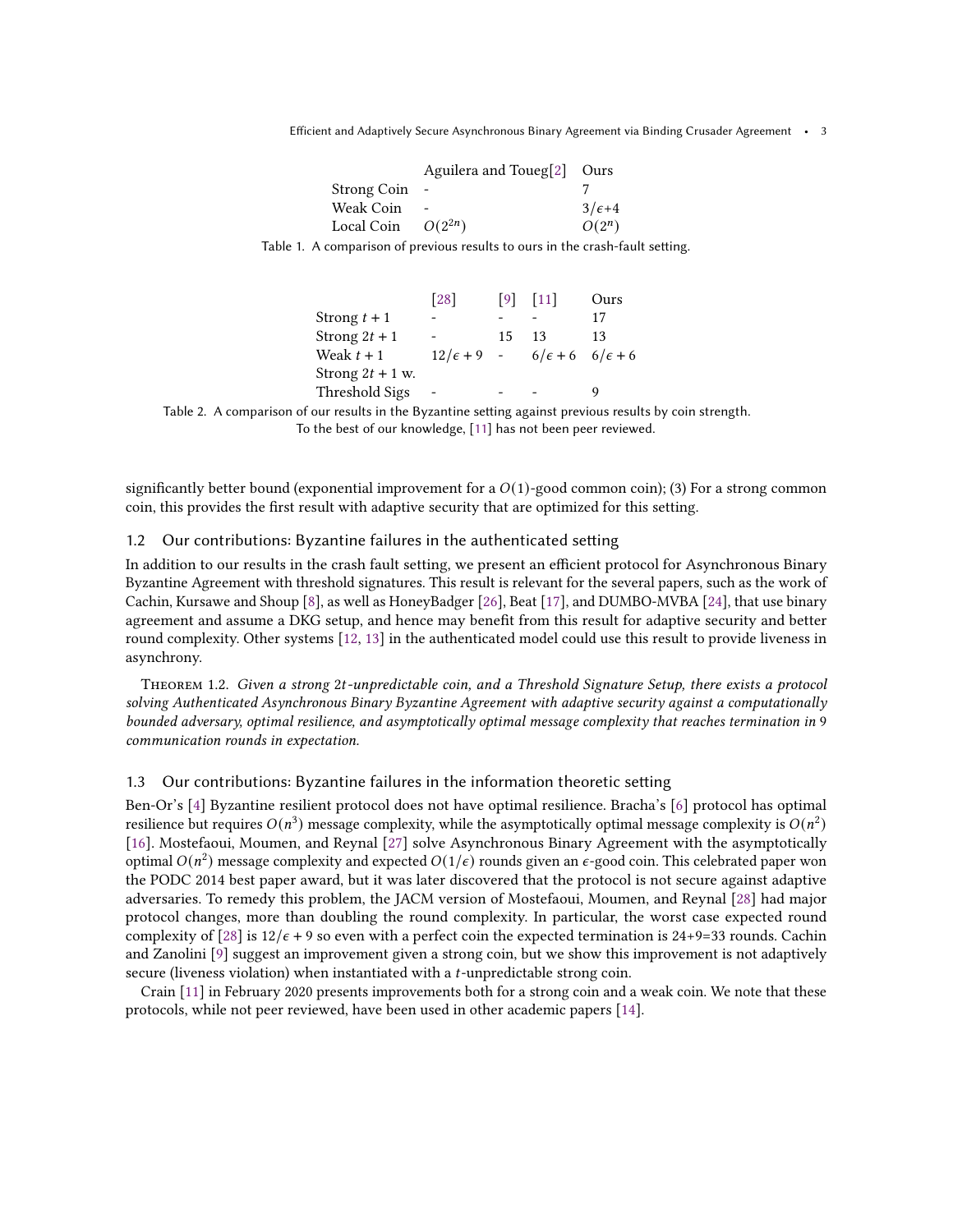In this paper, we match Crain's expected rounds until termination through our framework by presenting efficient information theoretic Byzantine-tolerant implementations of (Graded-) BCA.

Theorem 1.3. Consider the problem of Asynchronous Binary Byzantine Agreement with adaptive security, optimal resilience, asymptotically optimal message complexity for a network of n parties, where  $t < \frac{n}{3}$  parties may be faulty

- (1) Given an  $\epsilon$ -good t-unpredictable common coin, there exists a protocol that reaches termination in  $6/\epsilon$  + 6 communication rounds in expectation.
- (2) Given a strong t-unpredictable common coin, there exists a protocol that reaches termination in 17 communication rounds in expectation.
- (3) Given a strong 2-unpredictable common coin, there exists a protocol that reaches termination in 13 communication rounds in expectation.

We believe that our approach is simpler than that of Crain, further highlighting the advantage of our agreement framework; it allows to match state-of-the-art algorithms while abstracting out key properties, making proofs modular, and generalizing to other settings as well.

### 2 MODEL

We consider an asynchronous message passing system with  $n$  parties, up to  $t$  of which may fail. That is, processes may communicate with one another by sending messages on links that do not drop messages, but may take an arbitrarily long amount of time to be received (all messages do eventually reach their destination). We consider two types of failures; crash failures, in which a party stops executing, and Byzantine failures, in which a party may act arbitrarily. Any party that does not fail in either manner is called non-faulty. An adaptive adversary controls which parties fail, and the amount of delay each message experiences. The adversary does not know the future, but does have access to all parties' private state. In particular, the adversary knows the value of random coin flips at the moment that this value is revealed to the party that flipped the coin.

We consider the following abstraction for random coins.

Definition 2.1 ( $\epsilon$ -Good, d-Unpredictable Coin). An  $\epsilon$ -good d-unpredictable coin provides an access primitive that takes no arguments and outputs either 0 or 1 with the following properties:

- The output value for all parties is completely unpredictable until at least  $d + 1$  parties have accessed the coin.
- With probability at least  $\epsilon$ , all non-faulty parties get 0, and with probability at least  $\epsilon$ , all non-faulty parties get 1.

An  $\epsilon$ -good and d-unpredictable common coin has two properties: (1) Unpredictability the adversary cannot predict the coin value at long as at most *d* parties started the protocol; (2) Good: for any value  $v \in \{0, 1\}$ , all non-faulty parties output v with probability  $\geq \epsilon$ . If a coin is 1/2-good, we call it a strong coin. Many O(1)-good common coins are based on Verifiable Secret Sharing [\[1,](#page-16-4) [7,](#page-16-5) [18\]](#page-16-7). A strong common coin and can be implemented in the authenticated setting using secret sharing [\[8,](#page-16-8) [30\]](#page-17-1). Building coins of various goodness has been studied in other works and is not the topic of this paper. Instead, we use  $\epsilon$ -good coins as a black box. Since many strong common coins are based on polynomial secret sharing, we will interchangeably say  $d$ -unpredictable and degree  $d$ .

We are interested in solving binary agreement problems in this setting. In particular, we consider the following two standard variants of agreement, which correspond to a setting with Byzantine failures and a setting with only crash failures, respectively.

Definition 2.2 (Asynchronous Byzantine Agreement (ABA)). An asynchronous Byzantine agreement protocol among  $n$  parties is one in which each party receives an input and outputs a value  $v$  and has the following guarantees: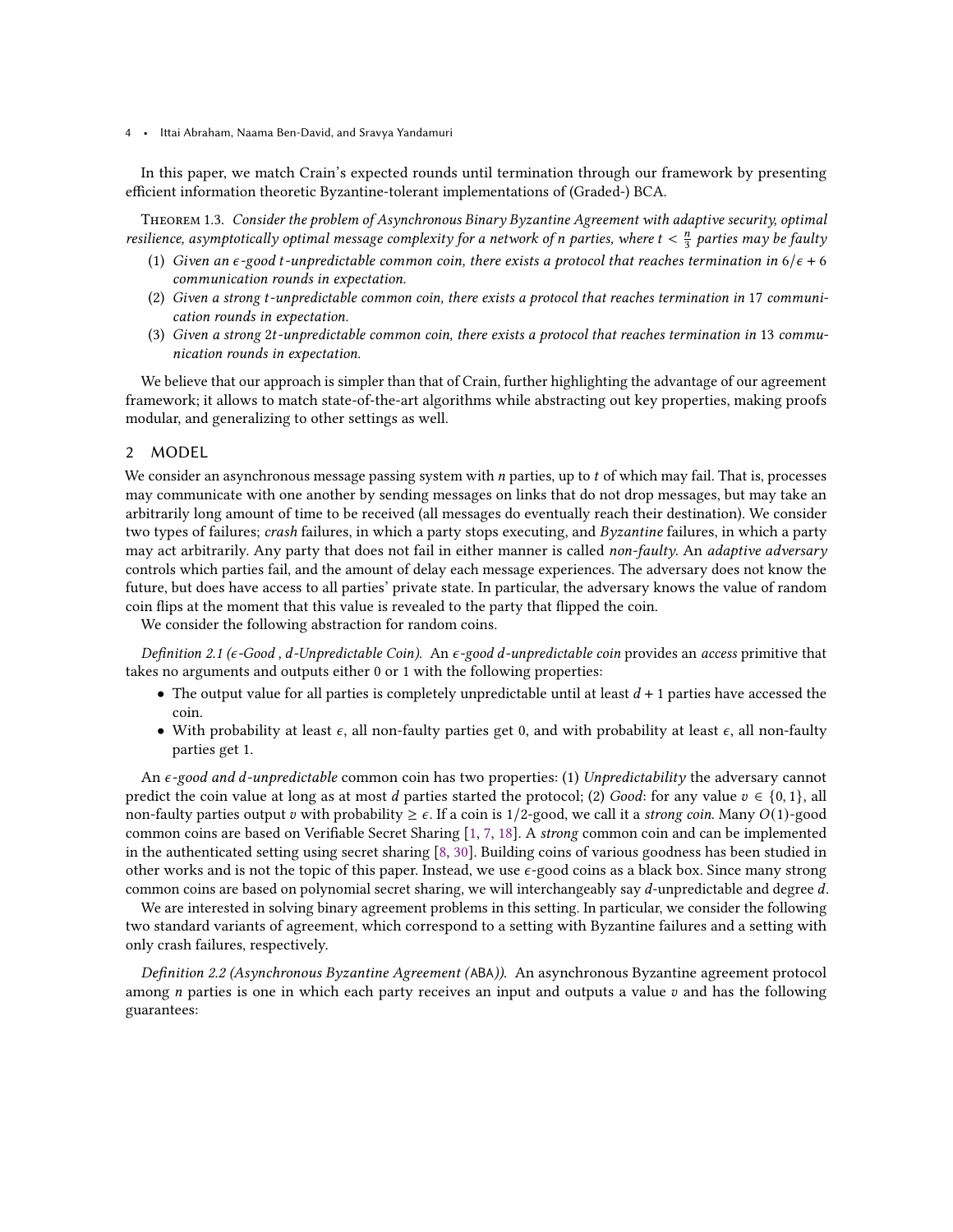- (Agreement) If a non-faulty party commits  $v$  and another non-faulty party commits  $v'$ ,  $v = v'$ .
- (Validity) If all non-faulty parties receive the same value  $v$  as input, all non-faulty parties commit  $v$ .
- (Termination) All non-faulty parties eventually commit and then eventually terminate with probability 1.

Definition 2.3 (Asynchronous Crash Agreement (ACA)). A crash consensus protocol among *n* parties is one in which each party receives an input and outputs a value  $v$  and has the following guarantees:

- (Agreement) If a party commits  $v$  and another party commits  $v'$ ,  $v = v'$ .
- (Weak Validity) If all parties receive the same input value  $v$ , all non-faulty parties commit  $v$ .
- (Termination) All non-faulty parties eventually commit and then eventually terminate with probability 1.

ACA is sometimes referred to as crash-tolerant consensus, uniform consensus, or simply consensus in the literature. The definition for ACA differs from that of ABA in that the agreement property of ACA is stronger as it must apply for any two parties that output values. The validity property of ACA is weaker in that it only applies if all parties start the protocol with the same value. These differences in definition are standard and reflect the nature of failures assumed for these two problems; generally, it is assumed that parties executing ACA only fail by crashing, whereas parties executing ABA can fail arbitrarily. The weaker validity property is needed to allow ACA to be solvable with  $2f + 1$  parties. In this paper, when referring generally to either one of these agreement problems, we say Asynchronous Agreement (AA). We note that in this paper, we only consider Asynchronous Agreement with binary input. We therefore drop the 'binary' qualifier in the rest of the paper.

### 2.1 Notations

For the reader's convenience, we provide here all the notations we use to refer to different problem variants throughout this paper, including ones defined later on. The notations are also introduced in the first place that uses them.

We use the acronym  $ABA_{\frac{1}{2}}$  to refer to Asynchronous Byzantine Agreement with a strong coin.  $ABA_{\epsilon}$ refers to Asynchronous Byzantine Agreement with an  $\epsilon$ -good coin.  $BCA_{Byz}$  refers to Binding Crusader Agreement for a Byzantine adversary, while  $BCA_{Crash}$  refers to Binding Crusader Agreement for a crash adversary.  $BCA_{Buz,TSig}$  refers to Binding Crusader Agreement with threshold signatures for a Byzantine adversary. EVBC $A_{Buz}$ ,  $EVGBCA_{Byz}$ , and  $EVBCA_{Byz,TSig}$  refer to the Externally Valid BCA, Externally Valid Graded BCA, and Externally Valid BCA with threshold signatures protocols in the Byzantine setting. The notation  $ABA_{\frac{1}{2}}$ -BC $A_{Byz,TSig}$  refers to the  $ABA_{\frac{1}{2}}$  protocol with  $BCA_{Byz,TSig}$  plugged in for BCA.

### <span id="page-4-0"></span>3 A FRAMEWORK FOR RANDOMIZED AGREEMENT

In Appendix [A,](#page-17-4) we describe Asynchronous Byzantine Agreement algorithms of the past that had flawed proofs of termination. They all follow a common pattern; parties execute rounds in which they try to decide a value, and if they cannot decide, they flip a coin to use as their input value in the next round. The counter examples to these algorithms similarly all stem from the same core problem: after the coin value is revealed, the adversary can still influence some parties to choose either value, and in particular, can force some of them not to adopt the coin value for the next round.

Our main contribution in this paper is capturing this common algorithmic pattern in a simple unifying framework, which proceeds in rounds of crusader agreement followed by a coin flip. Crusader agreement [\[15\]](#page-16-9) allows parties to decide ⊥ instead of one of the input values if not all parties received the same input. Intuitively, in our framework a party adopts the value of the coin in round  $r$  if and only if the decision of its  $r$ th crusader agreement instance was ⊥.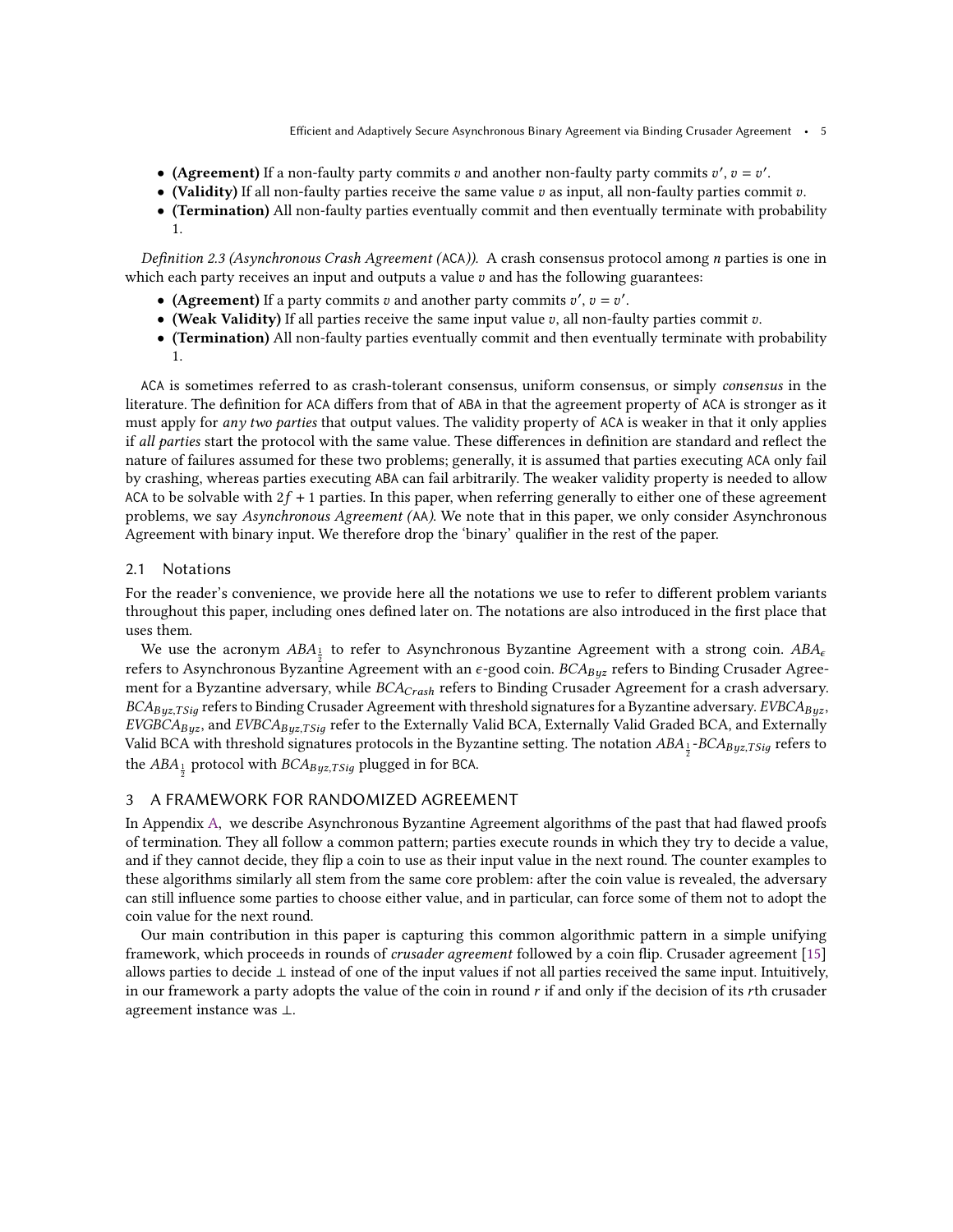To make this framework solve asynchronous agreement against an adaptive adversary, we introduce a new property, called binding, to crusader agreement. The binding property dictates that by the time at which the first non-faulty party decides in an instance of crusader agreement, there is some value that no non-faulty party can decide. Thus, in the context of our agreement framework, this means that the adversary must 'bind' to some value before it sees the value of the coin in each round. Binding Crusader Agreement (BCA), is thus defined as follows.

<span id="page-5-0"></span>Definition 3.1 (Binding Crusader Agreement (BCA)). A Binding Crusader Agreement protocol between parties has the following guarantees:

(Agreement) If two non-faulty parties decide values x and y, then either  $x = y$  or at least one of the values is ⊥.

(Validity) If all non-faulty parties have the same input, then this is the only possible decision for non-faulty parties.

(Termination) All non-faulty parties eventually decide and then eventually terminate.

**(Binding)** Let time  $\tau$  be the first time such that there is a party that is non-faulty at time  $\tau$  and decides at time  $\tau$ . At time  $\tau$ , there is a value  $b \in \{0, 1\}$  such that no non-faulty party decides  $1 - b$  in any extension of this execution.

Note that the binding property is only interesting in the case that the non-faulty party referred to in the definition decided ⊥. Otherwise, it trivially follows from agreement. To be able to implement BCA with an optimal tolerance to crash faults, we must weaken its validity property to match that of ACA. In particular, we must use the following validity property:

• (Weak Validity) If all parties have the same input  $v$ , then all non-faulty parties decide  $v$ .

We refer to BCA with this weak validity property as BCA-Crash, and to the one with the stronger validity property as BCA-Byz. That is, if any party, even a faulty one, has input value  $v$  to an instance of BCA-Crash, the protocol is allowed to decide  $v$ . This is known as a *weak validity* property, and has been shown to be necessary for solving agreement in an asynchronous setting with  $n \geq 2t + 1$  parties, even under crash faults [\[3,](#page-16-24) [25\]](#page-16-25). The proof of that result can easily be modified to apply to BCA as well.

The full definition of BCA-Crash appears in Appendix [B.](#page-18-0) Other changes include requiring that all parties that terminate satisfy agreement (not just the non-faulty ones). Similarly, binding applies to all parties, including faulty ones.

Any solution to BCA (of either kind) can then be plugged into our framework to yield a solution to asynchronous agreement. The properties of the BCA implementation directly translate to properties of the resulting agreement protocol. For example, the agreement protocol inherits its fault tolerance and validity from its BCA. Thus, the same framework captures both crash-tolerant and Byzantine-tolerant agreement.

We present two versions of the framework depending on the strength of the coin that is used. The first uses BCA as was explained above, but requires a strong coin. That is, in each round, the coin must give the same value to all parties. To handle a weaker coin guarantee, we replace binding crusader agreement with its graded version. Graded crusader agreement was introduced by Feldman and Micali [\[18\]](#page-16-7), and has parties output, along with their decision value, a grade that intuitively indicates how sure they are of their decision value. The definition of GBCA is as follows.

<span id="page-5-1"></span>Definition 3.2 (Graded Binding Crusader Agreement (GBCA)). In a Graded Binding Crusader Agreement protocol, each party decides a value from a set of 5 ordered buckets: 0 grade 2, 0 grade 1, ⊥ grade 0, 1 grade 1, 1 grade 2 and has the following guarantees:

(Graded Agreement) If a non-faulty party decides  $v$  grade 2 or  $v$  grade 1, no non-faulty party decides 1 − grade 1 or 2. Further, if a non-faulty party decides grade 2, no non-faulty party decides ⊥ grade 0.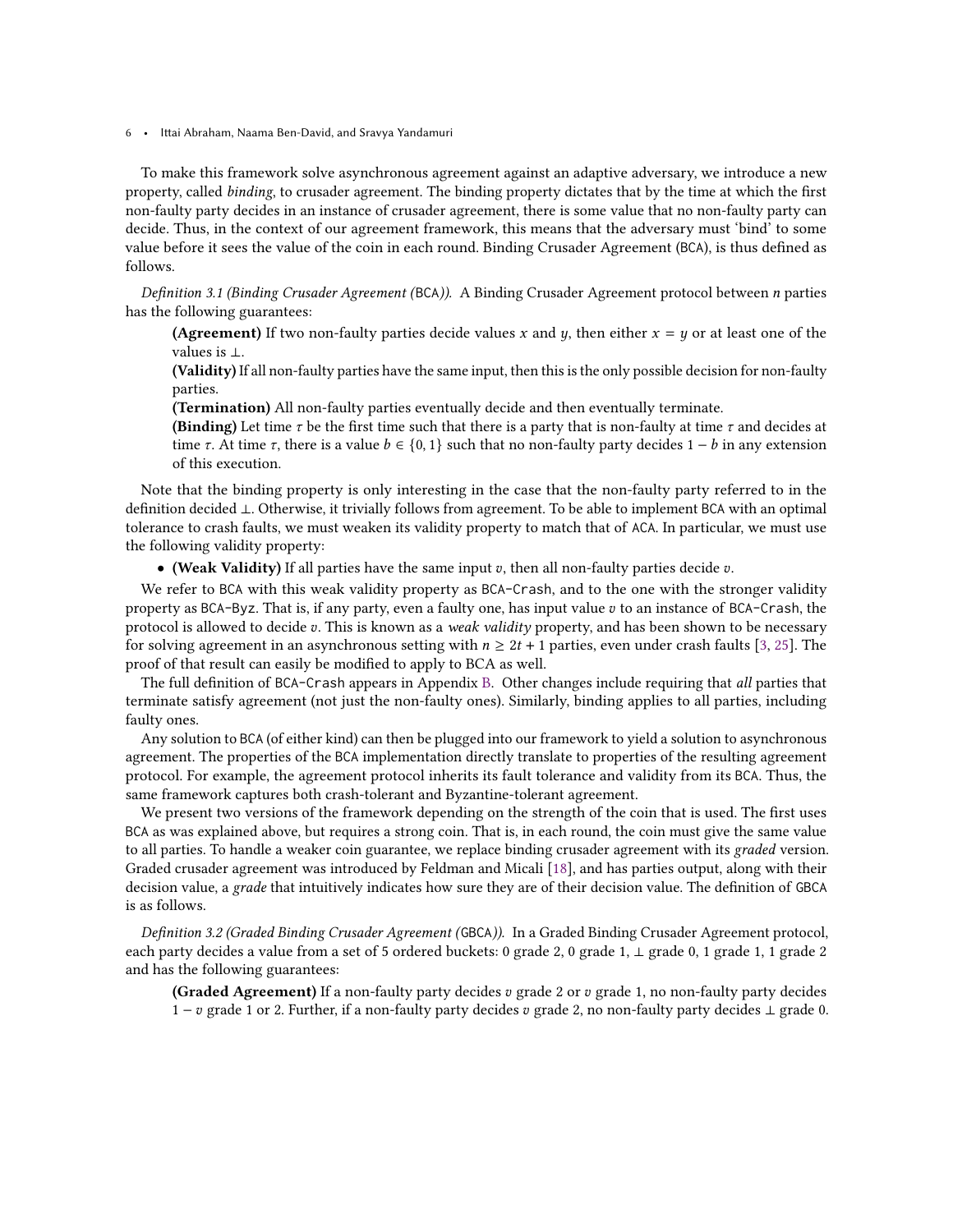(Validity) If all non-faulty parties have the same input  $v$ , then all non-faulty parties decide  $v$  grade 2. (Termination) All non-faulty parties eventually decide and then eventually terminate.

(Graded Binding) Let time  $\tau$  be the first time such that there is a party that is non-faulty at time  $\tau$  and decides at time  $\tau$ . At time  $\tau$ , there is a value  $b \in \{0, 1\}$  such that no non-faulty party decides 1 – b grade 1 or 2 in any extension of this execution.

We call this version of GBCA GBCA-Byz, and define GBCA-Crash by weakening the validity property as with the non-graded version. The full definition of GBCA-Crash appears in Appendix [B.](#page-18-0)

With graded BCA, parties in our framework only commit in their agreement instance if the decision of their GBCA was grade 2 (high confidence), and only adopt the coin if their decision was grade 0 (equivalently, if they decide ⊥). If a party decides a non-⊥ value  $v$  with grade 1 in round  $r$  of the framework, it will adopt  $v$  as the input for the next round, but will not decide yet. Of course, this version of the protocol works with a strong coin as well, but as we show later on, BCA can be solved more efficiently than its graded counterpart, and therefore our strong-coin version of the framework allows for more efficient solutions.

In the rest of this section, we present pseudocode for the two versions of our framework and prove that the Byzantine and Crash tolerant versions of (graded) BCA can be pluggged in to yield solutions to ABA and ACA respectively.

A note on termination. In our framework, when a party commits a value for the agreement protocol, it continues participating until all others commit as well. Achieving an actual termination point can be done by having every non-faulty party broadcasting a special "commited" message upon deciding a value v. In the crash setting, a party can commit  $v$  once it receives such a message, broadcast the message, and terminate. In the Byzantine setting, once a party receives  $t + 1$  such messages, they can commit  $v$  and broadcast the same message. Upon receiving  $2t + 1$  such messages, a party can terminate. Therefore, in this section we simply measure the number of high level BCA-coin rounds until all parties commit. In later sections, we measure broadcasts, i.e., the number of communication steps required to terminate in an implementation of BCA. There, we report one extra broadcast to account for the commitment broadcast. Thus, in all our theorems we report rounds until actual termination (not just until commitment).

### 3.1 Asynchronous Agreement with a Strong Coin

| <b>Algorithm 1:</b> Asynchronous Agreement with a Strong Coin ( $AA_{\frac{1}{2}}$ ) |  |
|--------------------------------------------------------------------------------------|--|
|--------------------------------------------------------------------------------------|--|

```
Input:x1: r = 0, est = x;
 2: while 
 3: r+=14: val = BCA(est)5: c = \text{CommonCoin}()6: if val \neq \perp and c == val then commit val, est = val7: else if val \neq \perp then est = val8: else est = c:
```
Our framework for solving asynchronous agreement with a strong coin is presented in Algorithm [1.](#page-6-0) As described above, it proceeds in rounds of BCA followed by a coin flip. A party that decides ⊥ in its BCA instance of round r adopts the coin value of r as the input to the BCA instance in round  $r + 1$ . A party that decides a non-⊥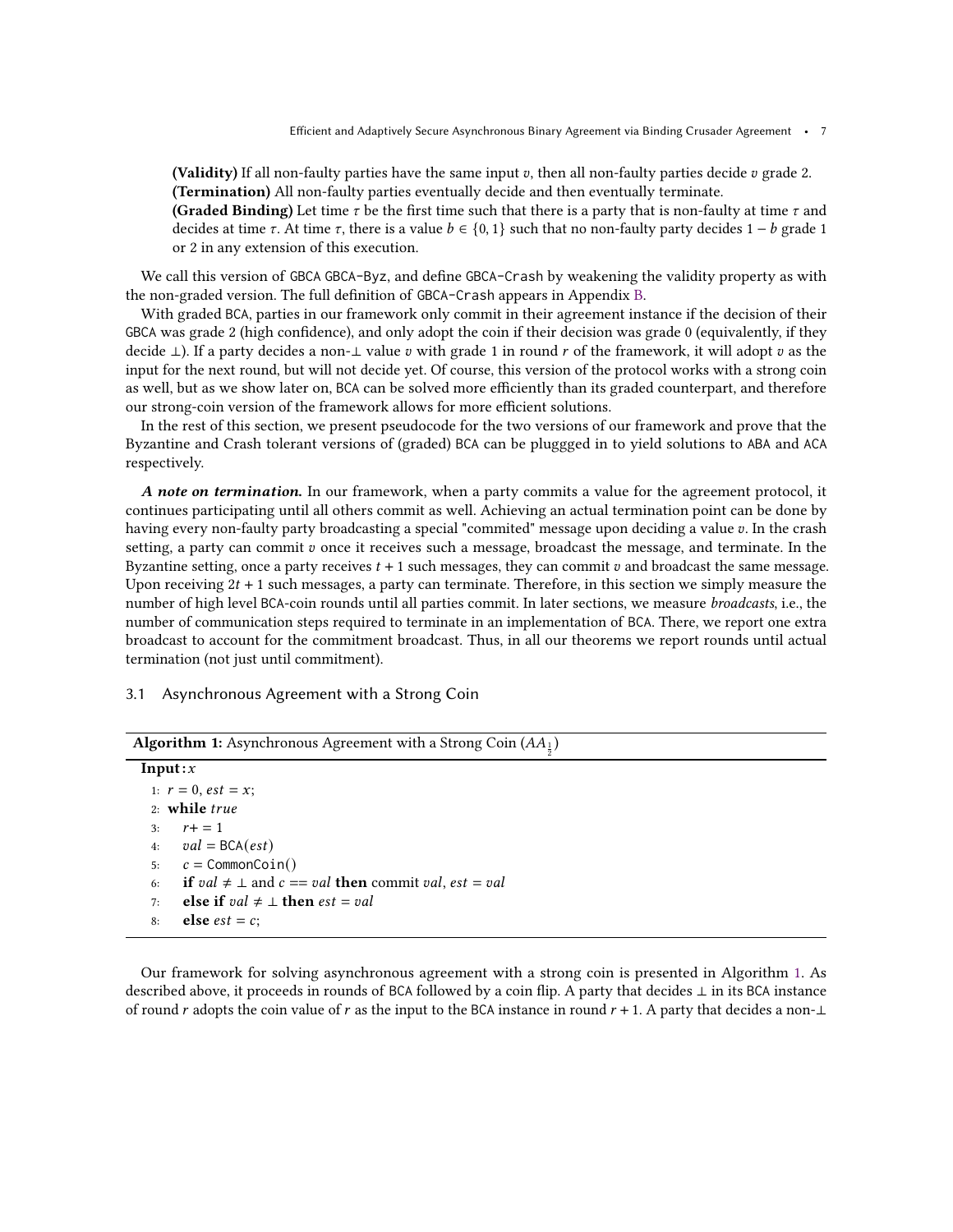value  $v$  in round  $r$  will not adopt the coin value. Instead, if the coin value is also  $v$ , then it commits  $v$ . Otherwise, it uses v as its input to the BCA of round  $r + 1$ .

Intuitively, a party that commits a value  $v$  in round  $r$  knows that it is safe to do so since all other parties will either have decide  $v$  in  $r$  as well, and therefore will have committed in round  $r$  as well, or they will have seen that the value of the coin is  $v$ , and will therefore adopt it in the next round. All non-faulty parties are therefore guaranteed to execute the next round of BCA with input  $v$ , and are therefore guaranteed to decide that value until they eventually commit it.

In the rest of this subsection, we show that by plugging in a Byzantine-tolerant version of BCA into Algorithm [1,](#page-6-0) we get a solution to ABA, and by plugging in a crash-tolerant BCA implementation, we get a solution to ACA. We note that ACA has a weaker validity property than ABA, and accordingly we define a weak validity version of BCA to allow for more fault tolerant implementations in the case of crash faults.

We now prove that this framework is correct. Theorem [3.3](#page-7-0) formalizes this statement.

<span id="page-7-0"></span>THEOREM 3.3. If we plug an implementation of BCA-Byz into BCA, and CommonCoin is a correct implementation of a strong coin, then Algorithm [1](#page-6-0) solves Asynchronous Byzantine Agreement in any system in which  $n \geq 3t + 1$  and terminates in 4 rounds in expectation against an adaptive adversary.

To prove Theorem [3.3,](#page-7-0) we start with a useful lemma.

<span id="page-7-1"></span>LEMMA 3.4. If all non-faulty parties start a round r with the same estimate value est  $=$  v, then all non-faulty parties will commit v within a constant number of rounds.

Proof. By the validity of BCA, since every non-faulty party inputs  $v$  to the instance of BCA, all non-faulty parties decide v. If  $c = v$ , all non-faulty commit v in this round. Otherwise, all non-faulty parties set  $est = v$  and start the next round. This continues for each round until we reach a round in which  $c = v$ , which happens in an expected constant number of rounds from round  $r$ .  $\Box$ 

Using Lemma [3.4,](#page-7-1) it is now easy to show the correctness of the  $AA_{\frac{1}{2}}$  protocol (Algorithm [1\)](#page-6-0).

PROOF OF THEOREM [3.3.](#page-7-0) We prove that each of the properties of asynchronous Byzantine agreement is satisfied.

**Agreement.** Note that a non-faulty party  $p$  only commits a value in a round  $r$  if the coin agreed with this value and it was the decision of  $p$ 's BCA in round r. Let  $p$  be the first non-faulty party that commits, let  $r$  be the round in which it commits, and let  $v$  be its committed value. Note that in round  $r$ , no other value can be commited, since the commitment value is always the same as the coin of that round, and the coin is strong, so for any round r, all parties have the same coin value in r. Recall that BCA ensures that if a non-faulty party decides  $v$  from BCA, every other non-faulty party decides either  $\perp$  or  $v$  from that instance of BCA. Since the coin value was  $v$  in  $r$ , all non-faulty parties must have started round  $r + 1$  with  $est = v$ . Therefore, by Lemma [3.4,](#page-7-1) every other correct party  $q$  must also decide  $v$ .

Validity. If all non-faulty parties have the same input, then they all start round 0 with the same estimate. Therefore, by Lemma [3.4,](#page-7-1) they will all decide on that input.

Termination. Note that if in any round, either all non-faulty parties decide ⊥ in their BCA, or the coin is the same as the non-⊥ decision value of BCA, then the lemma applies in the next round. Furthermore, by the binding property of BCA, the adversary is bound to the non- $\perp$  decision value of the BCA in any round  $r$  (if there is one) by the time the first non-faulty party finishes its BCA in round  $r$ . In particular, this must happen before the coin value is revealed in any coin of degree  $t$  or larger. Therefore, in each round, there is at least a 50% chance that the BCA decision value is the same as the coin, or  $\perp$ . □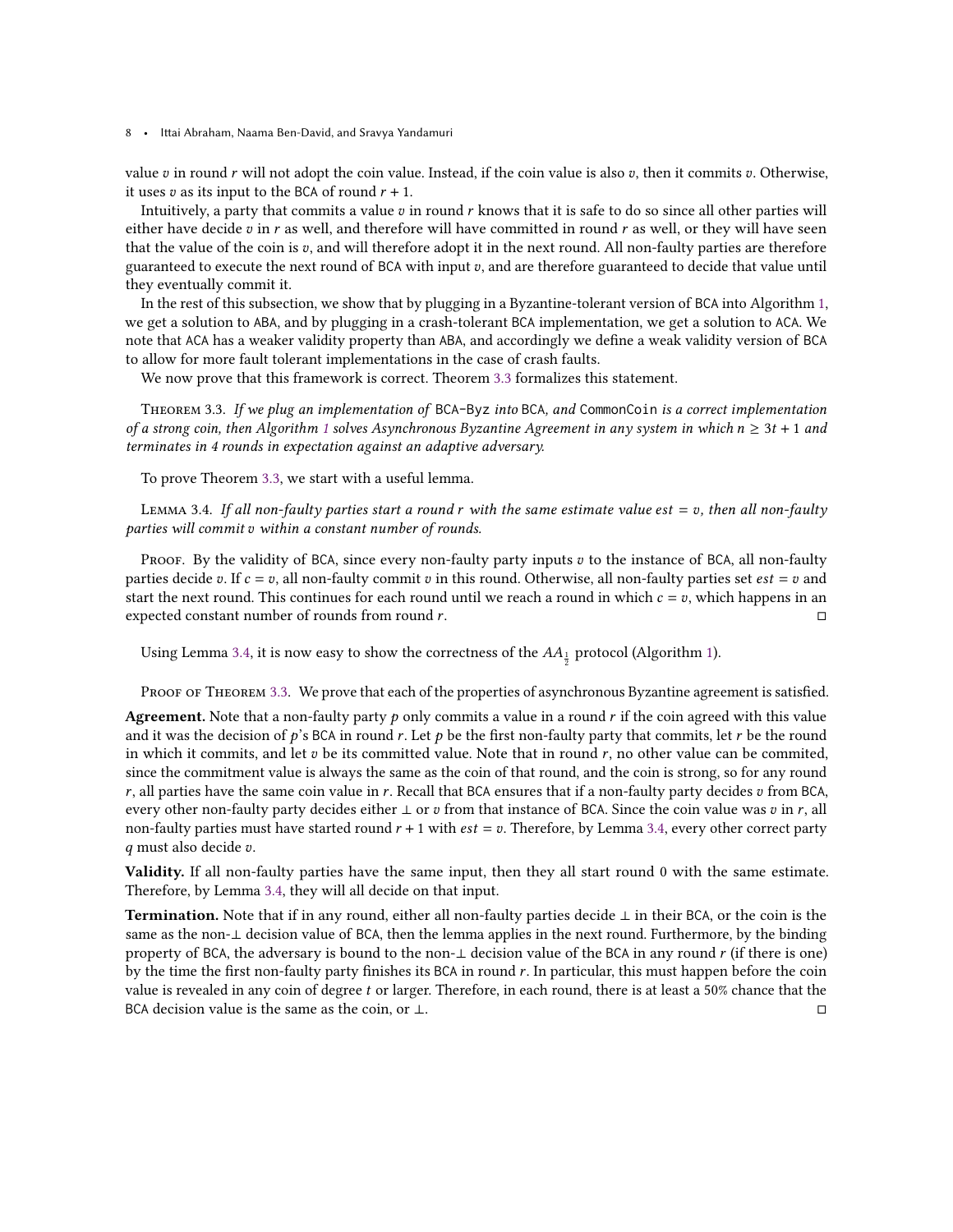We now show that the framework presented in Algorithm [1](#page-6-0) also works for the crash tolerant case with BCA-Crash. Theorem [3.3](#page-7-0) almost immediately implies that the frameworks work for the crash-fault setting as well, but we must ensure that the weaker validity property of BCA-Crash does not break correctness.

<span id="page-8-0"></span>THEOREM 3.5. If we plug an implementation of BCA-Crash into BCA, and CommonCoin is a correct implementation of a strong coin, then Algorithm [1](#page-6-0) solves Asynchronous Crash Agreement in any system in which  $n \geq 2t + 1$  and terminates in 4 rounds in expectation against an adaptive adversary.

The proof of Theorem [3.5](#page-8-0) can be found in Appendix [C.1.](#page-18-1)

### 3.2 Asynchronous Agreement for Weak Coin from Graded BCA

The framework presented in Algorithm [1](#page-6-0) relies heavily on the common coin giving the same random value to each non-faulty party in a given round. If the coin were to sometimes give different values to different parties, Lemma [3.4](#page-7-1) would no longer hold, which could lead to agreement breaking.

More concretely, the following bad scenario could occur: a non-faulty party x decides value  $v$  in its BCA in a round  $r$ , and gets  $v$  from its coin in round  $r$  as well, and therefore commits  $v$ . However, all other non-faulty processes decide  $\perp$  in their BCA in round r and receive a coin value of  $1 - v$ . In this case, it is possible that these non-faulty parties decide  $1 - v$  in the BCA of round  $r + 1$ , and could potentially commit  $1 - v$  if their coin for round  $r + 1$  agrees with this value. In this way, agreement would be violated.

However, implementing a strong common coin requires cryptographic support [\[8\]](#page-16-8). Thus, it is important to ask whether we can solve AA using a similar framework, while only making use of a *weak coin*.

<span id="page-8-1"></span>

| <b>Algorithm 2:</b> Asynchronous Agreement with a Weak Coin $(AA_{\epsilon})$ |  |  |  |  |
|-------------------------------------------------------------------------------|--|--|--|--|
| Input: $x$                                                                    |  |  |  |  |
| 1: $v = x$                                                                    |  |  |  |  |
| $2:$ while true                                                               |  |  |  |  |
| <i>val, grade</i> = $GBCA(v)$<br>3:                                           |  |  |  |  |
| $c =$ WeakCoin()<br>4:                                                        |  |  |  |  |
| if $val == \perp$ then $v = c$<br>5:                                          |  |  |  |  |
| else $v = val$<br>6:                                                          |  |  |  |  |
| if $grade = 2$ then commit val<br>7:                                          |  |  |  |  |

In this subsection, we show that this is possible by tweaking the BCA abstraction. In particular, as described in the beginning of Section [3,](#page-4-0) we make use of a gradecast, or graded crusader agreement abstraction, as introduced by Feldman and Micali [\[18\]](#page-16-7).

We now show how GBCA can be used to solve AA using a weak coin. Pseudocode for this algorithm is presented in Algorithm [2.](#page-8-1) The idea is simple; the algorithm proceeds in rounds in which GBCA is run, followed by a coin flip. Intuitively, the coin and the decision of this round's GBCA together inform the input for the next round's GBCA. However, the coin is only ever adopted if the decision of GBCA was ⊥. Otherwise, if the decision was some non-⊥ value  $v$ , regardless of the grade,  $v$  will be this party's input for the next round. Furthermore, if the decision was grade 2, then the party commits  $v$  in this round. The key insight is that if a party decides grade 2  $v$  and commits, then by graded agreement all others will have  $v$  as input for their next round, and will therefore all commit in the next round by validity. We formalize this argument by proving that plugging in implementations of GBCA-Byz and GBCA-Crash into Algorithm [2](#page-8-1) yields solutions to ABA and ACA respectively regardless of the strength of the coin. The proofs of the following theorems for can be found in Appendix [C.2.](#page-19-0)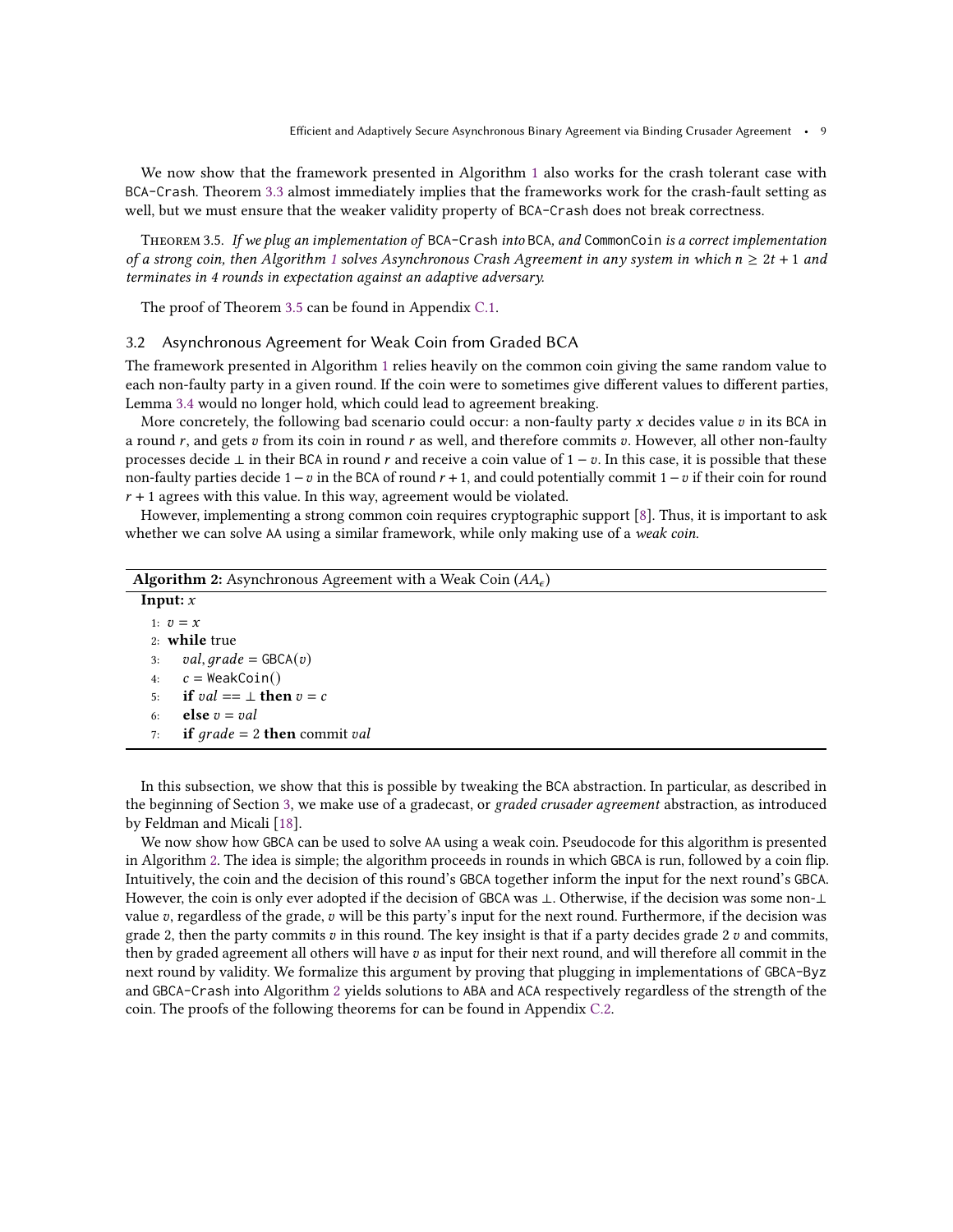<span id="page-9-2"></span>Theorem 3.6. If we plug an implementation of GBCA-Byz into GBCA, and WeakCoin is a correct implementation of an  $\epsilon$ -good coin, then Algorithm [2](#page-8-1) solves Asynchronous Byzantine Agreement in any system in which  $n \geq 3t + 1$ and terminates in  $1 + 1/\epsilon$  expected rounds against an adaptive adversary.

<span id="page-9-3"></span>THEOREM 3.7. If we plug an implementation of GBCA-Crash into GBCA, and WeakCoin is a correct implementation of an  $\epsilon$ -good coin, then Algorithm [2](#page-8-1) solves Asynchronous Crash Agreement in any system in which  $n \geq 2t + 1$  and terminates in  $1 + 1/\epsilon$  expected rounds against an adaptive adversary.

### 4 IMPLEMENTING BINDING CRUSADER AGREEMENT

## 4.1 Asynchronous Crash Fault Tolerant Binding Crusader Agreement

We now present an algorithm for weak validity BCA tolerating  $t < n/2$  crash faults. The pseudocode is shown in Algorithm [3.](#page-9-0) To participate in the algorithm, a party  $p$  begins by sending its input value  $x$  to all parties in the system, labeled as a 'value message' with the tag val. It then waits to receive at least  $n - t$  value messages, and checks whether they all contain the same value x. If so,  $p$  sends an echo message  $\langle$ echo, *id*, *x* $\rangle$  to all, and otherwise, it echos  $\perp$ , to indicate that it has witnessed at least two different initial values.  $p$  then waits to receive at least  $n - t$  echo messages; if all of them again contain the same value  $x$ ,  $p$  outputs  $x$  as its decision value. Otherwise,  $p$  outputs  $\perp$ .

**Algorithm 3:** Asynchronous Binding Crusader Agreement for Crash Faults instance  $id(BCAC_{crash})$ 

# <span id="page-9-0"></span>Input:  $x$

- 1: send  $\langle$ val, *id*, *x* $\rangle$  to all
- 2: **upon** receiving  $\langle \text{val}, id, * \rangle$  messages from  $n t$  parties and not having sent an echo message:
- 3: if all of the messages contain the same value x, send  $\langle$ echo, *id*, *x* $\rangle$  to all
- 4: **else**, send  $\langle$ echo,  $id, \perp \rangle$  to all
- 5: **upon** receiving  $\langle$ echo, *id*,  $*\rangle$  messages from  $n t$  parties:
- 6: if all the messages contain the same value  $x$ , decide  $x$
- 7: else, decide ⊥

We the proof of correctness for Algorithm [3](#page-9-0) showing it is an implementation of weak validity BCA for crash faults with optimal fault tolerance appears in Appendix [D.1.](#page-20-0) Here we simply state the main theorems that yield the result.

<span id="page-9-1"></span>THEOREM 4.1. Algorithm [3](#page-9-0) implements weak validity BCA (BCA-Crash) tolerating  $t < \lceil n/2 \rceil$  crash faults and all parties decide within 2 communication rounds.

Theorem [4.1](#page-9-1) and Theorem [3.5](#page-8-0) together imply the following result.

<span id="page-9-4"></span>Theorem 4.2. There is an algorithm that solves asynchronous crash-tolerant agreement in an expected 7 broadcasts in a system with  $n \geq 2t + 1$  parties and a t-unpredictable strong common coin.

### 4.2 Asynchronous Byzantine Fault Tolerant Binding Crusader Agreement

We now present an implementation of BCA that tolerates Byzantine failures, and works as long as  $n \geq 3t + 1$ . The algorithm is presented in Algorithm [4.](#page-10-0) In the pseudocode, we use upon to specify a clause that is triggered every time the specified condition is met, and wait until to indicate a clause that is only triggered the first time its condition is met.

The algorithm proceeds as follows. Like in the crash-tolerant case, a party starts by sending its input value  $x$  to all other parties. In contrast to the crash-tolerant case though, here we have parties amplify values that they hear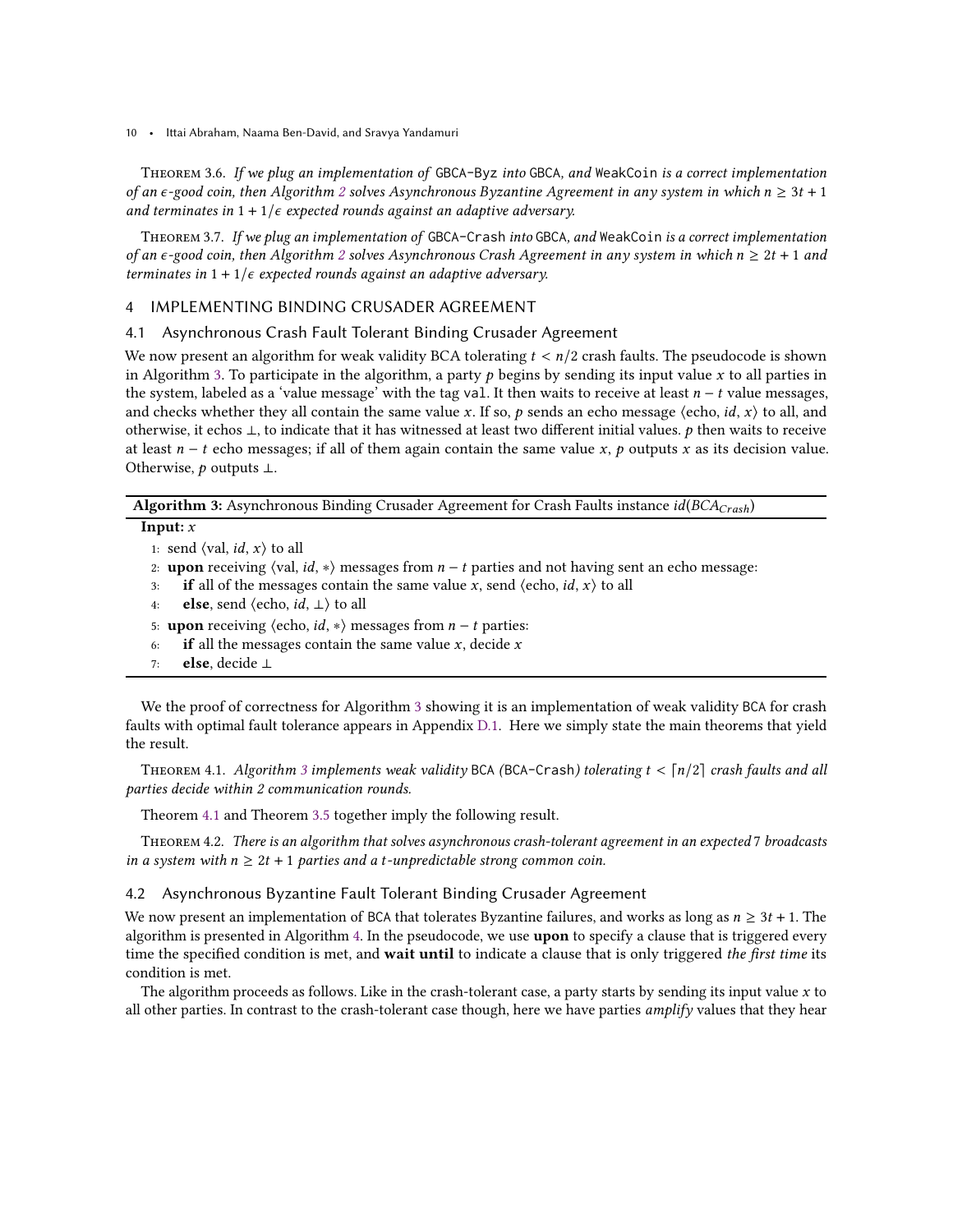from at least one non-faulty party (i.e.,  $t + 1$  parties in total). The initial send of the value and the amplification are treated in the same way, and thus we call both types of messages an echo message.

Once  $\langle$ echo, v $\rangle$  for the same v is received from at least  $n - t$  parties, a party p sends an echo2 message with value v, and adds v to its approved Vals. Intuitively, p will never propagate or decide a value that isn't in its approvedVals set. The approvedVals set can later be updated to contain the other value  $1 - v$  as well if  $n - t$  $\langle$ echo, *id*,  $1 - v$  messages are received. However, a non-faulty party only ever sends one echo2 message.

Intuitively, since each non-faulty party sends just one echo2 message, and that message always contains a non-⊥ value, we can think of echo2 messages as 'voting' for a value that we are sure all non-faulty parties will eventually hear and that some non-faulty party received as input. In the next phase of the protocol, a non-faulty party p aggregates the received votes and either amplifies a value v by sending  $\langle$ echo3, *id*, v $\rangle$  if it heard  $n - t$ distinct parties vote for v with an  $\langle$ echo2, *id*, v $\rangle$  message, or sends  $\langle$ echo3, *id*,  $\bot$  $\rangle$  if it heard differing votes. An  $\langle$ echo3, *id*,  $\perp$ *)* message can also be sent if p has placed both v and 1 – v in its *approvedVals* set, meaning that eventually all parties will see and have both values in their  $\hat{approvedV}$  als sets as well.

Finally,  $p$  makes its decision by aggregating echo3 messages. If it receives at least  $n - t$  echo3 messages with the same non-⊥ value v, it decides v. Otherwise, it waits until both v and  $1 - v$  are in its approvedVals and it has received  $n - t$  echo3 messages (regardless of their value) and then decides  $\perp$ . Intuitively, waiting to have both values in the approvedVals helps validity; it ensures that the Byzantine parties can't force a decision of  $\perp$  if all non-faulty parties started with the same value.

**Algorithm 4:** Asynchronous Binding Crusader Agreement for Byzantine Faults instance *id* ( $BCA_{Buz}$ )

### <span id="page-10-0"></span>Input:  $x$

```
1: approvedVals = \{\}
```

```
2: send \langleecho, id, x\rangle to all
```

```
3: upon receiving \langleecho, id, v\rangle for the same non-\perpv from t + 1 parties:
```

```
4: if haven't echoed v yet then send \langleecho, id, v\rangle to all
```
5: **upon** receiving  $\langle$ echo, *id*, *v* $\rangle$  for the same non- $\bot$  *v* from *n* – *t* parties:

```
6: approved Vals = approved Vals \bigcup v
```

```
7: if haven't sent any echo2 message yet then send \langleecho2, id, v\rangle to all
```
#### 8: wait until

```
9: (1) |approvedVals| > 1 or
```

```
10: (2) received \langleecho2, id, v) for the same non-\perp v from n – t parties
```
- 11: **if** (1) **then** send  $\langle$  echo3, *id*,  $\perp$  to all
- 12: **else** send  $\langle$ echo3, *id*, *v* $\rangle$  to all

```
13: wait until
```

```
14: (1) |approxedVals| > 1 and received echo3 messages from at least n - t parties or
```
15: (2) received  $\langle$ echo3, *id*, *v* $\rangle$  for the same non- $\bot$  *v* from at least *n* – *t* parties

```
16: if (1) then decide \perp
```

```
17: else decide v
```
We now prove that Algorithm [4](#page-10-0) satisfies the properties stated in Definition [3.1.](#page-5-0) More specifically, we show the following theorem, which is implied from Lemmas [4.4,](#page-10-1) [4.5,](#page-11-0) [4.7](#page-11-1) and [4.9.](#page-12-0)

Theorem 4.3. Algorithm [4](#page-10-0) implements binding crusader agreement that terminates in at most 4 communication rounds and works in an asynchronous system with  $n \geq 3t + 1$  parties where t parties could be Byzantine.

<span id="page-10-1"></span>Lemma 4.4. Algorithm [4](#page-10-0) satisfies agreement.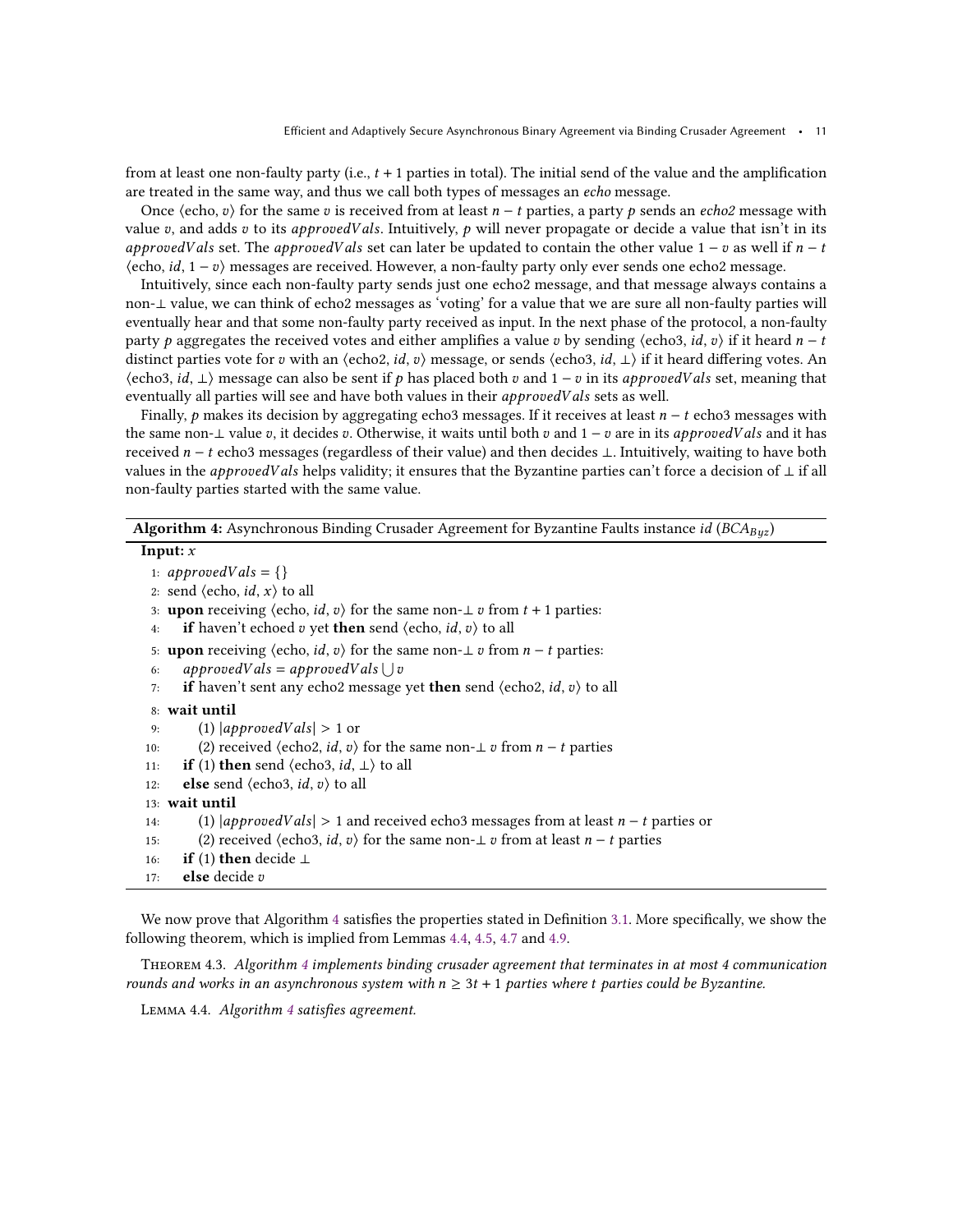Proof. Assume, for a contradiction, that two non-faulty parties  $p_i$  and  $p_j$  decide non-⊥ values  $x_i$  and  $x_j$ respectively, such that  $x_i \neq x_j$ . In order to decide  $x_i$ ,  $p_i$  must have received echo3 messages from  $n-t$  different parties with the value  $x_i$ . Similarly,  $p_i$  must have received echo3 messages from  $n - t$  different parties with the value  $x_i$ . By quorum intersection this cannot happen since each non-faulty party sends only one echo3 message. □

### <span id="page-11-0"></span>Lemma 4.5. Algorithm [4](#page-10-0) satisfies validity.

PROOF. We prove validity in two parts. First, we prove that if all non-faulty parties start with value  $v$ , no nonfaulty party outputs ⊥. Assume, for a contradiction, that all non-faulty parties start with  $v$  and some non-faulty party  $p_i$  outputs ⊥. Notice that the condition under which a party decides  $\perp$  (line [16\)](#page-10-0) requires that that party's approvedVals set contains two distinct values. In order for a party to have two values in its approvedVals set, it must receive  $n - t$  copies of  $\langle$ echo, b $\rangle$  for both  $b = 0$  and  $b = 1$ . A party only sends an amplification echo for a value  $v' \neq v$  (line [4\)](#page-10-0) if they received at least  $t + 1$  messages  $\langle$ echo, *id*,  $v'$ ). Therefore, some non-faulty party must have started with value  $1 - v$ , a contradiction.

Next, we prove that if all non-faulty parties start with value v, no non-faulty party decides  $1 - v$ . In order to decide 1 –  $v$ , a non-faulty party must have 1 –  $v$  in its *approvedVals* set (line [15\)](#page-10-0). Again, this requires that some non-faulty party started with  $1 - v$ , a contradiction.

<span id="page-11-2"></span>Lemma 4.6. If all non-faulty parties begin the protocol in Algorithm [4](#page-10-0) and no non-faulty party terminates, the approvedVals sets of all non-faulty parties are eventually equal.

PROOF. A non-faulty party adds value  $v$  to its *approvedVals* set after receiving  $\langle$ echo, *id*,  $v \rangle$  messages from at least  $n - t$  distinct parties, at least  $n - 2t$  of which had to have been non-faulty parties. Therefore, if a non-faulty party adds v to its approvedVals set, all non-faulty parties receive at least  $t + 1$  (echo, id, v) messages and send  $\langle$ echo, *id*,  $v\rangle$  themselves if they haven't already (line [4\)](#page-10-0). As a result, all non-faulty parties receive  $\langle$ echo, *id*,  $v\rangle$ messages from at least  $n - t$  parties and add  $v$  to their *approvedVals* sets. □

### <span id="page-11-1"></span>Lemma 4.7. Algorithm [4](#page-10-0) satisfies termination within 4 communication rounds.

Proof. Since we are in the binary agreement case, it is clear by the pseudocode that a party sends at most 4 messages; either one or two echo messages, one echo2 message and one echo3 message.

Also because we are considering the binary agreement case, there must be some value  $v$  such that at least  $t + 1$  non-faulty parties start with v. Therefore, eventually all non-faulty parties send  $\langle$ echo, *id*, v $\rangle$ . All non-faulty parties will then receive at least  $n - t$  (echo, id, v) messages and send an echo2 message if they haven't already. In addition, each party will add  $v$  to its  $\emph{approvedVals}$  set.

In order for a non-faulty party to proceed in the protocol by sending an echo3 message, either the condition on Line [10](#page-10-0) or Line [9](#page-10-0) must be reached and satisfied. Note that non-faulty parties only send echo2 messages containing non-⊥ values. We consider two cases to prove that every non-faulty party eventually sends an echo3 message:

- (1) All non-faulty parties send echo2 messages for the same value  $v$ . Thus the condition on Line [10](#page-10-0) is triggered and met once it receives echo2 messages from all non-faulty parties.
- (2) Some non-faulty party sends  $\langle$ echo2, *id*,  $v$ ), and some non-faulty party sends  $\langle$ echo2, *id*,  $1 v$ ). By Lemma [4.6,](#page-11-2) the *approvedVals* sets of all non-faulty parties eventually contain both v and  $1 - v$ . Therefore, eventually the condition on Line [9](#page-10-0) will be met.

We have thus proved that all non-faulty parties send echo3 messages, and we must now prove that all non-faulty parties decide. We therefore must show that either the condition on Line [14](#page-10-0) or the condition on Line [15](#page-10-0) is reached and satisfied for all non-faulty parties that have not yet decided. We consider two cases: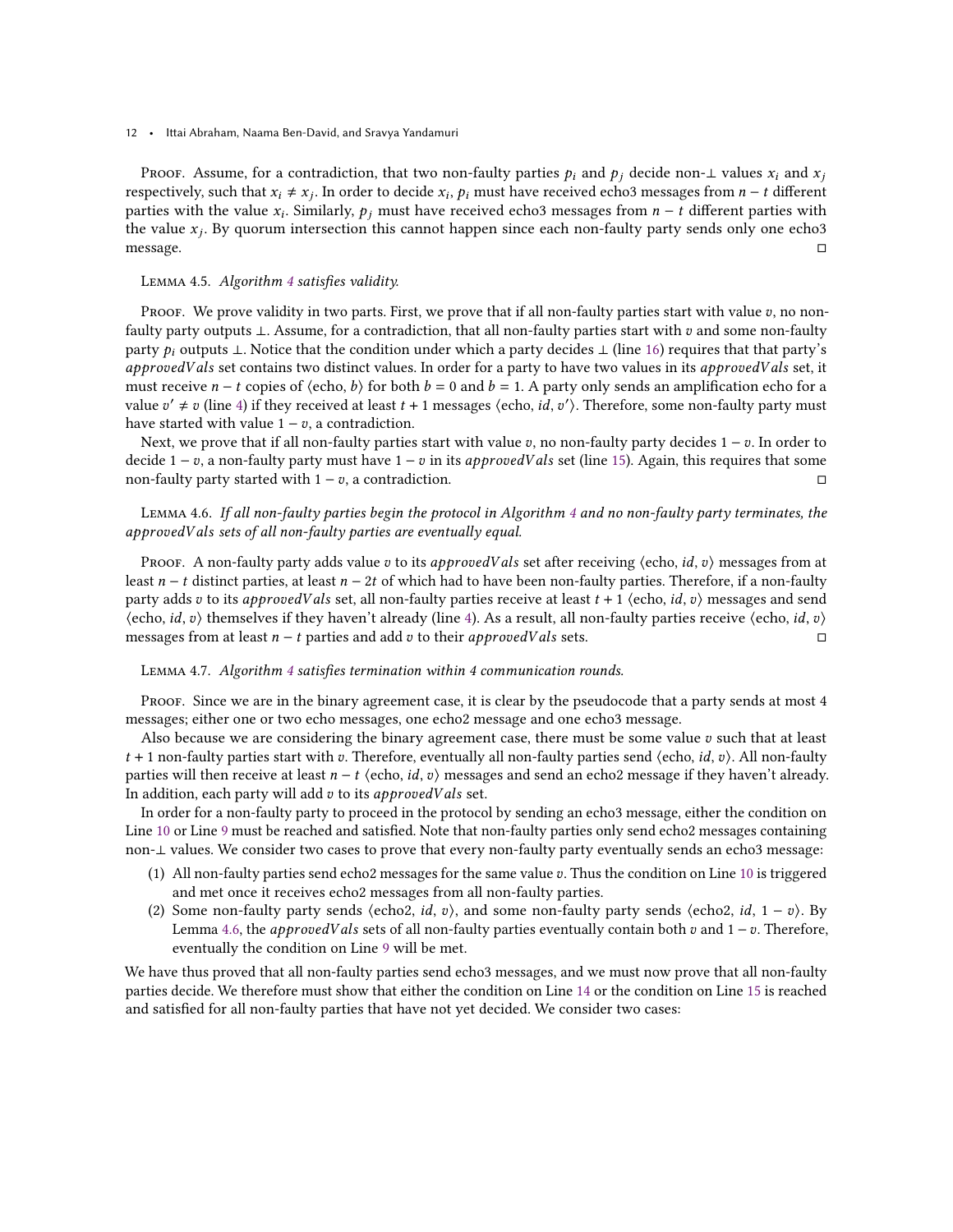- (1) All non-faulty parties send  $\langle$ echo3, *id*, *v*) for the same non-⊥ value *v*. So clearly, Line [15](#page-10-0) will be reached and satisfied.
- (2) Not all non-faulty parties send  $\langle$ echo3, *id*, *v*) for the same non-⊥ value *v*. If a non-faulty party sent  $\langle$ echo3,  $id, \perp$ ), then its *approvedVals* must have had more than one value in it. Furthermore, since any non-faulty party that sends  $\langle$ echo2, *id*, *v* $\rangle$  must have *v* in its *approvedVals*, and a non-faulty party must receive  $\langle$ echo2, *id*, *v* $\rangle$  from at least *t* + 1 non-faulty parties before sending  $\langle$ echo3, *id*, *v* $\rangle$ , any non- $\perp$  value that was sent in an echo3 message by a non-faulty party must be in some non-faulty party's *approvedVals*. By Lemma [4.6,](#page-11-2) eventually the *approvedVals* sets of all non-faulty parties contain both 0 and 1. Since we've shown above that all non-faulty parties eventually send an echo3 message, the condition on Line [14](#page-10-0) will eventually be satisfied.

Therefore, all non-faulty parties eventually decide. □

<span id="page-12-1"></span>LEMMA 4.8. If a non-faulty party sends  $\langle$ echo3, id, v), where v is a non-bot value, no non-faulty party sends  $\langle$ echo3, *id*,  $1 - v \rangle$ .

Proof. If a non-faulty party sends  $\langle$ echo3, *id*, *v* $\rangle$  for a non- $\perp v$  they received  $\langle$ echo2, *id*, *v* $\rangle$  from at least *n* – *t* parties. Since non-faulty parties send a single echo2 message, no non-faulty party can receive a sufficient number of  $\langle$ echo2, *id*,  $1 - v$  messages to send  $\langle$ echo3, *id*,  $1 - v$ . □

<span id="page-12-0"></span>Lemma 4.9. Algorithm [4](#page-10-0) satisfies binding.

Proof. Let  $p_i$  be the first non-faulty party to decide.  $p_i$  must have received at least  $n - t$  echo3 messages, at least  $t + 1$  of which were from non-faulty parties. Consider these  $t + 1$  echo3 messages from non-faulty parties. If one of these messages contained a non- $\perp$  value v, then by Lemma [4.8,](#page-12-1) no non-faulty party sends  $\langle$ echo3, *id*,  $1 - v$  and therefore no non-faulty party can decide  $1 - v$ . If all of the  $t + 1$  echo3 messages contain  $\perp$ , then no non-faulty party can receive enough echo3 messages with either non-⊥ values to decide either non-⊥ value. □

In Appendix [G.1](#page-28-0) we show how, when plugging  $BCA_{Byz}$  into  $AA_{\frac{1}{2}}$ , we can use information from the  $AA_{\frac{1}{2}}$ execution, such as the value of the coin in the previous round, to reduce the number of broadcasts per round. We define a new primitive based on BCA titled Externally Valid Binding Crusader Agreement (EVBCA) and present *EVBCA* $_{\text{Byz}}$ , a modified version of the  $BCA_{\text{Byz}}$  protocol that implements EVBCA.

Theorem 4.10. There is an algorithm that solves asynchronous Byzantine fault tolerant agreement in expected 13 broadcasts in a system with  $n \geq 3t + 1$  parties and a 2t-unpredictable strong coin.

Theorem 4.11. There is an algorithm that solves asynchronous Byzantine fault tolerant agreement in an expected 17 broadcasts in a system with  $n \geq 3t + 1$  parties and a t-unpredictable strong coin.

### 5 IMPLEMENTING GRADED BCA

### 5.1 Asynchronous Crash Fault Tolerant GBCA

In Algorithm [5,](#page-13-0) we present a protocol for Asynchronous Graded Binding Crusader Agreement that withstands  $n \geq 2t + 1$  crash faults. A party participating in this protocol first broadcasts their input, x, to all of the other in a val message. Upon receiving val messages from  $n - t$  parties, a party broadcasts an  $\langle$ echo,  $v \rangle$  message if they all contain the same value v and  $\langle$ echo,  $\perp$  otherwise. Similarly, upon receiving echo messages from  $n - t$  parties, a party broadcasts an  $\langle$ echo2,  $v \rangle$  message if they all contain the same value  $v$  and  $\langle$ echo2,  $\bot \rangle$  otherwise. Finally, once a party has received echo2 messages from  $n - t$  parties, if they all contain the same non-⊥ value v or they all contain  $\perp$ , the party decides  $v$  ( $v$  grade 2) or  $\perp$  respectively. If at least one of the echo2 messages contains non-⊥ value  $v$  and at least one of the echo2 messages contains contains a value other than  $v$ , the party decides  $v\perp$  (v grade 1). Notice that up until line [8,](#page-13-0) the protocol is nearly the same as that of  $BCA_{Crash}$  in Algorithm [3.](#page-9-0)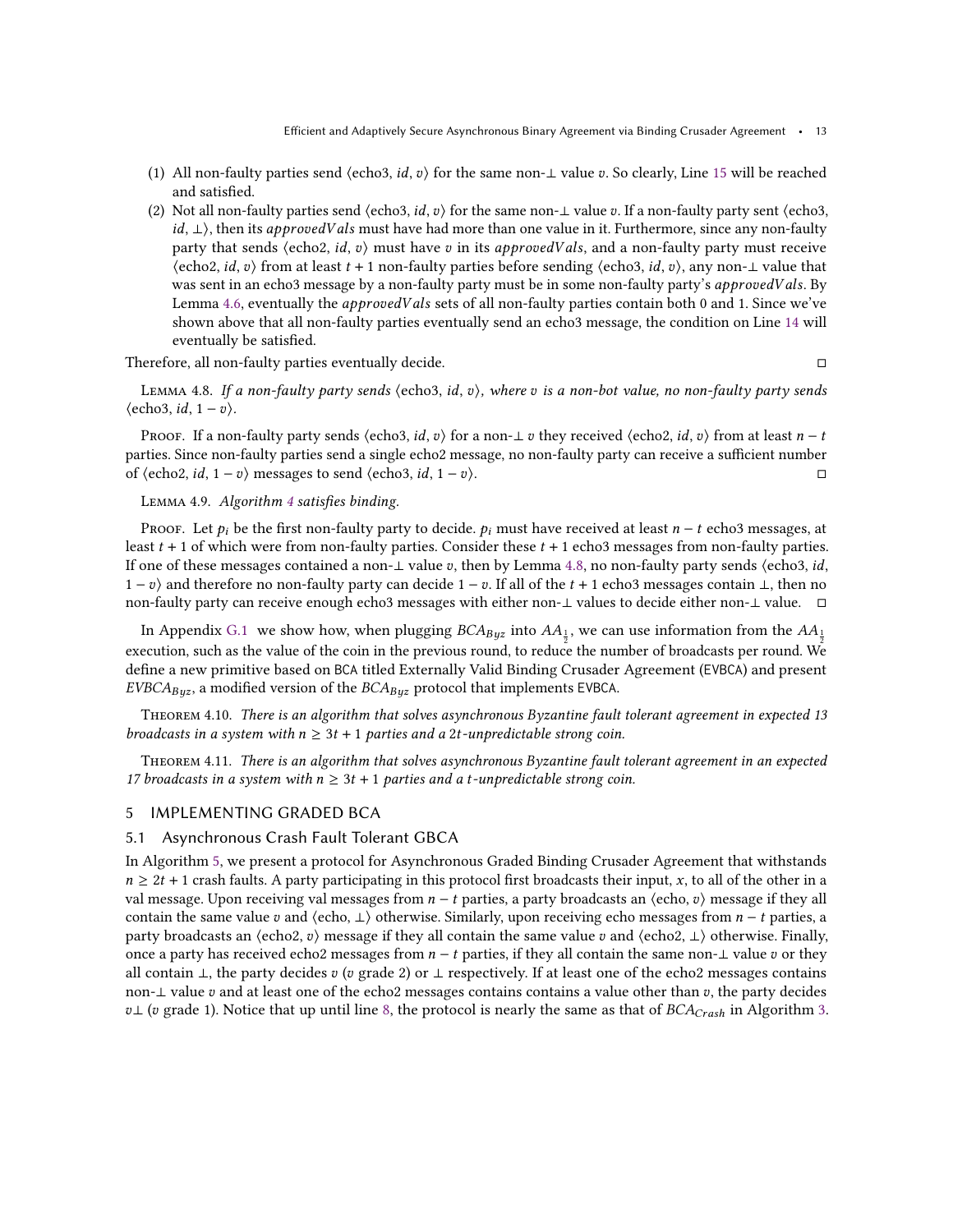The echo2 message a party sends corresponds to the value decided in Algorithm [3.](#page-9-0) The proofs for the following theorems can be found in Appendix [E.1.](#page-21-0)

|                  | Algorithm 5: Asynchronous Graded Binding Crusader Agreement for Crash Faults instance id |  |  |  |  |  |
|------------------|------------------------------------------------------------------------------------------|--|--|--|--|--|
| $(GBCA_{Crash})$ |                                                                                          |  |  |  |  |  |

<span id="page-13-0"></span>

|     | Input: $x$                                                                                                                          |
|-----|-------------------------------------------------------------------------------------------------------------------------------------|
|     | 1: send $\langle$ val, <i>id</i> , <i>x</i> $\rangle$ to all                                                                        |
|     | 2: <b>upon</b> receiving $\langle \text{val}, id, * \rangle$ messages from $n - t$ parties and not having sent an echo message:     |
| 3:  | <b>if</b> all of the messages contain the same value v <b>then</b> send $\langle$ echo, <i>id</i> , <i>v</i> $\rangle$ to all       |
| 4:  | <b>else</b> send (echo, <i>id</i> , $\perp$ ) to all                                                                                |
|     | 5: <b>upon</b> receiving $\langle$ echo, <i>id</i> , $*\rangle$ messages from $n - t$ parties and not having sent an echo2 message: |
| 6:  | <b>if</b> all of the messages contain the same value v <b>then</b> send $\langle$ echo2, <i>id</i> , <i>v</i> $\rangle$ to all      |
| 7:  | <b>else</b> send (echo2, <i>id</i> , $\perp$ ) to all                                                                               |
|     | 8: <b>upon</b> receiving $\langle$ echo2, <i>id</i> , $*\rangle$ messages from $n - t$ parties:                                     |
| 9:  | if all of the messages contain the same value $v$ then decide $v$ , 2                                                               |
| 10: | <b>else if</b> $\geq 1$ of the messages contains v and $\geq 1$ of the messages contains a value other than v <b>then</b> decide    |
|     | v, 1                                                                                                                                |
| 11: | <b>else</b> decide $\perp$ , 0                                                                                                      |

<span id="page-13-4"></span>THEOREM [5](#page-13-0).1. Algorithm 5 implements graded binding crusader agreement that terminates in at most 3 communication rounds and works in an asynchronous system with  $n \geq 2t + 1$  parties where t parties could crash.

<span id="page-13-5"></span>THEOREM 5.2. There is an algorithm that solves asynchronous crash fault tolerant agreement in expected  $3/\epsilon + 4$ broadcasts in a system with  $n \geq 2t + 1$  parties and an  $\epsilon$ -good coin.

### 5.2 Asynchronous Byzantine Fault Tolerant Graded Binding Crusader Agreement

In this section, we present a protocol for Asynchronous Graded Binding Crusader Agreement that tolerates  $t < \frac{n}{3}$ Byzantine faults. This protocol can be thought of as performing  $BCA_{Byz}$  in order to bind the adversary to a single non-⊥ value v that no non-faulty party can output, or to having ⊥ be the only value that non-faulty parties can output. This gives us the graded binding property of Definition [3.2.](#page-5-1) Using the output of this first  $BCA_{Byz}$ , we then add an additional echo4 and echo5 round to get the graded agreement agreement property necessary for ABA with a weak coin. Graded agreement states that if some non-faulty party outputs  $v$  grade 2, all other non-faulty parties output  $v$  with grade 2 or 1. This ensures that if some non-faulty party decides  $v$  in the ABA protocol in a given round, all non-faulty parties start the next round with  $v$  and, due to the validity property, decide  $v$  in the next round of ABA.

As such, Algorithm [6](#page-14-0) is nearly identical to Algorithm [4](#page-10-0) up through line [17.](#page-14-0) The echo4 message that a party sends corresponds to the value output from Algorithm [4.](#page-10-0) Upon receiving echo4 messages from  $2t + 1$  parties, a party sends an echo5 message for value  $v$  if they all contain the same non- $\perp$  value  $v$  or an echo5 message for  $\perp$  if its approvedVals set contains more than 1 value. Finally, a party decides based on the following criteria:

- <span id="page-13-1"></span>(1) v grade 2 if it receives echo5 messages from  $n - t$  parties for the same non- $\perp$  value v
- <span id="page-13-3"></span>(2) v grade 1 if it receives echo5 messages from  $n - t$  parties (at least one of which contains a non-⊥ value v), it receives  $t + 1$  echo4 messages for  $v$ , and its *approvedVals* set contains two values
- <span id="page-13-2"></span>(3)  $\perp$  grade 0 if it receives  $n - t$  echo5 messages containing  $\perp$  and its *approvedVals* set contains two values.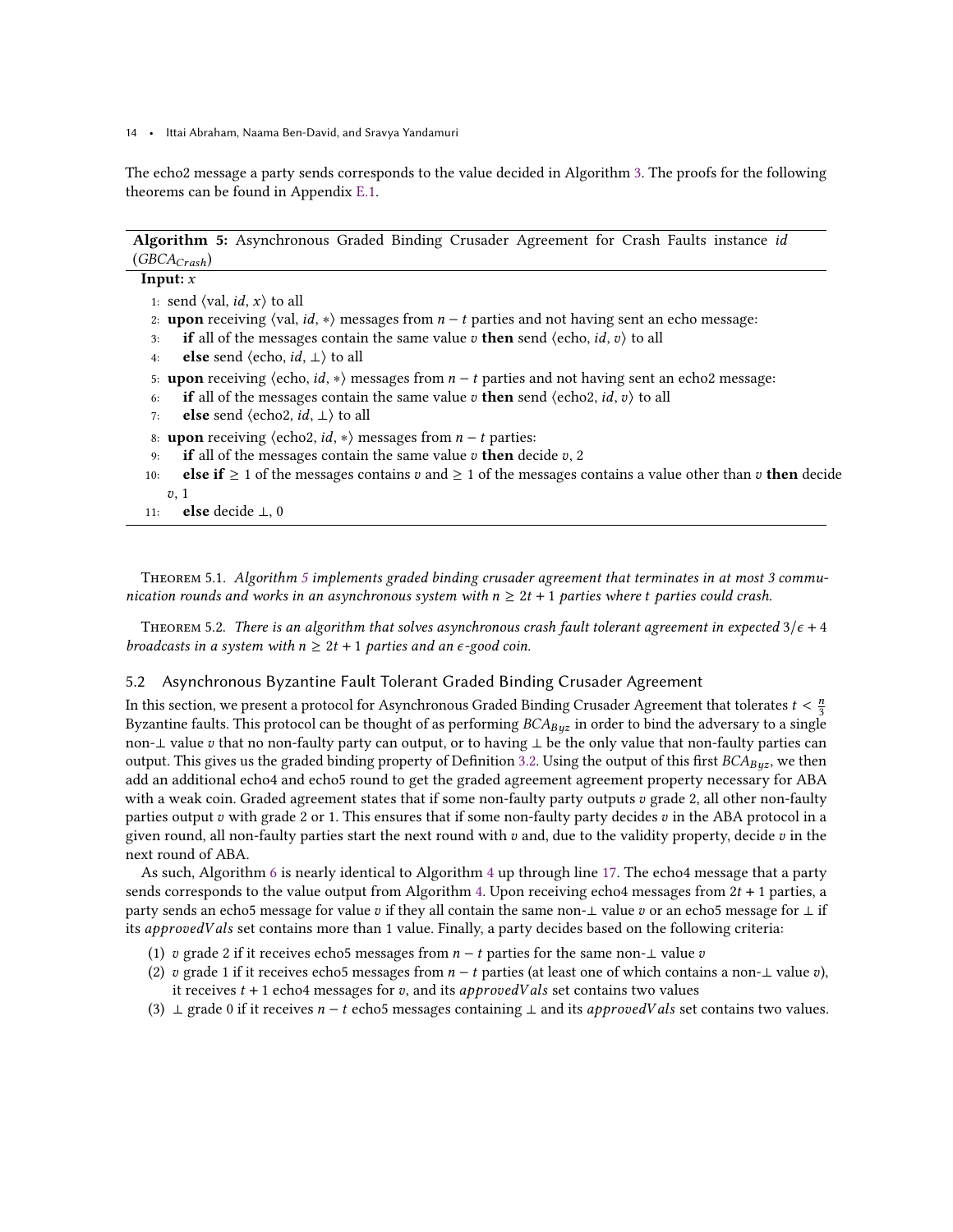### Algorithm 6: Asynchronous Graded Binding Crusader Agreement for Byzantine Faults instance id  $(GBCA_{Buz})$

```
Input: \overline{x}1: approvedVals = \{\}2: send \langleecho, id, x\rangle to all
 3: upon receiving \langleecho, id, v\rangle for the same non-\bot v from t + 1 parties:
 4: if haven't echoed v yet then send \langleecho, id, v\rangle to all
 5: upon receiving \langleecho, id, v\rangle for the same non-\bot v from n - t parties:
  6: approvedVals = approvedVals \cup v7: if haven't sent an echo2 message yet then send \langleecho2, id, v\rangle to all
 8: wait until
 9: (1) \langleecho2, id, v\rangle has been received from n – t parties for the same non-\perp v or
 10: (2) \langleecho2, id, *) messages have been received from n - t parties and |approvedVals| > 111: if 1 then send \langleecho3, id, v\rangle to all
 12: else send \langleecho3, id, \perp\rangle to all
13: wait until
14: (1) \langle \text{echo3}, \text{id}, v \rangle has been received from n - t parties for the same non-\perp v or
15: (2) \langleecho3, id, *) messages have been received from n - t parties and |approvedVals| > 116: if (1) then send \langle echo4, id, v\rangle to all
17: else send \langleecho4, id, \perp\rangle to all
 18: wait until
19: (1) \langle \text{echo4}, \text{id}, v \rangle has been received from n - t parties for the same non-\perp v or
20: (2) \langleecho4, id, *) messages have been received from n - t distinct parties and |approxV| \ge 121: if (1) then send \langle echo<sup>5</sup>, id, v\rangle to all
22: else send \langleecho5, id, \perp\rangle to all
23: wait until
24: (1) \langleecho5, id, v\rangle has been received from n − t parties for the same non-\perp v or
25: (2) \langleecho5, id, *) messages have been received from at least n - t distinct parties, at least one of which
    is \langleecho5, id, v\rangle s.t. v is non-\bot, \langleecho4, id, v\rangle messages have been received from at least t + 1 distinct parties,
    and |approvedVals| > 1 or
26: (3) \langleecho5, id, \perp) messages have been received from at least n - t distinct parties and
    |approvedVals| > 127: if (1) then decide v, 2
28: else if (2) then decide v, 1
29: else decide ⊥, 0
```
By quorum intersection, it can't be the case that condition [1](#page-13-1) is satisfied for one non-faulty party and condition [3](#page-13-2) is satisfied for another non-faulty party in the same instance, ensuring graded agreement. In condition [2,](#page-13-3) checking that  $t + 1$  parties have sent  $\langle$ echo4, *id*,  $v$ ) messages before outputting  $v$  grade 1 ensures that some non-faulty party has sent  $\langle$ echo4, *id, v* $\rangle$  so that the binding property of Algorithm [1](#page-6-0) holds. By checking that *approvedVals* contains more than 1 value (conditions [2](#page-13-3) and [3\)](#page-13-2) prior to outputting v grade 1 or  $\perp$  grade 0, we get validity. We prove the following results in Appendix [E.2.](#page-22-0)

<span id="page-14-1"></span>THEOREM 5.3. Algorithm [6](#page-14-0) implements graded binding crusader agreement that terminates in at most 6 communication rounds and works in an asynchronous system with  $n \geq 3t + 1$  parties where t parties could be Byzantine.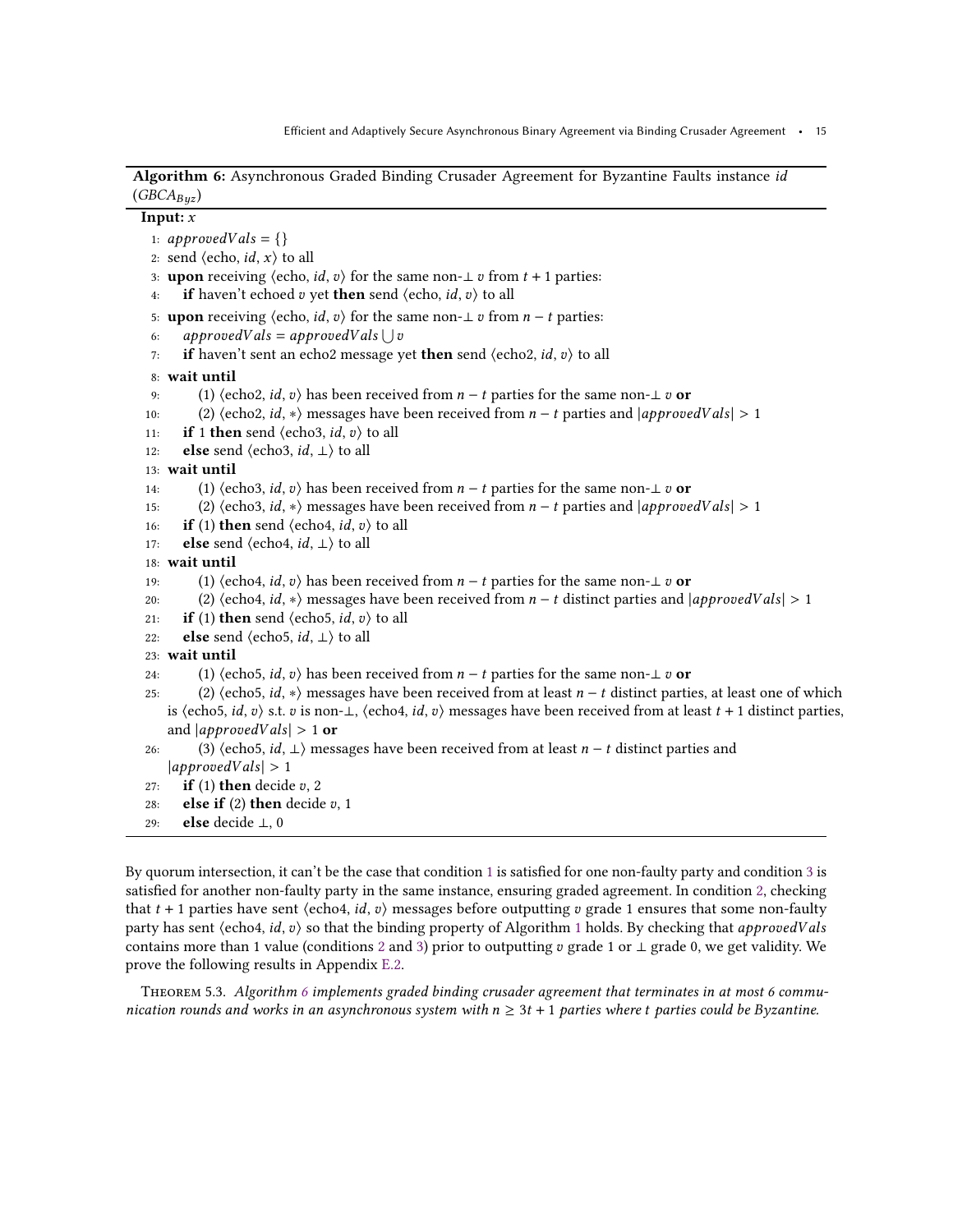<span id="page-15-2"></span>Theorem 5.4. There is an algorithm that solves asynchronous Byzantine fault tolerant agreement in expected  $6/\epsilon$  + 6 broadcasts in a system with  $n \geq 3t + 1$  parties, where t parties could be Byzantine, and an  $\epsilon$ -good coin.

### <span id="page-15-3"></span>6 BINDING CRUSADER AGREEMENT WITH THRESHOLD SIGNATURES

In this section, we present  $BCA_{Byz,TSig}$ , the BCA protocol that is used in  $ABA_{\frac{1}{2}}$  to implement  $ABA_{\frac{1}{2}}$ -BC $A_{Byz,TSig}$ .  $BCA_{Byz,TSig}$  tolerates  $t < \frac{n}{3}$  Byzantine parties. We add two cryptographic assumptions in this model: digital signatures and threshold signatures. More specifically, we use a  $k$  out of  $l$  threshold signature scheme [\[30\]](#page-17-1) i.e., parties must participate in order to create a valid threshold signature. We use threshold signatures with two thresholds: for  $k = t + 1$  and  $k = 2t + 1$ , both for  $l = n$ .  $pk_j$  refers to the public key of party  $p_j$ . The interface for the threshold signature scheme is described in Appendix [F.](#page-23-0) We now describe Algorithm [7,](#page-24-0) the protocol for  $BCA_{Buz,TSia}$ . First, we describe the two threshold signatures that are created in the protocol:

- $\sigma_{echo, id, v}$  is a threshold signature for  $k = t + 1$  proving that a non-faulty party started instance *id* with value *v*.
- $\sigma_{echo3, id, v}$  is a threshold signature for  $k = 2t + 1$  proving that  $t + 1$  non-faulty parties sent echo3 messages for v, and thus, by binding, no non-faulty party can output  $1 - v$  from this instance.

In this setting, we are able to do away with the amplification echo and  $approvedVals$  set that were used in the information theoretic setting because  $\sigma_{echo, id, v}$  is a sufficient proof that some non-faulty party started instance id with value  $v$ , and it can be sent along with any message.

A non-faulty party starts the protocol by broadcasting its starting value  $x$  in an echo message along with a threshold signature share on  $\langle$ echo, *id*, *x* $\rangle$ . Upon receiving such messages from *t* + 1 parties containing valid threshold signature shares for the same value x, a party combines them into a threshold signature,  $\sigma_{echo, id, v}$ , and broadcasts it in an echo2 message for v. Upon receiving such an echo2 message for a value v and valid  $\sigma_{echo, idv}$ for v, a party can broadcast the same echo2 message if it hasn't already sent an echo2 message. Upon receiving echo2 messages for values v' containing valid  $\sigma_{echo_id,v'}$  from 2t + 1 parties, a party broadcasts an echo3 message:

- If the 2t + 1 echo2 messages are for the same value v, it broadcasts  $\langle$ echo3, v,  $\sigma_{echo, id, v}$ , ts $\rangle$ , where ts is a threshold signature share on (echo,  $id$ ,  $v$ ).
- If the 2t + 1 echo2 messages are not for the same value v, it broadcasts  $\langle$ echo3,  $\perp$ ,  $\{\sigma_{echoid, v}, \sigma_{echo,id, 1-v}\}$ , ⊥⟩.

In both cases, the  $\sigma$  sent in the echo3 messages are from the echo2 messages that the party received. For each echo3 message that a party receives, it checks that it contains the necessary set of proofs and that it contains a valid threshold signature share if it is for a non-⊥ value. Upon receiving valid echo3 messages from  $2t + 1$ parties, a party outputs  $\perp$  if they are not all for the same value v, or v if they are all for the same value v. In addition, if all the echo3 messages are for the same value  $v$ , a party combines the shares in the messages into a threshold signature  $\sigma_{echo3, id, v}$  on (echo, *id, v*). In Appendix [G.2](#page-30-0), we show how to use this proof to implement  $ABA_{\frac{1}{2}}$ -EVBC $A_{Byz,TSig}$ , an optimized version of  $ABA_{\frac{1}{2}}$ -BC $A_{Byz,TSig}$  that is able to reach termination with fewer broadcasts. The pseudocode for Algorithm [7](#page-24-0) and the proof of Theorem [6.1](#page-15-0) are in Appendix [F.](#page-23-0) Theorem [6.2](#page-15-1) follows from the  $EVBCA_{Byz,TSig}$  protocol, and the corresponding proofs can be found in Appendix [G.2.](#page-30-0)

<span id="page-15-0"></span>Theorem 6.1. Algorithm [7](#page-24-0) implements binding crusader agreement that terminates in at most 3 communication rounds and works in an asynchronous system with  $n \geq 3t + 1$  parties where t parties could be Byzantine.

<span id="page-15-1"></span>Theorem 6.2. There is an algorithm that solves asynchronous Byzantine fault tolerant agreement in expected 9 broadcasts in a system with  $n \geq 3t + 1$  parties, a 2t-unpredictable strong coin, and a threshold signature setup.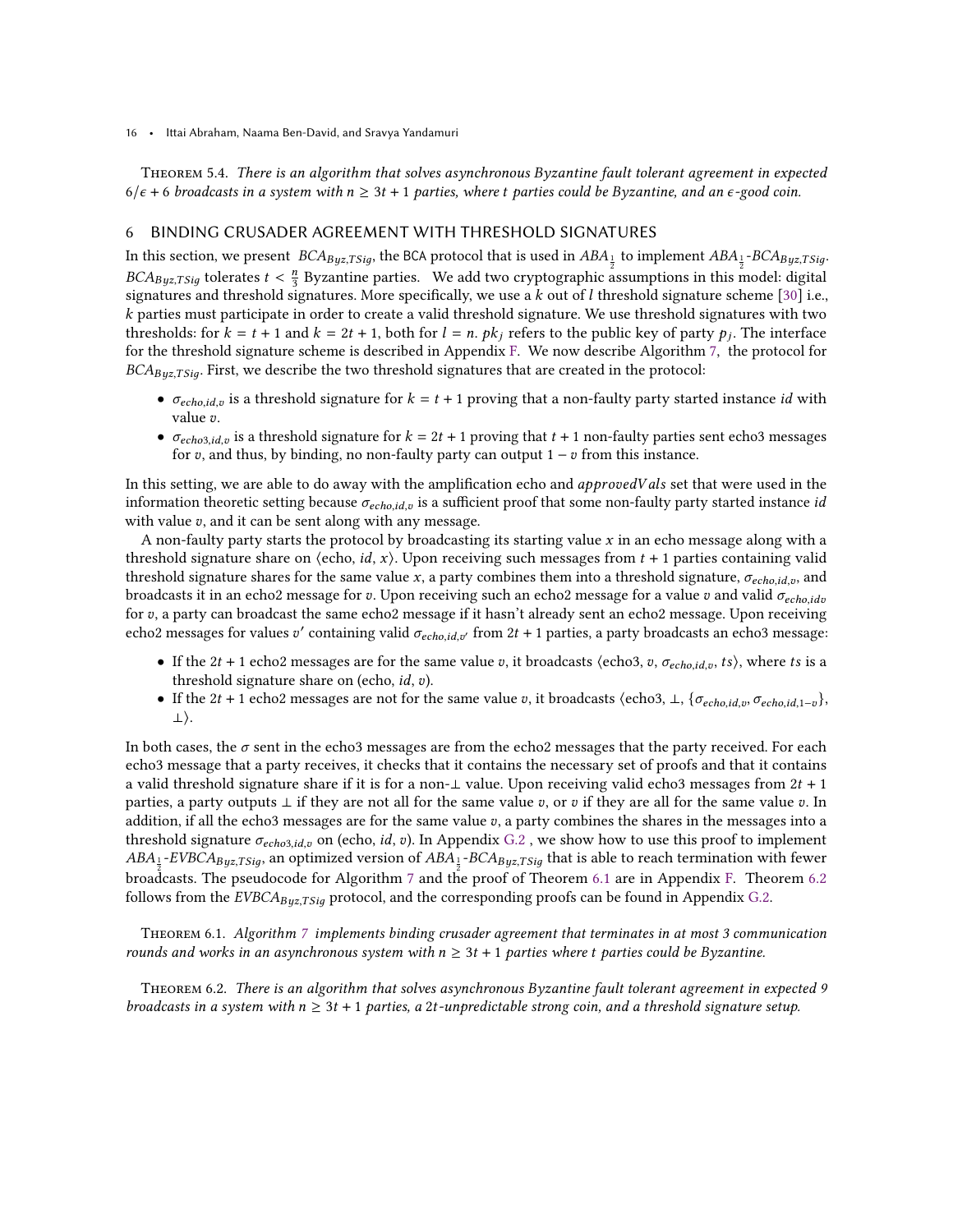### REFERENCES

- <span id="page-16-4"></span>[1] Ittai Abraham, Philipp Jovanovic, Mary Maller, Sarah Meiklejohn, Gilad Stern, and Alin Tomescu. Reaching consensus for asynchronous distributed key generation. In Proceedings of the 2021 ACM Symposium on Principles of Distributed Computing, PODC'21, page 363-373, New York, NY, USA, 2021. Association for Computing Machinery.
- <span id="page-16-13"></span>[2] Marcos Kawazoe Aguilera and Sam Toueg. Correctness proof of ben-or's randomized consensus algorithm. Distributed Computing, 1998.
- <span id="page-16-24"></span>[3] Naama Ben-David and Kartik Nayak. Brief announcement: Classifying trusted hardware via unidirectional communication. In ACM Symposium on Principles of Distributed Computing (PODC), pages 191–194, 2021.
- <span id="page-16-1"></span>[4] Michael Ben-Or. Another advantage of free choice (extended abstract) completely asynchronous agreement protocols. In ACM Symposium on Principles of Distributed Computing (PODC), pages 27–30, 1983.
- <span id="page-16-10"></span>[5] Michael Ben-Or, Danny Dolev, and Ezra N. Hoch. Brief announcement: Simple gradecast based algorithms. In Nancy A. Lynch and Alexander A. Shvartsman, editors, Distributed Computing, 24th International Symposium, DISC 2010, Cambridge, MA, USA, September 13-15, 2010. Proceedings, volume 6343 of Lecture Notes in Computer Science, pages 194–197. Springer, 2010.
- <span id="page-16-21"></span>[6] Gabriel Bracha. Asynchronous byzantine agreement protocols. Information and Computation, 1987.
- <span id="page-16-5"></span>[7] Christian Cachin, Klaus Kursawe, Anna Lysyanskaya, and Reto Strobl. Asynchronous verifiable secret sharing and proactive cryptosystems. In in Proc. 9th ACM Conference on Computer and Communications Security (CCS, pages 88–97. ACM Press, 2002.
- <span id="page-16-8"></span>[8] Christian Cachin, Klaus Kursawe, and Victor Shoup. Random oracles in constantinople: Practical asynchronous byzantine agreement using cryptography. In in Proc. 19th ACM Symposium on Principles of Distributed Computing (PODC, pages 123–132, 2000.
- <span id="page-16-14"></span>[9] Christian Cachin and Luca Zanolini. From symmetric to asymmetric asynchronous byzantine consensus. arXiv preprint arXiv:2005.08795, 2020.
- <span id="page-16-6"></span>[10] Shir Cohen, Idit Keidar, and Alexander Spiegelman. Not a coincidence: Sub-quadratic asynchronous byzantine agreement whp. In International Symposium on Distributed Computing (DISC), 2020.
- <span id="page-16-15"></span>[11] Tyler Crain. Two more algorithms for randomized signature-free asynchronous binary byzantine consensus with  $t < n/3$  and  $o(n^2)$ messages and  $o(1)$  round expected termination. *arXiv preprint arXiv:2002.08765*, 2020.
- <span id="page-16-19"></span>[12] Tyler Crain, Vincent Gramoli, Mikel Larrea, and Michel Raynal. Dbft: Efficient leaderless byzantine consensus and its application to blockchains. In 2018 IEEE 17th International Symposium on Network Computing and Applications (NCA), pages 1–8, 2018.
- <span id="page-16-20"></span>[13] Tyler Crain, Christopher Natoli, and Vincent Gramoli. Red belly: A secure, fair and scalable open blockchain. In 2021 IEEE Symposium on Security and Privacy (SP), pages 466–483, 2021.
- <span id="page-16-23"></span>[14] Sourav Das, Tom Yurek, Zhuolun Xiang, Andrew Miller, Lefteris Kokoris-Kogias, and Ling Ren. Practical asynchronous distributed key generation. Cryptology ePrint Archive, Report 2021/1591, 2021. [https://ia.cr/2021/1591.](https://ia.cr/2021/1591)
- <span id="page-16-9"></span>[15] Danny Dolev. The byzantine generals strike again. Journal of algorithms, 3(1):14–30, 1982.
- <span id="page-16-22"></span>[16] Danny Dolev and Rüdiger Reischuk. Bounds on information exchange for byzantine agreement. J. ACM, 1985.
- <span id="page-16-17"></span>[17] Sisi Duan, Michael K. Reiter, and Haibin Zhang. Beat: Asynchronous bft made practical. In Proceedings of the 2018 ACM SIGSAC Conference on Computer and Communications Security, CCS '18, page 2028–2041, New York, NY, USA, 2018. Association for Computing Machinery.
- <span id="page-16-7"></span>[18] Pesech Feldman and Silvio Micali. An optimal probabilistic protocol for synchronous byzantine agreement. SIAM Journal on Computing, 26(4):873–933, 1997.
- <span id="page-16-0"></span>[19] Michael J Fischer, Nancy A Lynch, and Michael S Paterson. Impossibility of distributed consensus with one faulty process. J. ACM, 32(2):374–382, 1985.
- <span id="page-16-11"></span>[20] Matthias Fitzi, Chen-Da Liu-Zhang, and Julian Loss. A new way to achieve round-efficient byzantine agreement. In Proceedings of the 2021 ACM Symposium on Principles of Distributed Computing, PODC'21, page 355–362, New York, NY, USA, 2021. Association for Computing Machinery.
- <span id="page-16-2"></span>[21] Juan A Garay, Jonathan Katz, Ranjit Kumaresan, and Hong-Sheng Zhou. Adaptively secure broadcast, revisited. In Proceedings of the 30th annual ACM SIGACT-SIGOPS symposium on Principles of distributed computing, pages 179–186, 2011.
- <span id="page-16-3"></span>[22] Martin Hirt and Vassilis Zikas. Adaptively secure broadcast. In Annual International Conference on the Theory and Applications of Cryptographic Techniques, pages 466–485. Springer, 2010.
- <span id="page-16-12"></span>[23] Jonathan Katz and Chiu-Yuen Koo. On expected constant-round protocols for byzantine agreement. J. Comput. Syst. Sci., 75(2):91–112, feb 2009.
- <span id="page-16-18"></span>[24] Yuan Lu, Zhenliang Lu, Qiang Tang, and Guiling Wang. Dumbo-mvba: Optimal multi-valued validated asynchronous byzantine agreement, revisited. In ACM Symposium on Principles of Distributed Computing (PODC), pages 129–138, 2020.
- <span id="page-16-25"></span>[25] Dahlia Malkhi, Michael Merritt, Michael K Reiter, and Gadi Taubenfeld. Objects shared by byzantine processes. Distributed Computing, 16(1):37–48, 2003.
- <span id="page-16-16"></span>[26] Andrew Miller, Yu Xia, Kyle Croman, Elaine Shi, and Dawn Song. The honey badger of bft protocols. In Proceedings of the 2016 ACM SIGSAC Conference on Computer and Communications Security, CCS '16, page 31–42, New York, NY, USA, 2016. Association for Computing Machinery.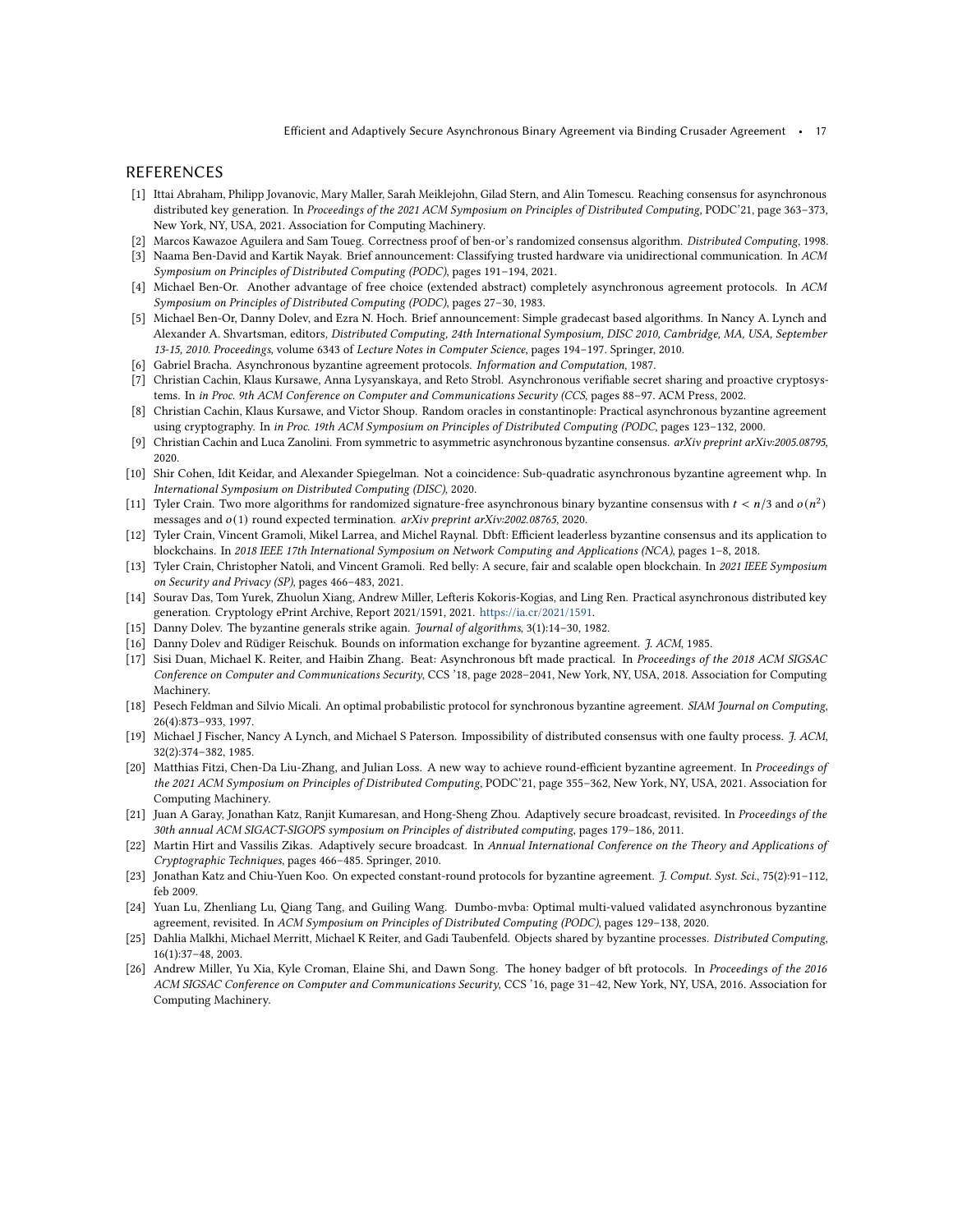- <span id="page-17-3"></span>[27] Achour Mostéfaoui, Hamouma Moumen, and Michel Raynal. Signature-free asynchronous byzantine consensus with t< n/3 and o (n2) messages. In ACM Symposium on Principles of Distributed Computing (PODC), pages 2–9, 2014.
- <span id="page-17-2"></span>[28] Achour Mostéfaoui, Hamouma Moumen, and Michel Raynal. Signature-free asynchronous binary byzantine consensus with t< n/3, o (n2) messages, and o (1) expected time. J. ACM, 62(4):1–21, 2015.
- <span id="page-17-0"></span>[29] Michael O Rabin. Randomized byzantine generals. In 24th annual symposium on foundations of computer science (sfcs 1983), pages 403–409. IEEE, 1983.
- <span id="page-17-1"></span>[30] Victor Shoup. Practical threshold signatures. In International Conference on the Theory and Applications of Cryptographic Techniques (EUROCRYPT), pages 207–220. Springer, 2000.
- <span id="page-17-5"></span>[31] Pierre Tholoniat and Vincent Gramoli. Formal verification of blockchain byzantine fault tolerance. arXiv preprint arXiv:1909.07453, 2019.

#### <span id="page-17-4"></span>A PREVIOUS APPROACHES

In this section, we present an overview of Asynchronous Byzantine Agreement protocols of the past.

In [\[27\]](#page-17-3), Mostéfaoui, Moumen, and Raynal present a protocol for Asynchronous Binary Byzantine Agreement with  $O(n^2)$  messages that has optimal resilience of  $t < \frac{1}{3}$  Byzantine processes. The protocol makes use of a perfect common coin as defined by Rabin in [\[29\]](#page-17-0). Tholoniat and Gramoli subsequently observe in [\[31\]](#page-17-5) that the ABA protocol of [\[27\]](#page-17-3) has a liveness violation. In order to terminate, the protocol requires a round that each party begins with the same value v. To achieve such a round, the protocol uses the common coin. At the end of each round, a party adopts the value of the random coin or a value  $v \in \{0, 1\}$ , such that all parties that don't adopt the coin value adopt v. Since the random coin is perfect, if all non-faulty parties adopt the value of the coin in a given round, or the coin matches the value  $v$  adopted by parties who don't adopt the coin value, then the conditions for termination are met. The flaw in the protocol is that an adversary can learn the value of the coin in a given round, and then choose  $v$  to be the opposite of the value of the coin in that round and force a non-faulty party to adopt  $v$ . If all non-faulty parties don't start the protocol with the same value, the adversary can force an infinite execution with this tactic. We refer the reader to [\[31\]](#page-17-5) and [\[9\]](#page-16-14) for detailed descriptions of how the adversary ensures an infinite execution.

In Algorithm 4 of [\[9\]](#page-16-14), Cachin and Zanolini present a protocol for ABA that also uses a perfect common coin and that they claim solves the issues of  $[27]$ . Their solution makes use of a strong t-unpredictable common coin as well as the assumption of a FIFO network. However, this protocol still has a liveness issue when non-faulty parties don't all start the protocol with the same value. We construct an example with a network of 4 parties; 3 non-faulty parties  $(X, Y,$  and S), and one Byzantine party B. Let  $X$  start with 0 and  $Y$  start with 1. The starting value of  $S$  can be either 0 or 1 (we will show the attack works in either case).  $X$  and  $Y$  both broadcast their starting values in value messages to all of the other parties. B sends 1 to  $X$  in a value message, and 0 to  $Y$  in a value message. Upon receiving the value messages for 1 from  $B$  and  $Y$ ,  $X$  broadcasts a value message containing 1 and similarly Y broadcasts a value message containing 0 upon receiving the value messages for 0 from  $X$  and B. Upon receiving its own value message for  $1, X$  abv-deliver's 1, and likewise Y abv-deliver's 0.  $X$  and  $Y$  send AUX messages for 1 and 0, respectively. B then sends 0 to  $X$  in a value message and lets  $X$  receive  $Y$ 's value message for 0 (along with its own value message for 0), and  $X$  abv-deliver's 0. Similarly,  $Y$  abv-deliver's 1 after receiving the value messages for 1 from itself,  $X$  and  $B$ .  $X$  and  $Y$  now send their second aux messages for 0 and 1, respectively. *B* sends  $AUX$  messages for 0 and 1 to both  $X$  and  $Y$ .  $X$  and  $Y$  now satisfy the condition on line 30 in Algorithm 4 of  $[9]$ , and invoke *release-coin*.  $X$  and  $Y$  receive each other's *release-coin* invocation and learn the value of the coin (as does the adversary). The coin is revealed to be  $s$ , and  $X$  and  $Y$  meet the condition on line 33 with  $B = \{0, 1\}$  and propose *s* in the next round.

We now show how S, to whom all messages for this round have been delayed thus far, can adopt  $1 - s$  for the next round without violating FIFO. Without loss of generality, assume that  $s = 0$ . Then the adversary lets S receive Y's value message for 1. In addition, B sends a value message for 1 to S. S then broadcasts a value message for 1 (if it hasn't already due to 1 being its starting value). *S* then *abv-deliver's* 1 and sends an AUX message for 1. The adversary also lets  $S$  receive  $X$ 's value messages for 0 and 1, as well as its aux message for 1.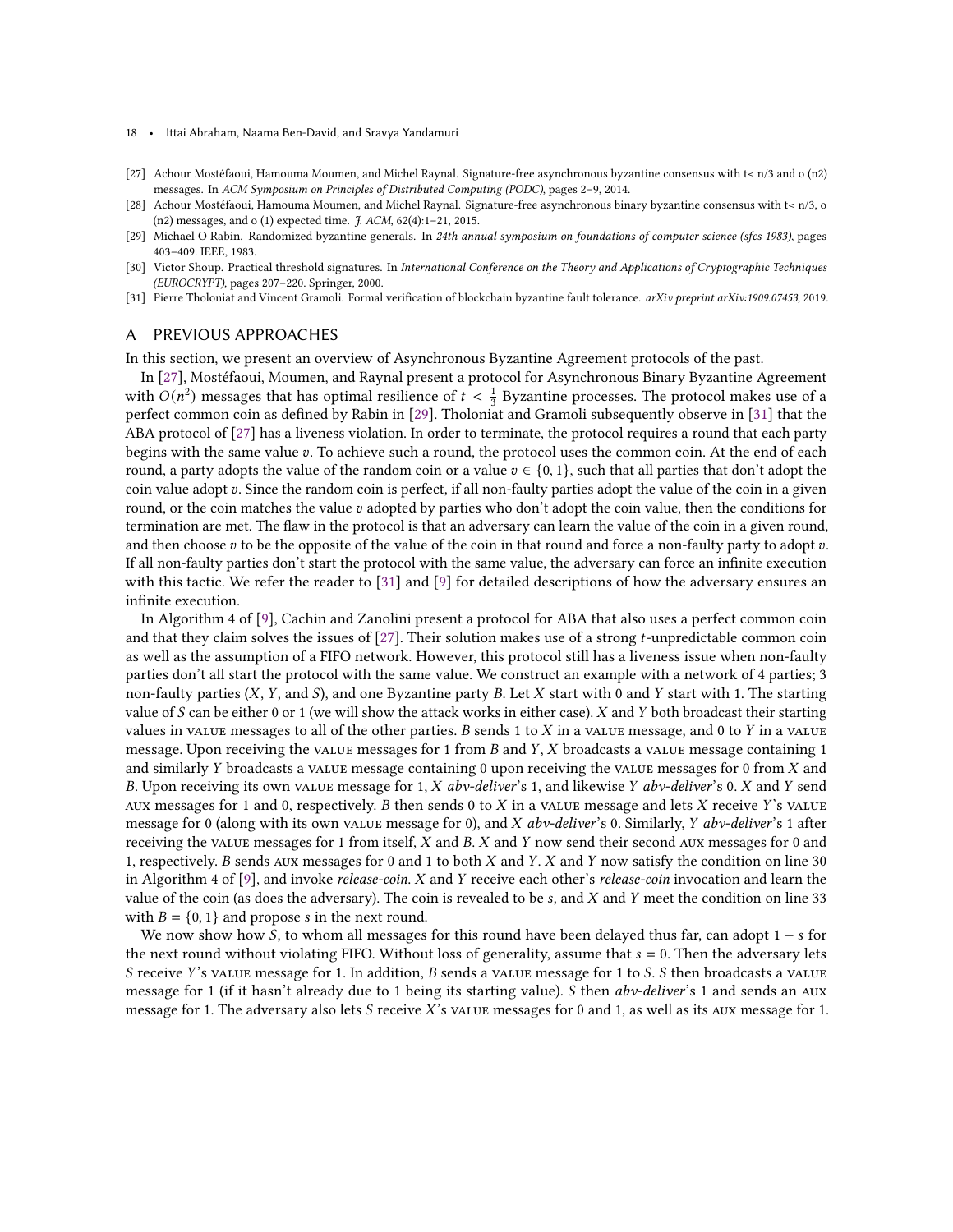B also sends S an AUX message for 1. At this point, S invokes release-coin, receives B's release-coin message, and subsequently reaches line 33 with  $B = \{1\}$ . As a result, S starts the next round with 1. Notice that had s been 1, the adversary could have forced *S* to reach line 33 with  $B = \{0\}$ , and therefore start the next round with 0, using the same tactic. Also, this tactic worked regardless of  $S$ 's starting value and did not violate FIFO.  $S$  received the first 3 messages sent by  $X$  in order and only the first message sent by  $Y$ . One way to make this protocol work would be to use a  $2f$ -unpredictable coin. In that case,  $S$  would only have learned the value of the coin after receiving all of the AUX messages of one of the other non-faulty parties. Since  $X$  and  $Y$  both sent AUX messages for both 0 and 1 prior to invoking release-coin, S would only satisfy the condition on line 33 with  $B = \{0, 1\}$  and therefore would have also adopted the coin value. This solution would still require a FIFO network which, as we show in our work, is not a necessary assumption.

### <span id="page-18-0"></span>B CRASH TOLERANT BCA AND GBCA DEFINITIONS

Definition B.1 (Binding Crusader Agreement (BCA<sub>Crash</sub>)). A Binding Crusader Agreement protocol between n parties has the following guarantees:

(Agreement) If two parties decide values x and y, then either  $x = y$  or at least one of the values is ⊥. (Validity) If all parties have the same input, then this is the only possible decision.

(Termination) All non-faulty parties eventually decide.

**(Binding)** Let time *t* be the the first time at which a party decides; at time *t* there is a value  $b \in \{0, 1\}$ such that no party decides  $1 - b$  in any extension of this execution.

Definition B.2 (Graded Binding Crusader Agreement (GBCA<sub>Crash</sub>)). A Graded Binding Crusader Agreement protocol between  $n$  parties is one in which each party decides a value from a set of 5 ordered buckets: 0 grade 2, 0 grade 1, ⊥ grade 0, 1 grade 1, 1 grade 2, and has the following guarantees:

(Graded Agreement) If a party decides v grade 1 or 2, no party decides v' grade 1 or 2 such that  $v' = 1 - v$ . Further, if a party decides  $v$  grade 2, no party decides  $\perp$  grade 0.

(Validity) If all parties have the same input v, then v grade 2 is the only possible decision.

(Termination) All non-faulty parties eventually decide.

(Graded Binding) Let time  $t$  be the the first time at which a party decides; at time  $t$  there is a value  $b \in \{0, 1\}$  such that no party decides  $1 - b$  grade 1 or 2 in any extension of this execution.

## C PROOFS FOR FRAMEWORK

### <span id="page-18-1"></span>C.1 Asynchronous Agreement with a Strong Coin

We now prove Theorem [3.5.](#page-8-0) To prove the theorem, we rely on a version of Lemma [3.4](#page-7-1) that is weakened to match the weak validity property of  $BCA_{Crash}$ .

<span id="page-18-2"></span>LEMMA C.[1](#page-6-0). If all parties start the BCA<sub>Crash</sub> of round r of Algorithm 1 with the same estimate value est =  $v$ , then all non-faulty parties commit v within a constant number of rounds.

PROOF. The proof is very similar to that of Lemma [3.4.](#page-7-1) By the validity of  $BCA_{Crash}$ , since every party inputs v to the instance of  $BCA_{Crash}$  in round r, all parties that complete the BCA in that round decide v. If  $c = v$ , all participating parties commit  $v$  in this round. Otherwise, all participating parties start the next round with  $est = v$ . This continues until we reach a round in which  $c = v$ , which happens in 2 rounds in expectation.  $\square$ 

We are now ready to prove Theorem [3.5.](#page-8-0) Its proof is very similar to that of Theorem [3.3,](#page-7-0) except that we use Lemma [C.1.](#page-18-2)

PROOF OF THEOREM [3.5.](#page-8-0) We consider each property of crash-tolerant agreement separately.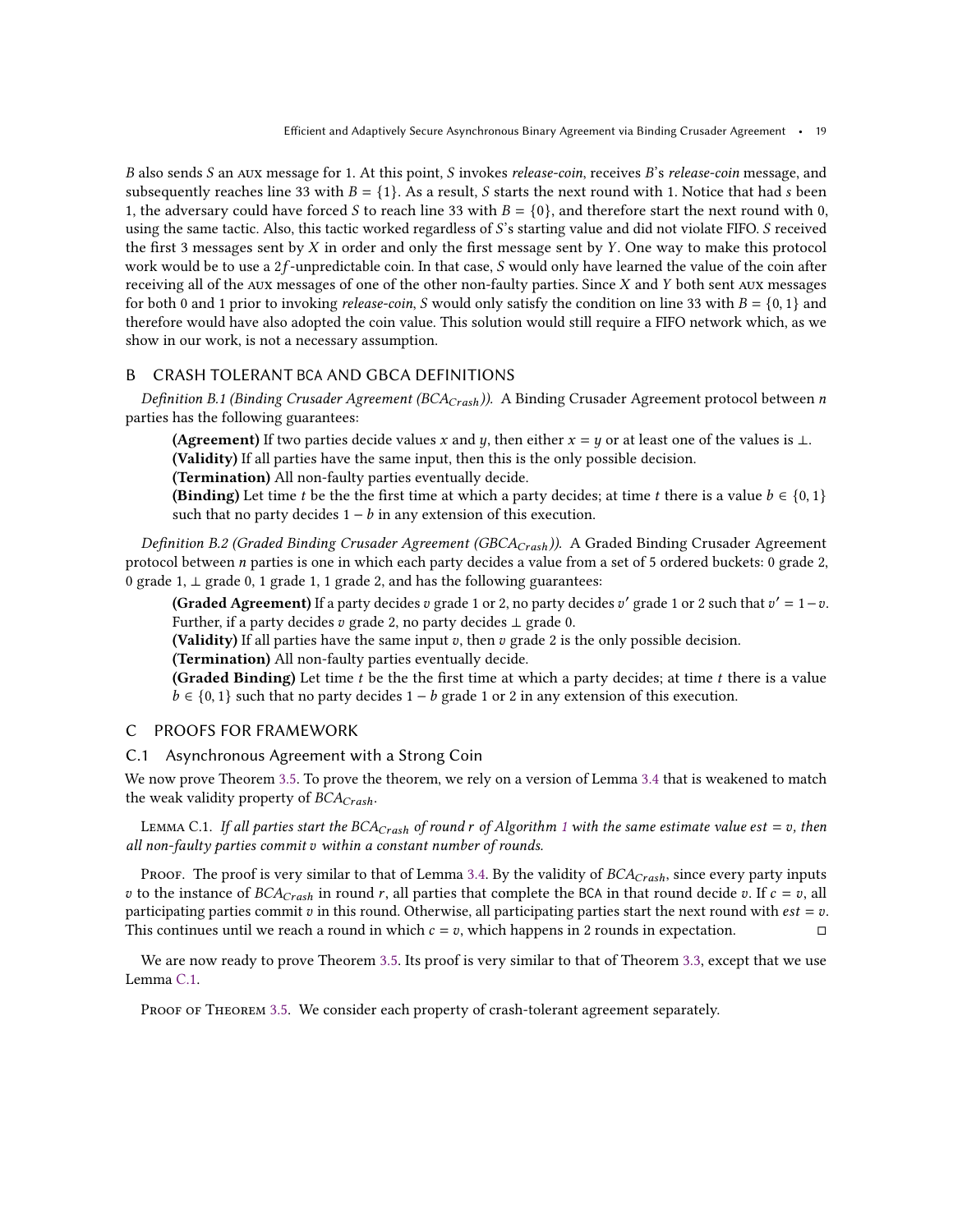Agreement. Note that the agreement argument of Theorem [3.3](#page-7-0) does not rely on the validity property of BCA at all, and can use Lemma [C.1](#page-18-2) instead of Lemma [3.4.](#page-7-1) Therefore, agreement holds.

Validity. If all parties have the same input, then they all start round 0 with the same estimate. Therefore, by Lemma [C.1,](#page-18-2) they will commit on that input.

Termination. The termination proof is also very similar to its counterpart in Theorem [3.3.](#page-7-0) In any round in which all parties decide ⊥ or the coin value agrees with the non-⊥ decision, Lemma [C.1](#page-18-2) applies. The binding property of BCA<sub>Crash</sub> combined with the strong coin ensures that this happens with probability at least 50% in each round. Thus, combining this with the expected two rounds for termination in Lemma [C.1,](#page-18-2) termination happens within 4 rounds in expectation. □

#### <span id="page-19-0"></span>C.2 Asynchronous Agreement with a Weak Coin from Graded BCA

We now prove Theorem [3.6.](#page-9-2) We begin with a lemma very similar to Lemma [3.4,](#page-7-1) but even stronger.

<span id="page-19-1"></span>LEMMA C.[2](#page-8-1). If all non-faulty parties start a round r of Algorithm 2 with the same estimate value est =  $v$ , then all non-faulty parties commit  $v$  in round  $r$ .

PROOF. By the validity of GBCA, if all non-faulty parties start their GBCA with the same value  $v$ , they all decide  $v$  with grade 2. In that case, in Algorithm [2,](#page-8-1) they all commit  $v$  regardless of the value of the coin.

PROOF OF THEOREM [3.6.](#page-9-2) We prove that each of the properties of asynchronous Byzantine agreement is satisfied.

Agreement. Assume that two non-faulty parties x and y commit values v and v' respectively, where  $v \neq v'$ . If they commit in the same round, that means that x decided  $v$  grade 2 from its GBCA and  $y$  decided  $v'$  grade 2 in the same round of GBCA, violating graded agreement.

So, assume without loss of generality that  $x$  commits first, and let the round in which  $x$  commits be round  $r$ . By graded agreement of GBCA, since x had value  $v$  grade 2 in round  $r$ , all non-faulty parties must have decided  $v$ grade 1 or [2,](#page-8-1) and therefore by Algorithm 2, all non-faulty parties start round  $r + 1$  with v as their estimate. By Lemma [C.2,](#page-19-1) they all commit  $v - a$  contradiction to the assumption that  $u$  commited  $v'$ .

#### Validity. Immediate from Lemma [C.2.](#page-19-1)

Termination. Note that by the binding property of GBCA, by the time at which the first non-faulty party accesses the coin in a round r, there is some value, say v, that no non-faulty party can decide in round r (in any grade). Furthermore, by the definition of weak coin, there is a non-zero probability  $\epsilon$ , that all non-faulty parties will get  $1 - v$  as their coin value in round r. If this happens, then all non-faulty parties start round  $r + 1$  with the same value  $1 - v$ , and by Lemma [C.2,](#page-19-1) the protocol terminates in round  $r + 1$ . Therefore, the protocol terminates in a number of rounds whose expectation is upper bounded by  $1 + 1/\epsilon$  for an  $\epsilon$ -good coin.

We now show that the framework presented in Algorithm [2](#page-8-1) works for crash-tolerant agreement as well. For the proof, we rely on a weak validity version of Lemma [C.2.](#page-19-1)

<span id="page-19-2"></span>LEMMA C.3. If all parties start a round of Algorithm [2](#page-8-1) with the same estimate value est  $= v$  then all parties commit v in round r.

PROOF. By the weak validity property of  $GBCA_{Crash}$ , if all parties start their  $GBCA_{Crash}$  instance with the same value  $v$ , they will all decide  $v$  with grade 2. In that case, in Algorithm [2,](#page-8-1) they all commit  $v$  regardless of the value of the coin.  $\Box$ 

We are now ready to prove Theorem [3.7.](#page-9-3)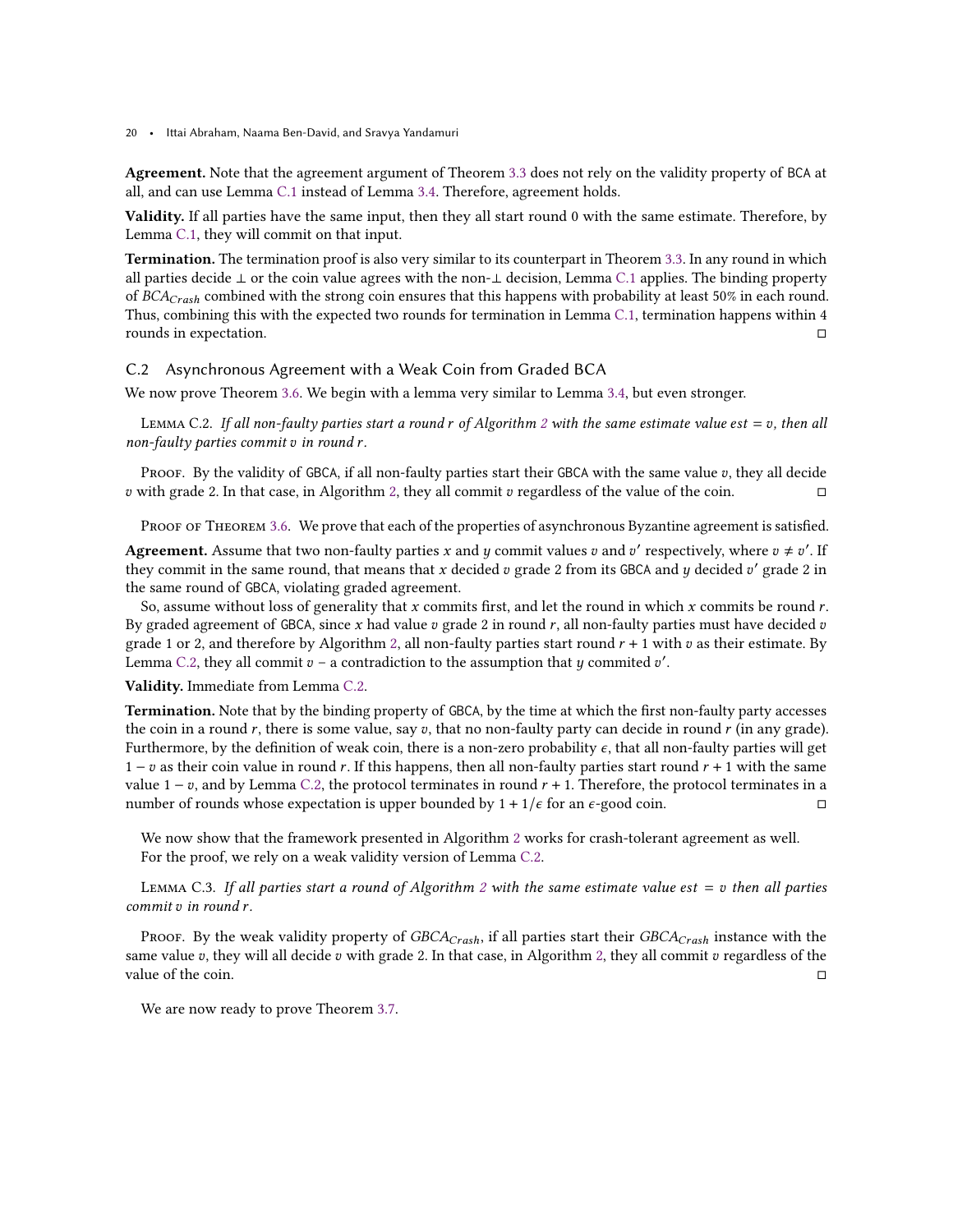PROOF OF THEOREM [3.7.](#page-9-3) The proof is similar to the proof of Theorem [3.6.](#page-9-2)

Agreement. The agreement proof of Theorem [3.6](#page-9-2) does not rely on the validity property, and can use Lemma [C.3](#page-19-2) instead of Lemma [C.2.](#page-19-1)

Validity. Immediate from Lemma [C.3.](#page-19-2)

Termination. The termination argument proceeds similarly to the termination argument of Theorem [3.6.](#page-9-2) By binding, by the time the first party accesses the coin in round  $r$ , there is some value  $v$  that cannot be decided by any party in the  $GBCA_{Crash}$  of round r. If the coin gives the same value to all parties in round r, and that value agrees with the non-⊥ value they decide, then Lemma [C.3](#page-19-2) applies. Therefore, the protocol terminates in a number of rounds whose expectation is upper bounded by  $1 + 1/\epsilon$  for an  $\epsilon$ -good coin.  $\Box$ 

#### D IMPLEMENTING BINDING CRUSADER AGREEMENT PROOFS

#### <span id="page-20-1"></span><span id="page-20-0"></span>D.1 Proofs for Asynchronous Crash Fault Tolerant Binding Crusader Agreement

Lemma D.1. Algorithm [3](#page-9-0) satisfies agreement.

PROOF. If a party outputs v, then they must have received at least  $n - t$  echo messages containing v. Since parties send only a single echo message, by a simple quorum intersection argument, no party can output  $1-v$ . □

<span id="page-20-2"></span>Lemma D.2. Algorithm [3](#page-9-0) satisfies weak validity.

Proof. Assume that all parties start the protocol with value v and some party p outputs  $1 - v$ . p must have received  $\langle$ echo, *id*,  $1 - v$ ) messages from at least  $n - t$  parties, all of whom received  $\langle$ val, *id*,  $1 - v$ ) messages from at least  $n - t$  parties. However, this contradicts the fact that all of the parties started with  $v$ .

<span id="page-20-3"></span>Lemma D.3. Algorithm [3](#page-9-0) satisfies termination within 2 communication rounds.

Proof. By inspecting the algorithm, it is easy to see that each party only ever sends at most 2 messages. Thus, if both upon clauses are eventually satisfied, the lemma holds.

Every non-faulty party sends a  $\langle val, id, x \rangle$  message. Therefore, every non-faulty party receives a sufficient number of val messages to send an echo message. As a result, all non-faulty parties eventually decide. □

<span id="page-20-4"></span>Lemma D.4. Algorithm [3](#page-9-0) satisfies binding.

Proof. In order for a party to decide non- $\perp v$ , some party must have sent  $\langle$ echo, *id*,  $v$ ). By quorum intersection, if a party sends  $\langle$ echo, *id*, *v* $\rangle$ , then no party can send  $\langle$ echo, *id*,  $1 - v \rangle$ . Since a party must receive  $n - t \langle$ echo, *id*, *v*) to decide non-⊥ *v*, binding is achieved once the first party decides. □

Lemmas [D.1,](#page-20-1) [D.2,](#page-20-2) [D.3,](#page-20-3) and [D.4](#page-20-4) together imply Theorem [4.1.](#page-9-1) Plugging this into Theorem [3.3,](#page-7-0) we get the proof for Theorem [4.2.](#page-9-4)

Proof of Theorem [4.2.](#page-9-4) Consider the  $AA_{\frac{1}{2}}$ -BCA $_{Crash}$  protocol. The adversary has two strategies in a given round:

(1) All parties output  $\perp$  from  $BCA_{Crash}$ 

(2) Some parties output a non- $\perp$  value from  $BCA_{Crash}$ 

If the adversary chooses the first strategy, then the parties adopt the same value and decide in the next round of  $AA_{\frac{1}{2}}$  where the coin is equal to that value, so 3 rounds in expectation.

If the adversary chooses the second strategy, it takes in expectation two rounds of  $AA_{\frac12}$  for the coin to equal the non-⊥ decision value. Once this happens, some party must have commited.

The first strategy takes 3 rounds in expectation for a party to commit, while the second strategy takes 2 rounds in expectation. Once a party commits, they broadcast a "commit" message to all of the other parties and terminate.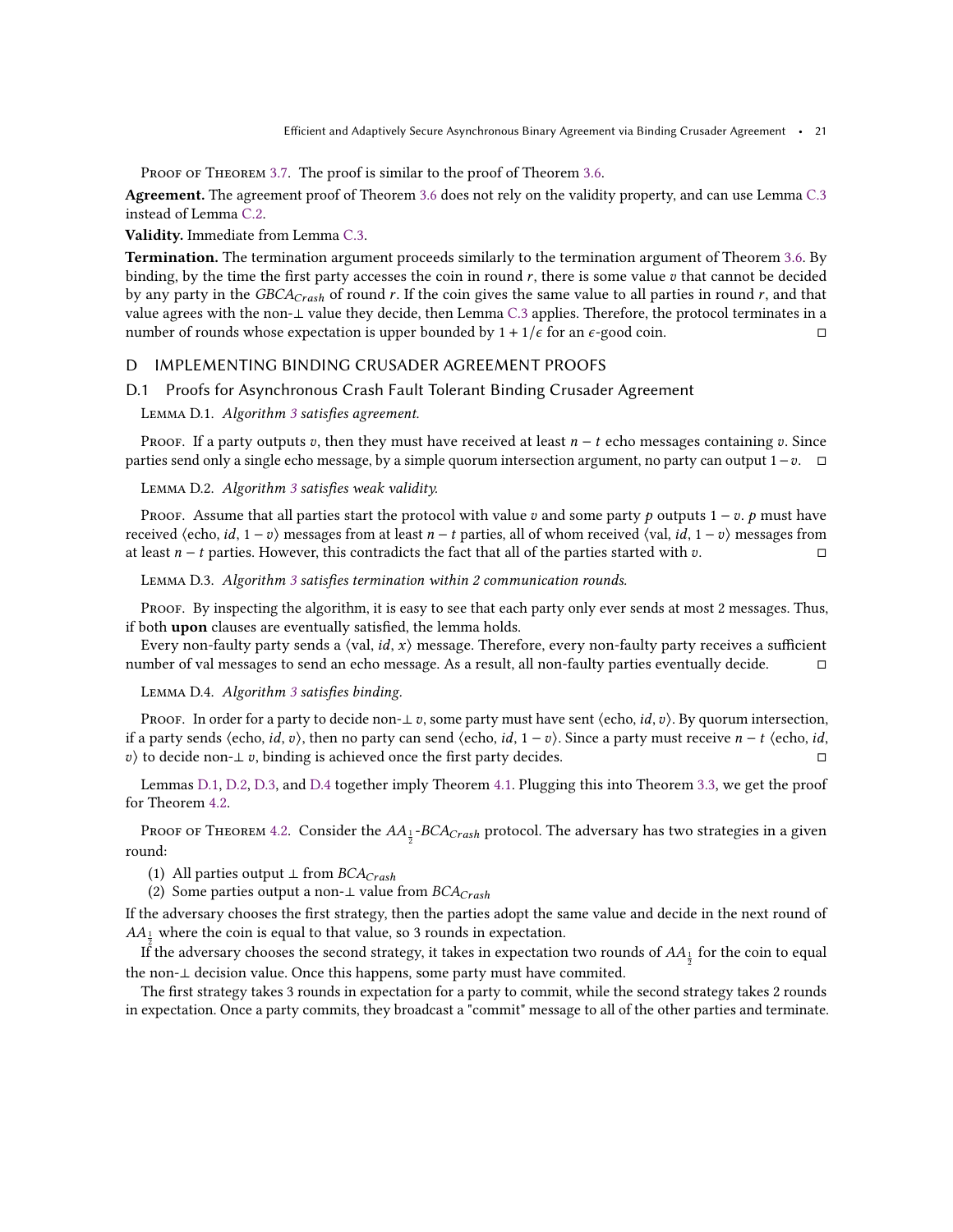All of the other parties also broadcast this message and terminate once they receive it. Since there are 2 broadcasts per round of  $BCA_{Crash}$ , the protocol terminates in an expected 7 broadcasts.  $\Box$ 

### E IMPLEMENTING GRADED BCA PROOFS

### <span id="page-21-0"></span>E.1 Asynchronous Crash Fault Tolerant Graded Binding Crusader Agreement

<span id="page-21-1"></span>Lemma E.1. Algorithm [5](#page-13-0) satisfies graded agreement.

Proof. First, we prove that if a party outputs v grade 1 or 2, no party outputs v' grade 1 or 2 such that  $v' = 1 - v$ . If a party decides v (grade 1 or 2), they received at least one  $\langle$ echo2, *id*, v $\rangle$  message. In order to send  $\langle$ echo2, *id*, v $\rangle$ , a party must have received  $\langle$ echo, *id*,  $v\rangle$  messages from at least  $n - t$  parties. Since a party sends an echo message for a single value  $v$ , the statement follows from a quorum intersection argument.

Next, we prove that if a party outputs  $v$  grade 2, no non-faulty party outputs ⊥ grade 0. If a party outputs  $v$ grade 2, they received  $\langle$ echo2, *id*, *v* $\rangle$  messages from at least *n* − *t* parties. Therefore, every party will see at least one  $\langle$ echo2, *id*,  $v$  message. □

#### <span id="page-21-2"></span>Lemma E.2. Algorithm [5](#page-13-0) satisfies termination within 3 communication rounds.

Proof. It is clear from examining the protocol that parties broadcast at most 3 messages: a val message, an echo message, and an echo2 message.

Since there are at least  $n - t$  non-faulty parties, every non-faulty party receives  $\langle \mathrm{val}, id, \cdot \rangle$  messages from at least  $n - t$  parties and sends an echo message. Every party therefore receives echo messages from at least  $n-t$  parties, and all non-faulty parties send echo2 messages. Finally, every party receives at least  $n-t$  echo2 messages, and all non-faulty parties decide a value. □

#### <span id="page-21-3"></span>Lemma E.3. Algorithm [5](#page-13-0) satisfies validity.

PROOF. Assume that all parties start with v. We will prove that no party outputs  $1 - v$  grade 1 or 2, v grade 1, or ⊥ grade 0. In order to output such a value, a party must receive an echo2 message containing a value other than . In order for a party to send such an echo2 message, a party must have sent an echo message for a value other than  $v$ . This means a party must have started with a value other than  $v$ , contradicting our original statement. Therefore, by termination, all the parties decide  $v$  grade 2.  $\Box$ 

#### <span id="page-21-4"></span>Lemma E.4. Algorithm [5](#page-13-0) satisfies binding.

PROOF. At the time at which the first party decides, at least  $n - t$  parties must have sent echo2 messages. In order to output a value v grade 1 or 2, a party must receive at least one  $\langle$ echo2, *id*, v $\rangle$  message. Since a party sends only a single echo2 message with a non-⊥ value, by the time the first  $n - t$  parties send echo2 messages, there must be a value  $v' \in \{0, 1\}$  such that no party can output v' grade 1 or 2.

Proof of Theorem [5.1.](#page-13-4) The Theorem is implied by Lemmas [E.1,](#page-21-1) [E.2,](#page-21-2) [E.3](#page-21-3) and [E.4.](#page-21-4) □

PROOF OF THEOREM [5.2.](#page-13-5) Consider the  $AA_\epsilon$ -GBC $A_{Crash}$  protocol. If the value of the coin for all parties is equal to the non-⊥ decision value of the parties in that round, or they all output ⊥, then Lemma [E.3](#page-21-3) applies in the next round and all of the non-faulty parties commit. In expectation, it takes  $1/\epsilon$  rounds for the parties to adopt the same value. Once they do, there is an additional round for them to decide that value, grade 2. There are 3 broadcasts per round and parties send a final broadcast once they commit. This gives us a total of  $3/\epsilon + 3 + 1 =$  $3/\epsilon + 4$  broadcasts.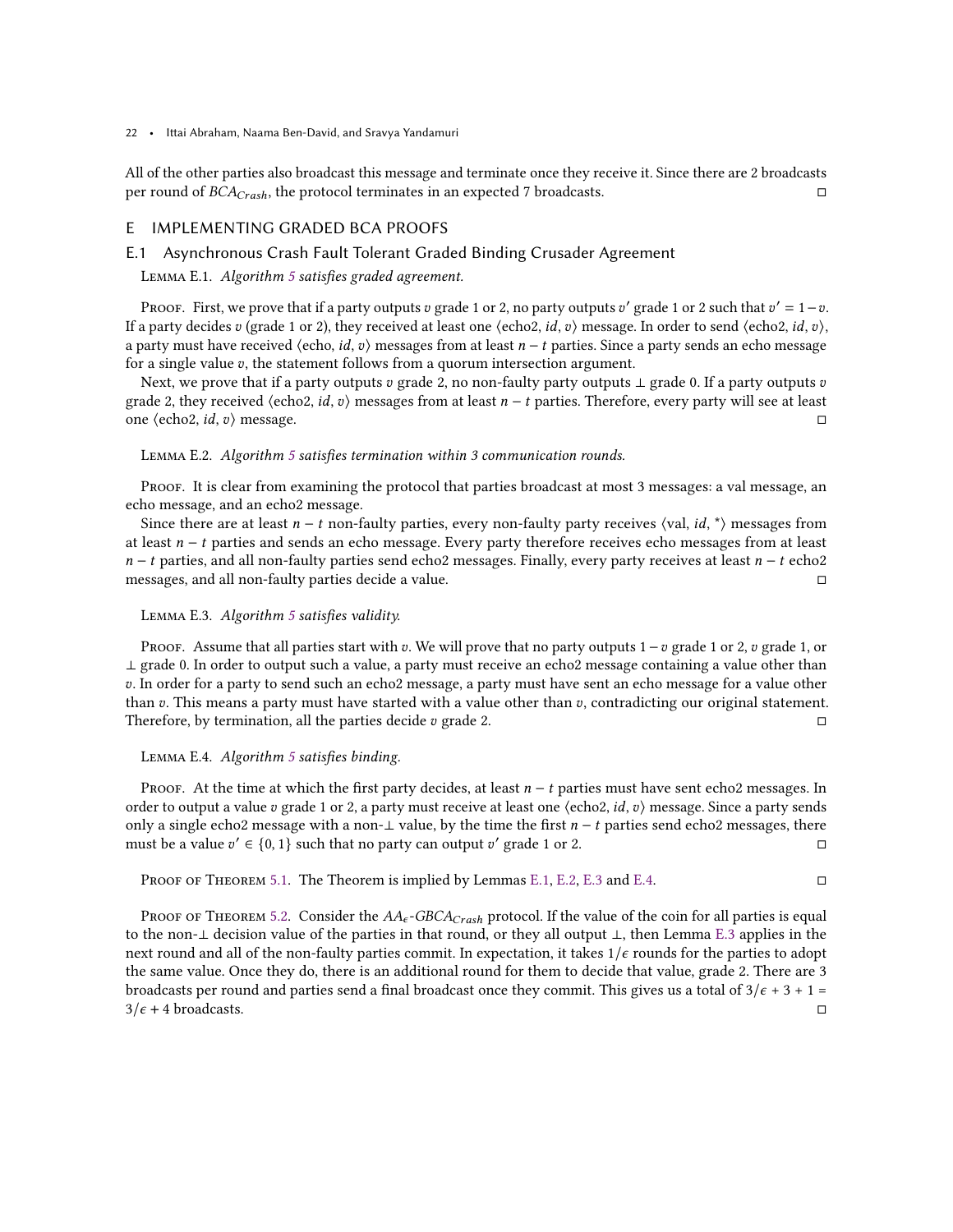### <span id="page-22-0"></span>E.2 Asynchronous Byzantine Fault Tolerant Graded Binding Crusader Agreement

We now prove that Algorithm [6](#page-14-0) implements Graded Binding Crusader Agreement. We first start with an important lemma.

## <span id="page-22-1"></span>LEMMA E.5. If no non-faulty party terminates the protocol, then the approved Vals sets of all non-faulty parties are eventually equal.

Proof. A non-faulty party adds value v to its approvedVals set if it receives  $\langle$ echo, *id*, v $\rangle$  messages from at least  $n - t$  distinct parties. At least  $t + 1$  of these messages had to have been from non-faulty parties, and therefore will be received by all non-faulty parties. As a result, all non-faulty parties send amplification echos for  $v$  (Lines [3-4\)](#page-14-0), and all parties receive a sufficient number of echo messages for  $v$  to add  $v$  to their approvedVals sets. □

### <span id="page-22-2"></span>Lemma E.6. Algorithm [6](#page-14-0) satisfies graded agreement.

PROOF. First we prove that if a non-faulty party outputs non-⊥ value  $v$  grade 1 or 2, then no non-faulty party outputs 1 –  $v$  grade 1 or 2. Assume that a non-faulty party outputs  $v$  grade 1. Then they must have seen  $t + 1$  $\langle$ echo4, *id*, *v* $\rangle$  messages, at least one of which was from a non-faulty party. The statement therefore follows from Lemma [4.4](#page-10-1) and the fact that outputting v grade 2 requires more than one non-faulty party to send  $\langle$ echo4, *id*, v $\rangle$ (and likewise for  $1 - v$ ).

Next, we prove that if a non-faulty party outputs non-⊥ value v grade 2, no non-faulty party outputs ⊥ grade 0. In order to output v grade 2, a party must receive  $\langle$ echo5, *id*, v $\rangle$  messages from at least  $n - t$  parties. By quorum intersection, and the fact that each non-faulty party broadcast a single echo5 message, no non-faulty party can receive the required  $n - t$   $\langle$ echo5,  $id, \perp \rangle$  messages to decide  $\perp$  grade 0. □

#### <span id="page-22-3"></span>Lemma E.7. Algorithm [6](#page-14-0) satisfies validity.

Proof. Assume all non-faulty parties start the protocol with  $v$ . By Lemma [4.5,](#page-11-0) all non-faulty parties send  $\langle$ echo4, *id*, v $\rangle$ . Next, we show that no non-faulty party adds 1 – v to its *approvedVals* set. To show this, we prove that no non-faulty party ever sends an  $\langle$ echo, *id*,  $1 - v \rangle$  message. In order to send an  $\langle$ echo, *id*,  $1 - v \rangle$  message, a non-faulty party must receive  $\langle$ echo, *id*,  $1 - v \rangle$  from  $t + 1$  parties. This cannot happen if all non-faulty parties start with v. Therefore, non-faulty parties will only send an echo5 message after receiving  $n - t$   $\langle$ echo4, *id*, v $\rangle$ messages, and will therefore all send  $\langle$ echo5, *id*,  $v$ ). Since no non-faulty party adds 1 – *v* to its *approvedVals*, all non-faulty parties decide only upon receiving  $n - t$   $\langle$ echo5, *id*,  $v \rangle$  messages and output  $v$ .

#### <span id="page-22-4"></span>Lemma E.8. Algorithm [6](#page-14-0) satisfies termination within 6 communication rounds.

Proof. It is clear from examining the protocol that a party sends at most two echo messages and at most one echo2, one echo3, one echo4, and one echo5 message.

By Lemma [4.7,](#page-11-1) all non-faulty parties send echo4 messages. If all non-faulty parties send  $\langle$ echo4, *id*, *v* $\rangle$  for the same non-⊥ value v, then all non-faulty parties receive  $\langle$ echo4, *id*, v $\rangle$  messages from a sufficient number of parties to send  $\langle$ echo5, *id*, *v* $\rangle$ . All non-faulty parties then receive  $\langle$ echo5, *id*, *v* $\rangle$  from a sufficient number of parties to decide v.

Next, we consider the case where all non-faulty parties do not send  $\langle$ echo4, *id*, *v* $\rangle$  for the same non- $\perp$  value . Assume that this is the case. Then, by Lemma [4.4,](#page-10-1) the only other value non-faulty parties could have sent is  $\langle$ echo4, id,  $\perp$ ). This non-faulty party must have its  $|approvedVals| > 1$ . By Lemma [E.5,](#page-22-1)  $|approvedVals| > 1$  for all non-faulty parties eventually, and all non-faulty parties accept this echo4 message. As a result, all non-faulty parties send echo5 messages. If a non-faulty party sends  $\langle$ echo5, *id*,  $v\rangle$ , they received  $\langle$ echo4, *id*,  $v\rangle$  from at least  $n-t$  parties, and every parties is guaranteed to receive  $\langle$ echo4, *id*, *v* $\rangle$  from at least  $t + 1$  parties. If a non-faulty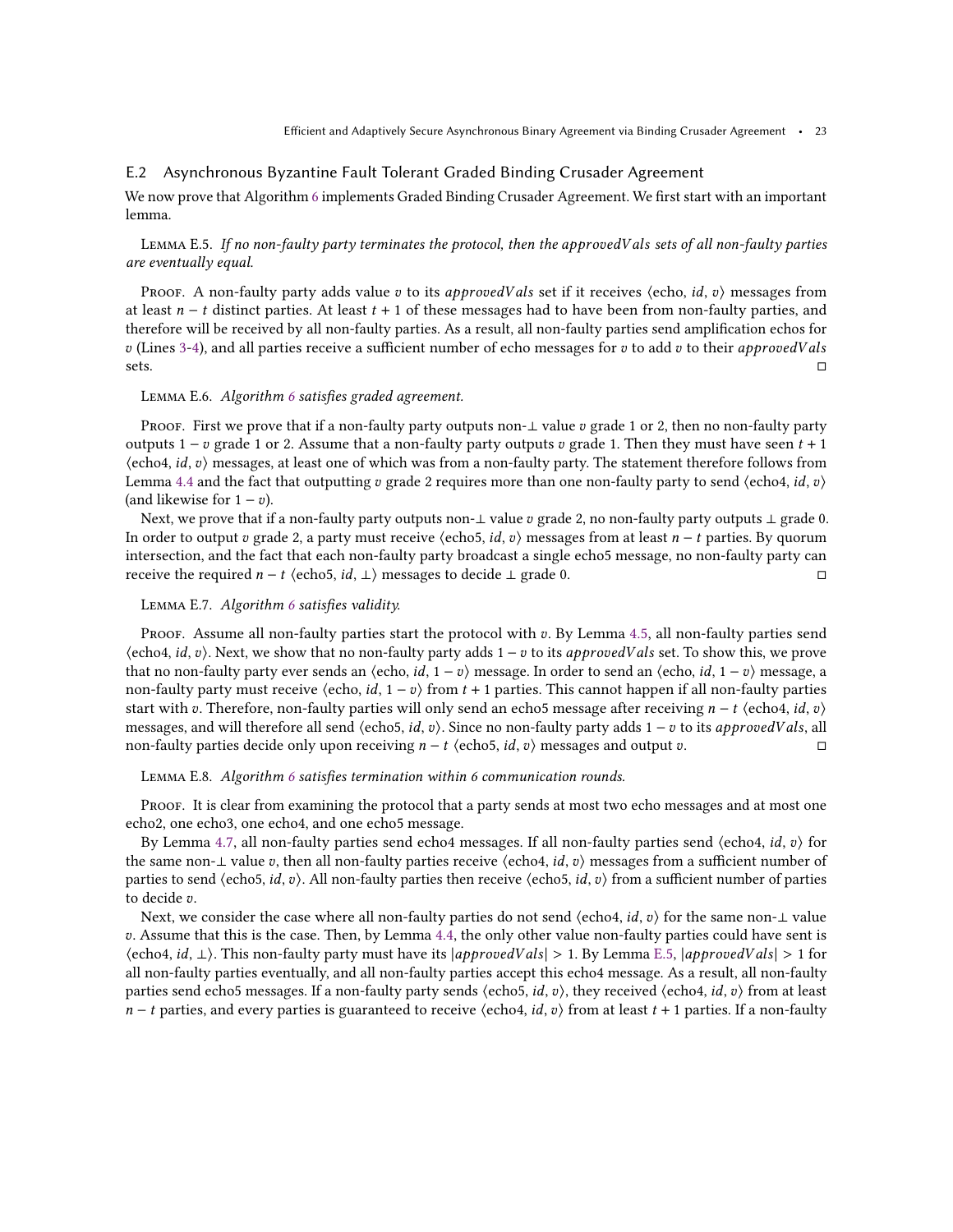party sends  $\langle$ echo5, *id*,  $\perp$ ), again by Lemma [E.5,](#page-22-1) all non-faulty parties accept this echo5 message. As a result, all parties receive a sufficient number of valid echo5 messages and decide a value. □

<span id="page-23-1"></span>Lemma E.9. Algorithm [6](#page-14-0) satisfies binding.

Proof. In order for a non-faulty party to decide  $v$  or  $v\perp$ , at least one non-faulty party must send  $\langle$ echo4, *id*,  $\sigma$ ). The lemma therefore follows from Lemma [4.9.](#page-12-0)  $\Box$ 

Proof of Theorem [5.3.](#page-14-1) The Theorem is implied from Lemmas [E.6,](#page-22-2) [E.7,](#page-22-3) [E.8](#page-22-4) and [E.9.](#page-23-1) □

PROOF OF THEOREM [5.4.](#page-15-2) Consider the  $AA_\epsilon$ -GBC $A_{Buz}$  protocol. If the value of the coin for all non-faulty parties in a given round is equal to the non-⊥ decision value of the non-faulty parties in that round, or they all output ⊥, then Lemma [E.7](#page-22-3) applies in the next round and all the non-faulty parties commit. In expectation it takes  $1/\epsilon$ rounds until this happens, and there are at most 6 broadcasts per round until it does. Since all non-faulty parties start the round in which they commit with the same value, there are 5 broadcasts in that round. There is one final broadcast after all the non-faulty parties decide to ensure termination. □

### <span id="page-23-0"></span>F BINDING CRUSADER AGREEMENT WITH THRESHOLD SIGNATURES

We use the following interface for the threshold signature scheme:

- threshold-sign<sub>i</sub> $(m)$ : produces signature share by  $p_i$  on message m.
- share-validate(*m*,  $s_i$ ,  $pk_j$ ): validates that signature share  $s_i$  was produced by  $p_i$  on *m*.
- threshold-combine $(m, S)$ : combines a set S of signature shares from distinct parties for message m into an  $O(1)$ -sized signature where  $|S| \geq k$  and  $\forall s_i \in S$ , share-validate $(m, s_i, pk_j) = true$ .
- threshold-verify $(m, \sigma)$ : returns true if  $\sigma$  was a result of computing threshold-combine $(m, S)$  where  $|S| \geq k$ and share-validate $(m, s_j, pk_j) = true, \forall s_j \in S$ .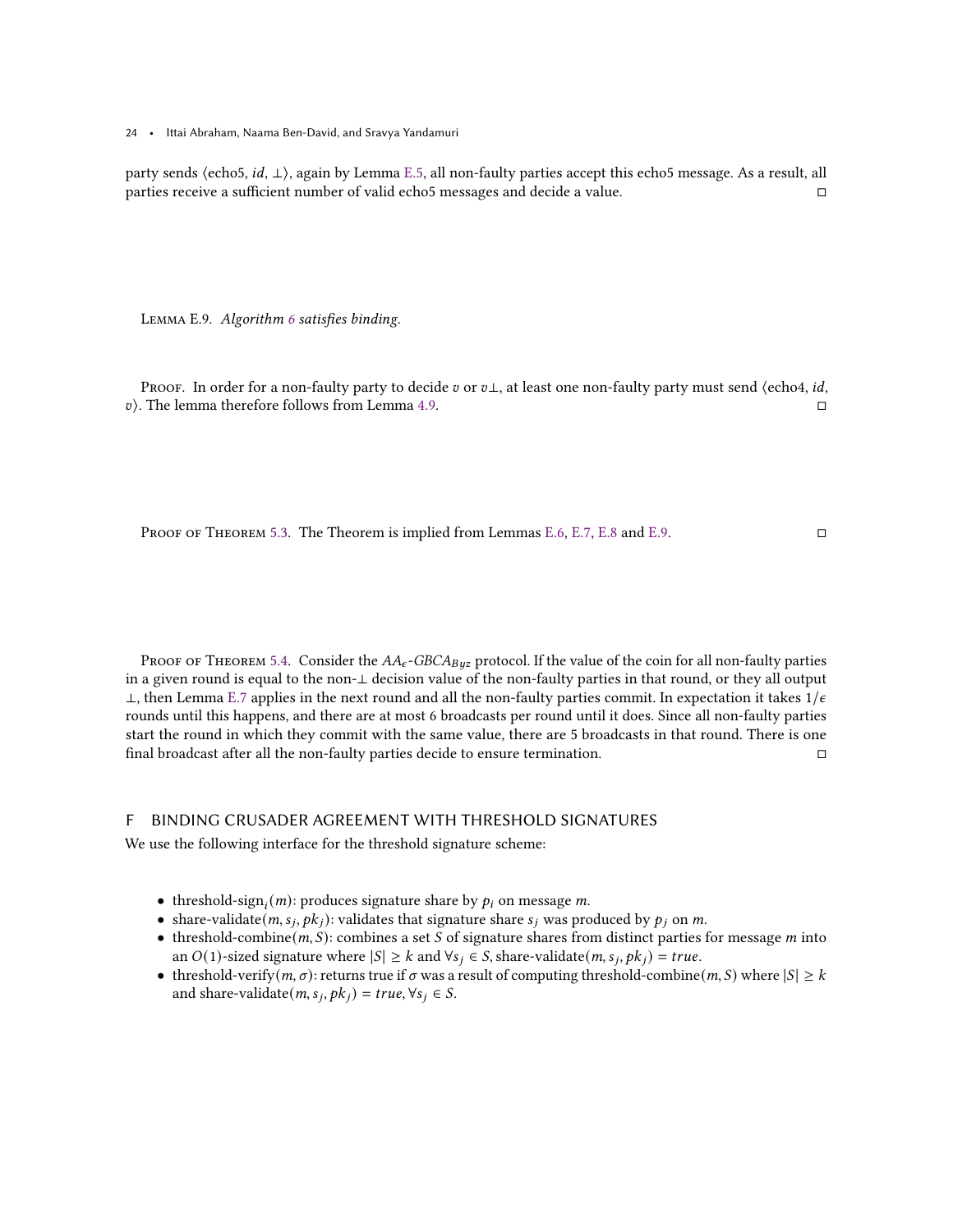<span id="page-24-0"></span>

|     | Algorithm 7: Asynchronous Binding Crusader Agreement with Threshold Signatures instance id                                                                          |
|-----|---------------------------------------------------------------------------------------------------------------------------------------------------------------------|
|     | $(BCA_{Byz,TSig})$                                                                                                                                                  |
|     | Input: $x$                                                                                                                                                          |
|     | 1: $est = x$                                                                                                                                                        |
|     | 2: $sentEcho2 = false$ , $sentEcho3 = false$ , $pendingEcho = \{\}$ , $pendingEcho2 = \{\}$ , $pendingEcho3 = \{\}$                                                 |
|     | $vals = \{\}$                                                                                                                                                       |
|     | 3: send $\langle$ echo, <i>est</i> , threshold-sign <sub>i</sub> (echo, <i>id</i> , <i>est</i> ) $\rangle$ to all                                                   |
|     | 4: <b>upon</b> receiving a message (echo, v, ts) from $p_i$ for the first time such that share-validate((echo, id, v), ts, $p_i$ )                                  |
|     | $= true$                                                                                                                                                            |
| 5:  | add $(v, ts)$ to pending Echo                                                                                                                                       |
| 6:  | if there exists a single value v' such that the set M of $\{(v',ts') (v',ts') \in pendingEcho\}$ is of size at least                                                |
|     | $t + 1$ and sentEcho2 = false then                                                                                                                                  |
| 7:  | let <i>S</i> be the set $\{s   (*, s) \in pendingEcho\}$                                                                                                            |
| 8:  | $\sigma_{\text{echo}, id, v'} \leftarrow \text{threshold-combine}((\text{echo}, id, v'), S)$                                                                        |
| 9:  | send $\langle$ echo2, v', $\sigma$ <sub>echo,<i>id</i>,v'</sub> to all, sentEcho2 = true                                                                            |
|     | 10: <b>upon</b> receiving a message $\langle$ echo2, v, $\sigma \rangle$ from $p_j$ for the first time such that threshold-verify((echo, <i>id</i> , v), $\sigma$ ) |
|     | $= true$                                                                                                                                                            |
| 11: | if sentEcho2 = $false$ then                                                                                                                                         |
| 12: | send $\langle$ echo2, v, $\sigma$ $\rangle$ to all, sentEcho2 = true                                                                                                |
| 13: | add $(v, \sigma)$ to pending Echo2                                                                                                                                  |
| 14: | <b>if</b> $ pendingEcho2  \ge n - t$ and $sentEcho3 = false$                                                                                                        |
| 15: | let M be the set $\{v (v,*)\in pendingEcho2\}$ and let S be the set $\{s (*,s)\in pendingEcho2\}$                                                                   |
| 16: | if $ M  > 1$ then                                                                                                                                                   |
| 17: | send $\langle$ echo3, $\perp$ , S, $\perp$ $\rangle$ to all                                                                                                         |
| 18: | else send (echo3, v, S, threshold-sign, (echo3, id, v)) to all, where v is the single value in M                                                                    |
| 19: | $sentEcho3 = true$                                                                                                                                                  |
|     | 20: upon receiving a message m where $m = \{echo3, v, S, ts\}$ from $p_i$ for the first time such that either $v = \bot$ or                                         |
|     | share-validate((echo3, <i>id</i> , <i>v</i> ), <i>ts</i> , $p_i$ )= <i>true</i>                                                                                     |
| 21: | if $v = \perp$ then $vals = \{0, 1\}$                                                                                                                               |
| 22: | else <i>vals</i> = $\{v\}$                                                                                                                                          |
| 23: | if $\forall v' \in vals$ there exists $\sigma' \in S$ s.t. threshold-verify((echo, id, v'), $\sigma'$ ) = true then                                                 |
| 24: | add $(v, ts)$ to pending Echo3                                                                                                                                      |
| 25: | <b>if</b> $ pendingEcho3  \geq n - t$ then                                                                                                                          |
| 26: | let <i>M</i> be the set of values $\{v   (v, *) \in pendingEcho3\}$                                                                                                 |
| 27: | if $ M  > 1$ then decide $\perp$                                                                                                                                    |
| 28: | else                                                                                                                                                                |
| 29: | let <i>S</i> be the set $\{s   (*, s) \in pendingEcho3\}$ , and let <i>v</i> be the single value in <i>M</i>                                                        |
| 30: | $\sigma_{\text{echo3}, id, v} \leftarrow \text{threshold-combine((echo3, id, v), S)}$                                                                               |
| 31: | $decide$ $v$                                                                                                                                                        |

We now prove Theorem [6.1.](#page-15-0)

PROOF OF THEOREM [6.1.](#page-15-0) The theorem follows from lemmas [F.1-](#page-24-1)[F.5.](#page-25-0)  $\Box$ 

<span id="page-24-1"></span>Lemma F.1. Algorithm [7](#page-24-0) satisfies agreement.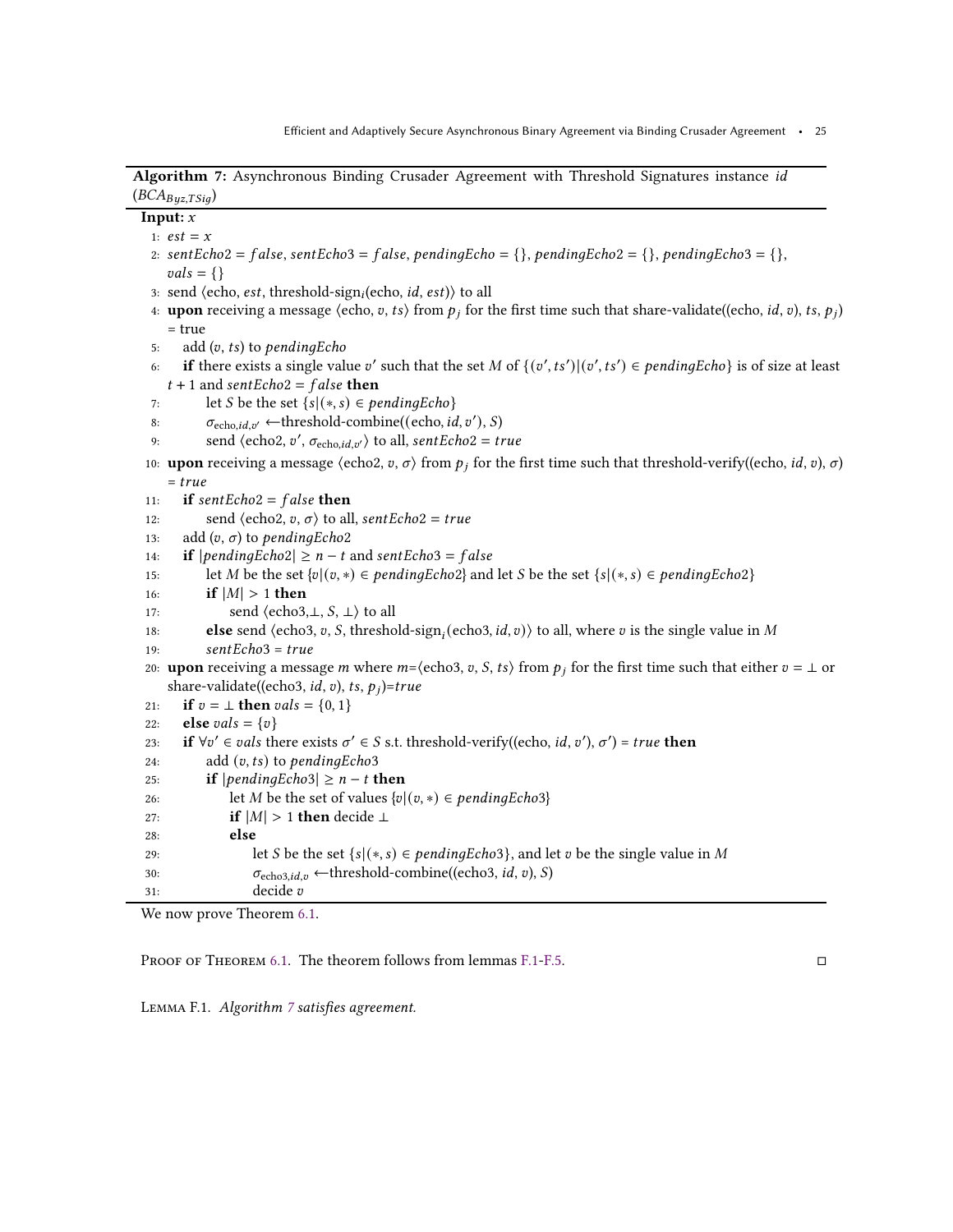Proof. Assume that  $p_i$  decides non- $\perp$  value  $v_i$ . Then  $p_i$  received  $\langle$ echo3,  $v_i$ , S, ts $\rangle$  from at least  $n-t$  parties  $p_k$ such that share-validate((echo3, id, v<sub>i</sub>), ts,  $p_k$ ) = true. Since a non-faulty party sends a single echo3 message, by quorum intersection either  $v_j = \bot$  or  $v_i = v_j$ . . □

#### Lemma F.2. Algorithm [7](#page-24-0) satisfies validity.

Proof. Assume, for a contradiction, that all non-faulty parties input  $v$  to the protocol for instance  $id$ , and some non-faulty party  $p_i$  decides  $v' \neq v$  (v' must be either  $1-v$  or  $\perp$ ).  $p_i$  must have received a message  $\langle$ echo3, v', S', ts) from at least one party such that there is a  $\sigma' \in S'$  and threshold-verify((echo, id, v'),  $\sigma'$ ) = true. For such a  $\sigma'$  to exist, that would require at least  $t + 1$  parties  $p_i$  to have sent  $\langle$ echo,  $v'$ , threshold-sign<sub>j</sub> $\rangle$ (echo, *id*,  $v'$ )) messages, at least one of which would have to be non-faulty. Non-faulty parties only send a single echo message, and only for the value that they started with. Therefore, we have arrived at a contradiction. □

<span id="page-25-3"></span>Lemma F.3. Algorithm [7](#page-24-0) satisfies termination within 3 communication rounds.

Proof. It is clear from examining the protocol that a party sends at most three messages: echo, echo2, and echo3.

Since we are considering the binary case, there must be some value  $v$  such that at least  $t + 1$  non-faulty parties start with v. Therefore, eventually every non-faulty party receives at least  $t+1$   $\langle$ echo, v, ts $\rangle$  from non-faulty parties  $p_i$ , where ts is  $p_i$ 's output from running threshold-sign<sub>i</sub>(echo, *id*, *v*). If they haven't already, every non-faulty party then sends an echo2 message containing a valid threshold signature  $\sigma$  on (echo, *id*, *v*). Every party then receives echo2 messages containing valid threshold signatures from at least  $n - t$  parties and therefore has at least  $n-t$  entries in its *pendingEcho2* set. Each non-faulty party then sends an echo3 message accordingly, containing the set of threshold signatures needed for the value included in its message, along with a threshold signature share if it sends a non- $\perp$  value. Finally, each party receives at least  $n - t$  such echo3 messages and decides a value. □

<span id="page-25-1"></span>LEMMA F.4. If a non-faulty party sends  $\langle$ echo3, v, \*, \*), where  $v \neq \bot$  and another non-faulty party sends  $\langle$ echo3,  $v', \dot{ }, \dot{ } \rangle$ , either  $v' = v$  or  $v' = \bot$ .

Proof. Assume, for a contradiction, that non-faulty party  $p_i$  sends  $\langle$ echo3,  $v_i, *$ , $*$ ) and non-faulty party  $p_i$  sends  $\langle$ echo3,  $v_i, *, *, \rangle$ ,  $v_i \neq v_j$ , and both values are non- $\perp$ . Then  $p_i$  must have at least  $n - t$   $(v_i, *)$  in its pending Echo2 set and  $p_j$  must have at least  $n-t$  ( $v_j$ ,\*) in its *pendingEcho2* set. However, due to quorum intersection and the fact that a non-faulty party sends a single echo2 message, this is not possible. Thus, we have arrived at contradiction. □

### <span id="page-25-0"></span>Lemma F.5. Algorithm [7](#page-24-0) satisfies binding.

Proof. Let  $p_i$  be the first non-faulty party who decides. Consider the set of non-faulty parties of size at least  $n-2t \geq t+1$  whose values sent in their echo3 messages are in  $p_i$ 's pendingEcho3 set at the time at which it decides. If all of these non-faulty parties sent  $\langle$ echo3,  $\perp, *, *, \rangle$ , then every non-faulty party has at least one such message in their *pendingEcho*3 set and therefore outputs ⊥. If instead at least one of these non-faulty parties sent  $\langle$ echo3, b, \*, \* $\rangle$  where  $b \neq \bot$ , then, by Lemma [F.4,](#page-25-1) no non-faulty party sends  $\langle$ echo3, 1 – b, \*, \* $\rangle$  and no non-faulty party can decide  $1 - b$ . □

<span id="page-25-2"></span>LEMMA F.6. The  $AA_{\frac{1}{2}}$ -BC $A_{Byz,TSig}$  protocol takes, in expectation, 13 rounds to terminate with a strong 2t-resilient common coin.

PROOF. In an instance of  $BCA_{Buz,TSig}$ , parties perform exactly three broadcasts. Since the common coin has degree  $2f$ , the messages to reveal the coin can be sent with echo3 messages. It takes, in expectation, 2 rounds of  $A\overline{A}_{\frac{1}{2}}$ -BC $A_{Byz,TSig}$  for all non-faulty parties to adopt the same value  $v$  and an additional 2 rounds in expectation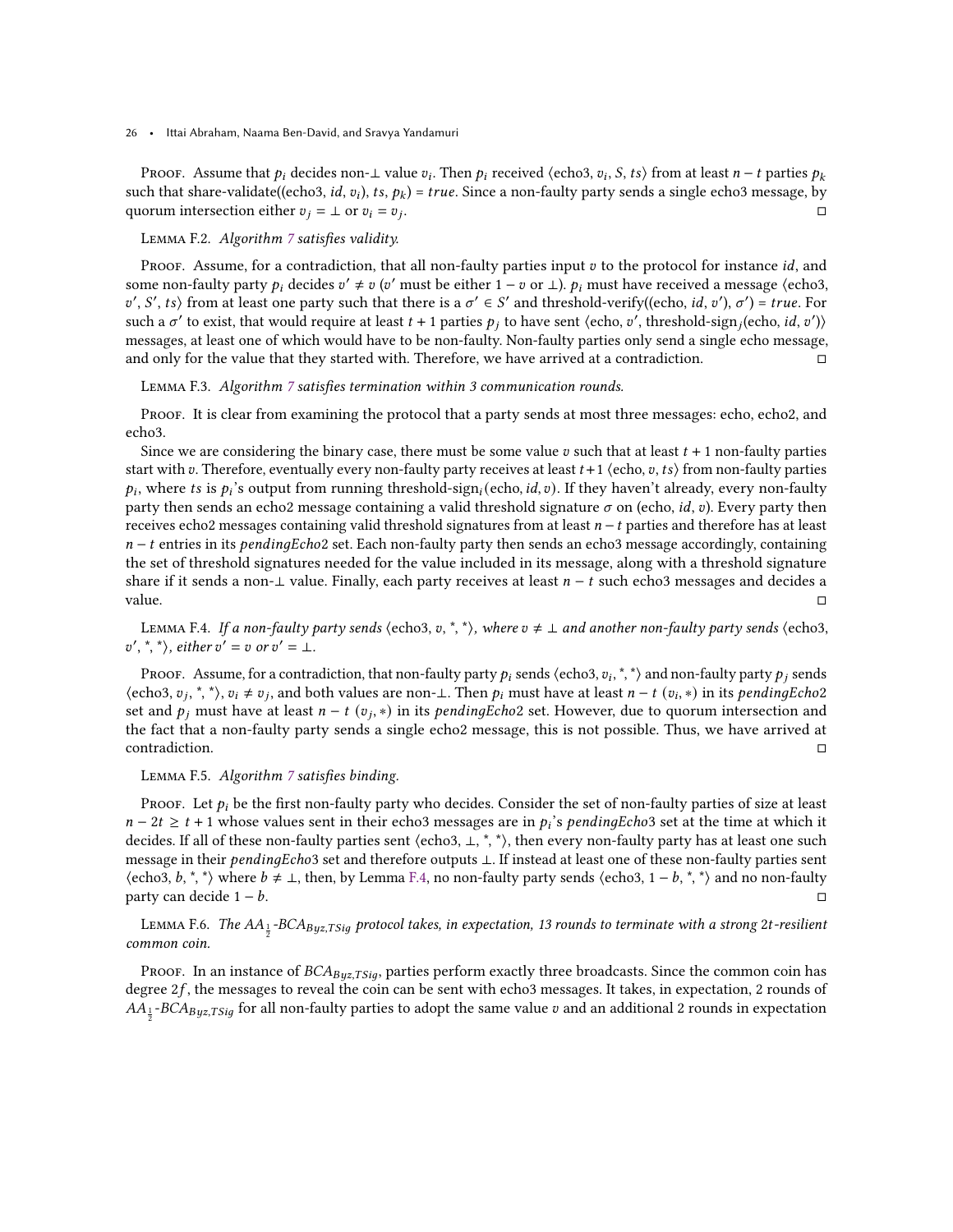until the coin value is again  $v$ . As a result, the protocol takes 12 broadcasts until all non-faulty parties commit, in expectation. Since every non-faulty party obtains a  $\sigma_{echo3, id, v}$  when they decide v in instance id, they can forward this proof to all of the other parties and terminate because parties can decide  $v$  after receiving it. As a result, the protocol requires a single additional message for all parties to terminate, resulting in 12+1=13 broadcasts in expectation. □

# G EXTERNALLY VALID BINDING CRUSADER AGREEMENT

In previous sections, we presented protocols for Asynchronous Agreement and Binding Crusader Agreement in a decoupled fashion. Now that we have explained the simple framework for AA based on BCA, we show a series of modifications to make AA protocols terminate with fewer broadcasts. When using BCA within an AA protocol, we can take into account the context of the AA protocol within the BCA execution (such as the value of the coin of the previous round) to reduce the number of broadcasts in each round. In this section, we present these modifications and prove their correctness. These optimizations rely on the fact that in certain cases, the proof that a value or message is "valid" exists, and is guaranteed to be received by all parties. In these conditions, parties can omit sending certain messages for this value in the next round, or send certain messages early, since all parties are guaranteed to receive proof that this value or message is "valid" and act accordingly in that round.

To illustrate an example, consider the  $AA_{\frac{1}{2}}$ -BCA<sub>Byz</sub> protocol. If a party has proof that some non-faulty party started round  $r$  of the protocol with 0 (i.e. by receiving  $t + 1$  echo messages for 0) and some non-faulty party started round  $r$  with 1, and the value of the coin in round  $r$  is 0, then the party knows that it is possible that some non-faulty party could have decided  $\perp$  within the  $BCA_{Buz}$  instance of round r and updated its *est* to 0, the value of the coin. In addition, it knows that 0 is a "safe value" for the subsequent round because no non-faulty party would have commited 1 in round as it is not the coin value. Non-faulty parties that adopt 0 in round  $r$  as a result of deciding  $\perp$  from the instance of  $BCA_{Byz}$  can therefore omit sending echo messages for 0 in round  $r + 1$ . Note that the existence of such a proof that 0 is a valid value *doesn't guarantee that a non-faulty party did output that* value from  $BCA_{Byz}$ ; it only means that they could have. The modified protocols therefore no longer satisfy the original validity properties of BCA and GBCA as defined in Definition [3.1](#page-5-0) and Definition [3.2.](#page-5-1) For this reason, we define a new validity property, external validity, that is a property of Externally Valid Binding Crusader Agreement (EVGBCA). External validity captures that a value is "externally valid" if a proof of its validity exists, even if no non-faulty party started with that value.

We first present a definition for Externally Valid Binding Crusader Agreement (EVBCA) and prove that when a protocol that implements EVBCA is plugged into  $AA_{\frac{1}{2}}$  respectively, the result is a protocol implementing AA. In section [G.1,](#page-28-0) we should how to get Externally Valid Binding Crusader Agreement for Byzantine faults (EVBCA<sub>Byz</sub>) from BCA<sub>Byz</sub>. We then prove that EVBCA<sub>Byz</sub> implements EVBCA. In section [G.2,](#page-30-0) we show the same for Externally Valid Binding Crusader Agreement with threshold signatures for Byzantine faults ( $EVBCA_{Byz,TSig}$ ) from  $BCA_{Buz,TSia}$ .

We first define Externally Valid Binding Crusader Agreement (EVBCA) with an external function called Ext-Valid() that returns whether a value is valid or not.

Definition G.1. (Externally Valid Binding Crusader Agreement (EVBCA)) An Externally Valid Binding Crusader Agreement protocol between  $n$  parties has the following guarantees:

(Agreement) If two non-faulty parties output values x and y, then either  $x = y$  or at least one of the values is ⊥.

(External Validity) If  $Ext-Valid(v)= true$  and  $Ext-Valid(1 - v)= false$ , all non-faulty parties decide v. (Termination) All non-faulty parties eventually decide.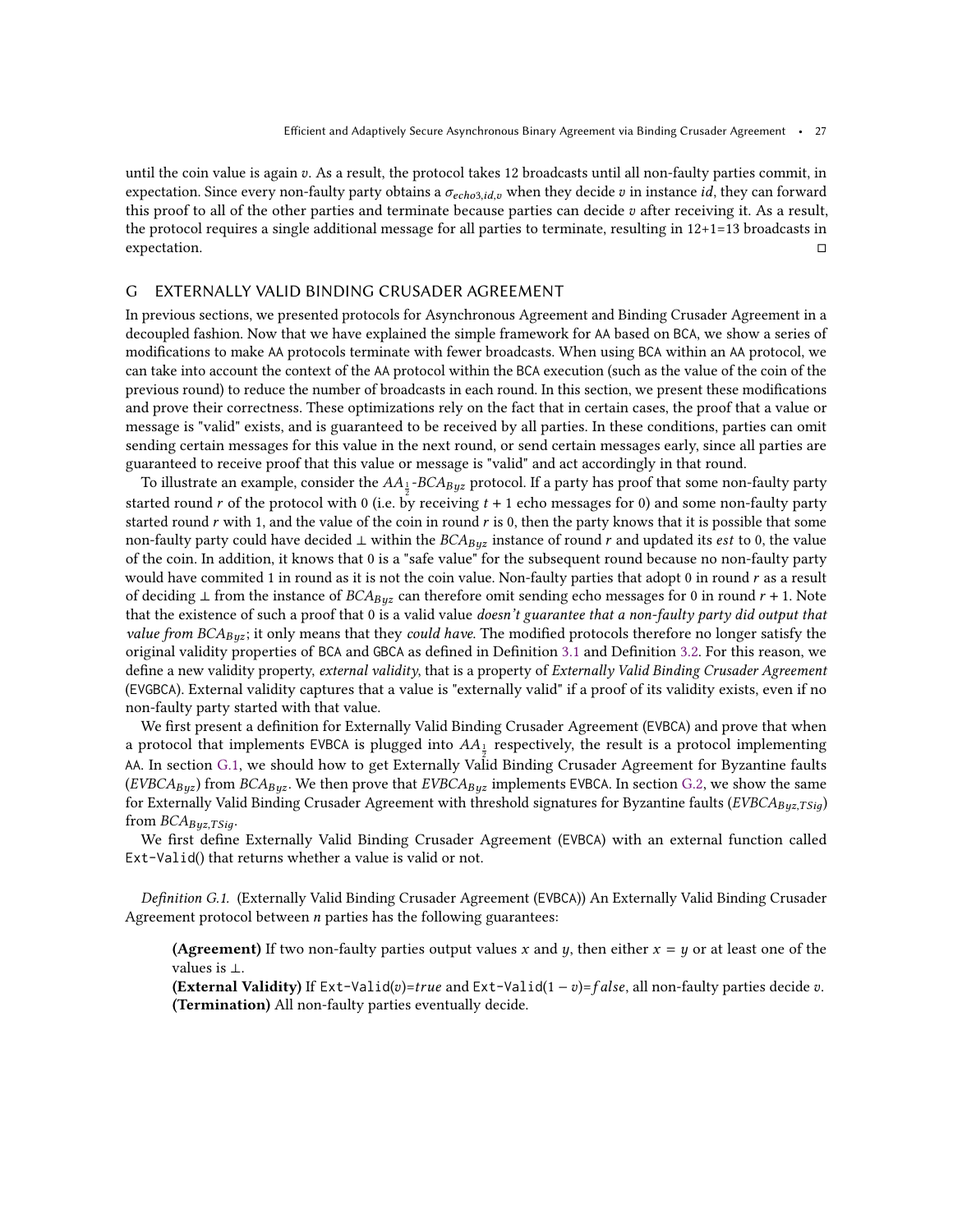(Binding) Let  $t$  be the first time at which a party that is non-faulty at the time of deciding decides. At time *t* there is a value  $b \in \{0, 1\}$  such that no non-faulty party decides  $1 - b$  in any extension of this execution.

Next, we define an externally valid value for the  $AA_{\frac{1}{2}}$  in the context of the  $AA_{\frac{1}{2}}$  protocol.

<span id="page-27-2"></span>Definition G.2. (Externally Valid Value for  $AA_{\frac{1}{2}}$ ) A value v is externally valid in round r of the  $AA_{\frac{1}{2}}$  protocol if either of the following conditions are met:

- (1) A non-faulty party started round  $r$  of the protocol with  $v$ .
- (2) v was externally valid in round  $r 1$  and no non-faulty party committed  $1 v$  in round  $r 1$ .

We now show that a protocol implementing EVBCA can be plugged into the  $AA_{\frac{1}{2}}$  protocol (Algorithm [1\)](#page-6-0) to solve AA.

<span id="page-27-0"></span>THEOREM G.3. If we plug an implementation of EVBCA into BCA and CommonCoin is a correct implementation of a strong coin, then Algorithm [1](#page-6-0) solves asynchronous Byzantine agreement in any system in which  $n \geq 3t + 1$  and terminates in 4 rounds in expectation against an adaptive adversary.

Before proving Theorem [G.3,](#page-27-0) we start with a useful lemma.

<span id="page-27-1"></span>LEMMA G.4. If all non-faulty parties start round r with the same value est = v, and  $Ext$ -Valid(1 – v)=false, then all non-faulty parties commit v within a constant number of rounds.

Proof. By the external validity property of EVBCA, every non-faulty party outputs  $v$  from EVBCA and therefore sets  $est = v$  in round r. Since no non-faulty party starts round  $r + 1$  with  $1 - v$  and  $1 - v$  was not externally valid in round r, Ext-Valid(1 – v)=  $false$  in round  $r + 1$ . This continues for every round by the definition of external validity. In round  $r' \geq r$  where  $v$  is equal to the value returned by CommonCoin for round  $r'$ , all non-faulty parties commit  $v$ . In expectation, this happens in 2 rounds since CommonCoin has a 50% probability of returning  $v$  in each round. □

PROOF OF THEOREM [G.3.](#page-27-0) We prove that each of the properties of asynchronous Byzantine agreement is satisfied.

**Agreement.** A non-faulty party  $p$  only commits a value in round  $r$  if the coin agreed with this value and it was the output of  $p$ 's EVBCA in round r. Let p be the first non-faulty party that commits, let r be the round in which it commits, and let  $v$  be its commit value. Note that in round  $r$  no other value can be commited since the commit value is always the same as the coin of that round and the coin is strong. By the agreement property of EVBCA, every non-faulty party decides  $v$  or  $\perp$  from EVBCA, and therefore all non-faulty parties set  $est = v$  at the end of this round.

By the definition of an externally valid value,  $Ext$ -Valid(1 – v)=  $false$  in round  $r + 1$ . By the external validity property of EVBCA, in subsequent rounds of  $AA_{\frac{1}{2}}$  no non-faulty party ever decides 1 −  $v$  or ⊥ from EVBCA and 1 – v never becomes externally valid. Therefore, no non-faulty party ever decides 1 – v in round  $r' > r$ .

Validity. If all non-faulty parties start the protocol with  $v$ , then  $1-v$  cannot be externally valid by the definition of an externally valid value. Therefore, by Lemma  $G.4$  all non-faulty parties will commit  $v$ .

Termination. Note that if in any round the coin value is equal to the non-⊥ decision value of non-faulty parties or all of the non-faulty parties output ⊥, Lemma [G.4](#page-27-1) applies in the next round. Furthermore, by the binding property of EVBCA, the adversary is bound to the non- $\perp$  value *b* that can possibly be output by a non-faulty party in a round  $r$  (if there is one), by the time the first non-faulty party finishes its EVBCA in round  $r$ . In particular, this must happen before the coin value is revealed in any coin of degree t or larger. Therefore, in each round, there is at least a 50% chance that the value *b* to which the adversary is bound will be the same as the coin or ⊥. □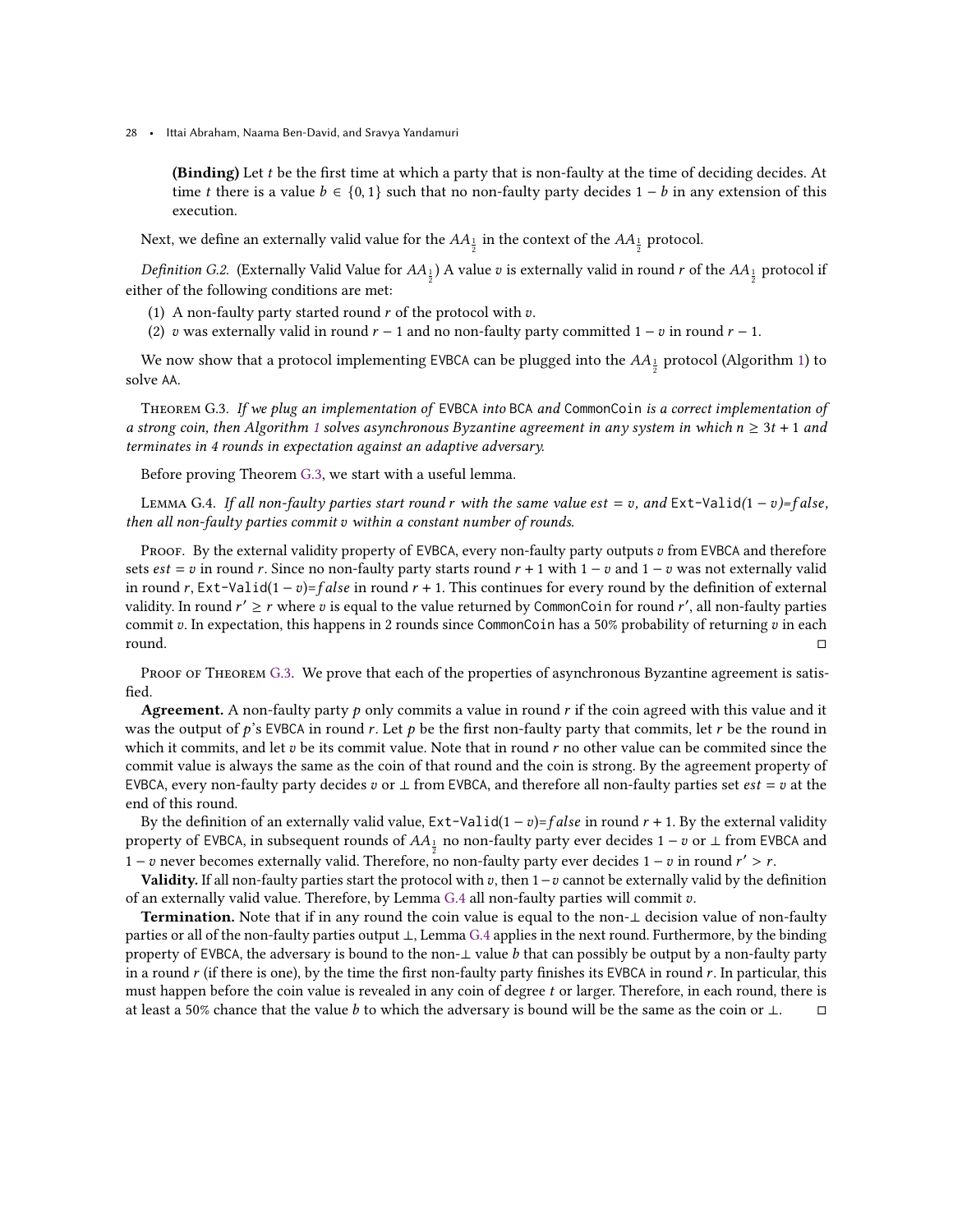### <span id="page-28-0"></span>G.1 Implementing Externally Valid Binding Crusader Agreement

We now present modifications that can be applied to the  $BCA_{Byz}$  protocol of Algorithm [4](#page-10-0) to obtain  $EVBCA_{Byz}$ , a protocol that implements EVBCA. When used with a 2 $t$  degree strong common coin in the  $AA_{\frac{1}{2}}$  protocol of Algorithm [1,](#page-6-0) the  $EVBCA_{Byz}$  requires at most 3 broadcasts per round, and a minimum of two broadcasts per round, for every round after the first round. We first present the definition of an externally valid value that is specific to  $AA_{\frac{1}{2}}$ -BC $A_{Byz}$ . We then prove that this definition satisfies the definition of an externally valid value for the  $AA_{\frac{1}{2}}$ protocol in Definition [G.2.](#page-27-2) After that, we present the modifications to get  $EVBCA_{Buz}$  from  $BCA_{Buz}$ . Finally, we prove that  $EVBCA_{Byz}$  implements EVBCA.

<span id="page-28-1"></span>*Definition G.5.* (Externally Valid Value for  $AA_{\frac{1}{2}}$ -BC $A_{Byz}$ ) A value  $v$  is **externally valid** for the in round  $r$  of the  $AA_{\frac{1}{2}}$ -BC $A_{Byz}$  protocol if either of the following conditions are met:

- (1) v is eventually in the approvedVals set of all non-faulty parties in round  $r 1$  and v is the value of the common coin in round  $r - 1$ .
- (2) Some non-faulty party starts round  $r$  of the protocol with value  $v$ .

LEMMA G.6. Externally Valid Value for  $AA_{\frac{1}{2}}$ -BC $A_{Byz}$  (Definition [G.5\)](#page-28-1) satisfies the definition of an Externally Valid Value for  $AA_{\frac{1}{2}}$  in Definition [G.2.](#page-27-2)

Proof. We use a proof by induction. Consider round 0 of the  $AA_{\frac{1}{2}}$ -BC $A_{Byz}$  protocol. If all non-faulty parties start round 0 with value v, no non-faulty party adds  $1 - v$  to their *approvedVals* set in round 0, and no non-faulty party decides  $1 - v$  or  $\perp$  from the  $BCA_{Buz}$  of that round. By validity of  $BCA_{Buz}$ , no non-faulty party ever starts a round with 1 − v or adds 1 − v to their *approvedVals* set.  $□$ 

We now present the set of modifications that are applied to  $BCA_{Byz}$  to get the  $EVBCA_{Byz}$  protocol.

- <span id="page-28-2"></span>(1) In round r,  $p_i$  automatically adds v to its approvedVals set if  $p_i$ 's approvedVals set of round  $r-1$  contains *v* and *v* was the value of the common coin in round  $r - 1$ .
- (2) Upon adding value v to its approved Vals set in round r, if  $p_i$  did not already send an echo2 message in round r,  $p_i$  sends  $\langle$ echo2, r, v $\rangle$  to all parties.
- (3) If  $p_i$  outputs  $\perp$  from the  $BCA_{\text{Byz}}$  of round r and the coin value in round r is c,  $p_i$  does not send an echo message in round  $r + 1$  and directly broadcasts an  $\langle$ echo2,  $r + 1$ ,  $v \rangle$  message.
- <span id="page-28-4"></span>(4) Upon outputting v from the  $BCA_{Byz}$  of round r, if the common coin of round r also equals v, then  $p_i$ automatically broadcasts the messages  $\langle$ echo2,  $r + 1$ ,  $v \rangle$  and  $\langle$ echo3,  $r + 1$ ,  $v \rangle$  together in round  $r + 1$ . Note that this does not hinder liveness because all non-faulty parties automatically add  $v$  to their *approvedVals* set of round  $r$  by optimization [1](#page-28-2) and Lemma [G.8.](#page-28-3)

We now prove that the  $EVBCA_{Byz}$  protocol implements EVBCA.

THEOREM G.7. The EVBCA $_{Byz}$  protocol implements EVBCA.

Proof. The theorem follows from Lemmas [G.9,](#page-29-0) [G.10,](#page-29-1) [G.11,](#page-29-2) and [G.14.](#page-30-1) □

Before proving that each property of EVBCA is satisfied we start with a useful lemma.

<span id="page-28-3"></span>LEMMA G.8. If non-faulty party  $p_i$  adds  $v$  to its approvedVals set of round r, then eventually  $v$  is in the round r approvedVals set of all non-faulty parties.

Proof. We use a proof by induction. Consider the  $EVBCA_{Byz}$  in round  $r = 0$  of the  $AA_{\frac{1}{2}}$ -EVBC $A_{Byz}$  protocol. The only way for a non-faulty party to add a value  $v$  to its  $approvedVals$  set in this round is if it receives at least  $n - t$   $\langle$ echo, r, v) messages. At least  $t + 1$  of these messages must have been sent by non-faulty parties and are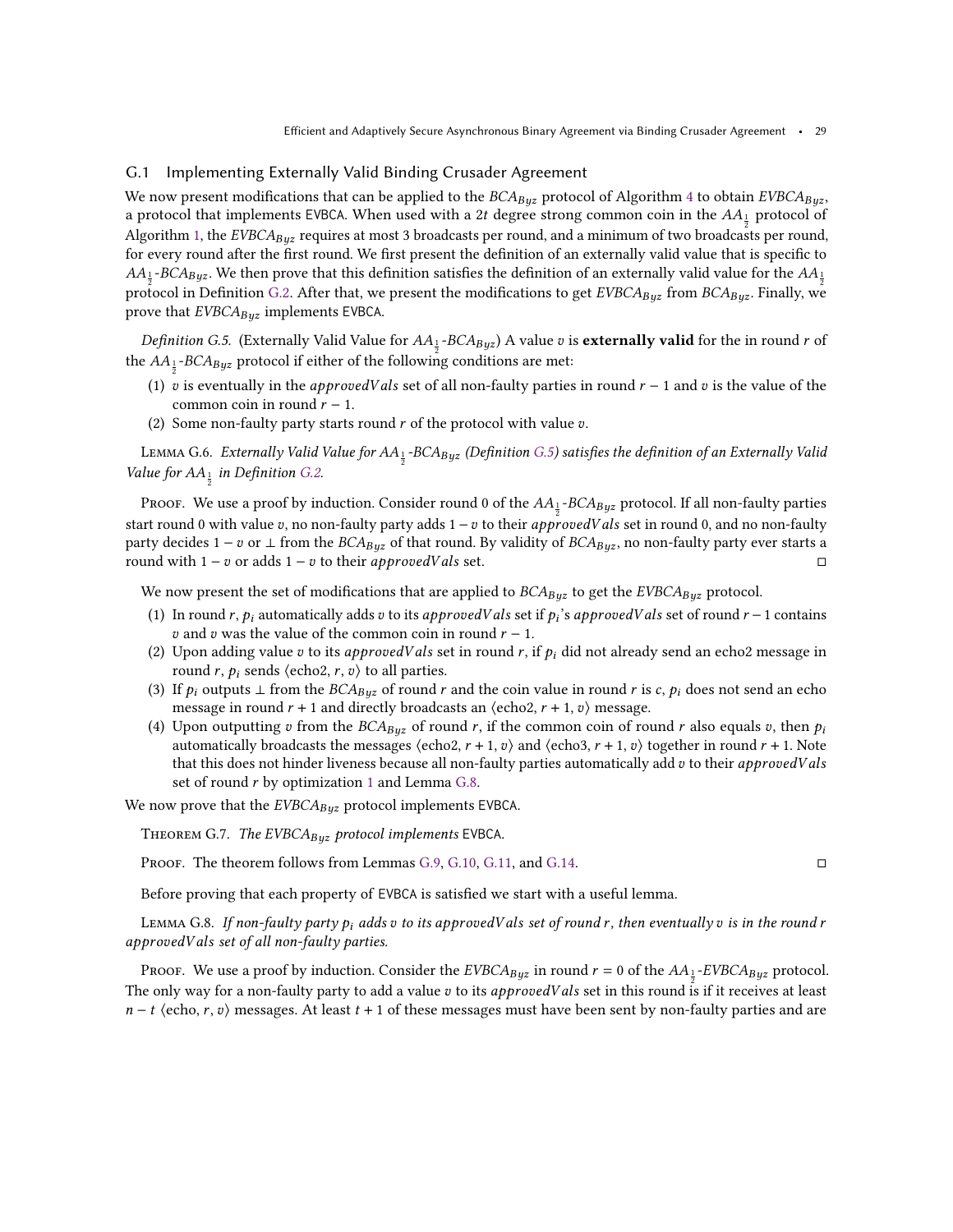therefore received by all parties. As a result, all non-faulty parties send  $\langle$ echo, r, v $\rangle$  messages, and all non-faulty parties add  $v$  to their *approved Vals* set.

Now, assume the lemma is true for round  $r'' > 0$ , consider round  $r' = r'' + 1$ , and let c be the value of the common coin in round  $r''$ . If a non-faulty party adds a value to its *approvedVals* set as a result of receiving echo messages for it from  $n-t$  parties in round r', then by the same argument used for round 0, the value is eventually added to the round r' approved Vals sets of all non-faulty parties. Otherwise, if a party adds c to its round r' approved Vals, this was because it had c in its round  $r''$  approved Vals set. Since the common coin is strong and by the assumption for round r'', all non-faulty parties add c to their round r' approved Vals sets.

<span id="page-29-0"></span>LEMMA G.9. The EVBC $A_{Byz}$  protocol satisfies agreement.

Proof. This follows from Lemma [4.4.](#page-10-1) □

<span id="page-29-1"></span>LEMMA G.10. The EVBCA $_{Buz}$  protocol satisfies external validity.

Proof. Consider a round  $r$  in which  $v$  is the only externally valid value. This means that all non-faulty parties start the round with value  $v$  and  $1 - v$  was not the value of the coin in the previous round, and/or it is never in their round  $r - 1$  approved Vals sets. Then the only way that a non-faulty party can add  $1 - v$  to their round r approvedVals is if they receive echo messages for  $1 - v$  in round r from at least  $n - t$  parties. This cannot happen since no non-faulty party starts round  $r$  with  $1 - v$ . As a result,  $v$  is the only value that can be decided by non-faulty parties in round r. The rest of the proof follows from Lemma [G.11.](#page-29-2)  $\Box$ 

<span id="page-29-2"></span>LEMMA G.11. The EVBCA $_{Byz}$  protocol satisfies termination.

PROOF. There are two possible cases to consider for a given round  $r$  of the protocol:

- (1) There is a single externally valid value  $v$  in round  $r$ .
- (2) There are two externally valid values in round  $r$ .

In case 1, if  $v$  was not the value of the coin in the previous round (meaning all non-faulty parties start round  $r$ with v and therefore send  $\langle$ echo, r, v $\rangle$  messages), termination follows from Lemma [4.7.](#page-11-1)

In case 1, if  $v$  was the value of the coin in the previous round, all non-faulty parties add  $v$  to their *approvedVals* sets and directly send an echo2 message for v. All non-faulty parties then receive a sufficient number of echo2 messages for  $v$  to send echo3 messages for  $v$ . Finally, all non-faulty parties decide  $v$ .

In case 2, first we prove that all non-faulty parties send echo2 messages. If the value of the coin, c, in round  $r-1$ is added to the *approvedVals* set of all non-faulty parties in round  $r - 1$ , then eventually all non-faulty parties add  $c$  to their round  $r$  approved Vals set and send echo2 messages for  $c$  in round  $r$ . If this is not the case, there must be some value such that at least  $t + 1$  non-faulty parties start round  $r$  with that value, and all non-faulty parties eventually receive a sufficient number of echo messages for it to send an echo2 message. Then termination follows from [4.7.](#page-11-1) In either case, since a non-faulty party adds a value to their  $approvedVals$  prior to sending an echo2 message for it, by Lemma [G.8,](#page-28-3) termination follows.

 $\Box$ 

Before proving that  $EVBCA_{\iota\iota\iota\iota}$  satisfies binding, we prove that there is at most one non-⊥ value  $v$  for which non-faulty parties send echo3 messages in a given round.

<span id="page-29-3"></span>LEMMA G.12. If a non-faulty party sends an echo3 message for value  $v$  in round  $r$ , then no non-faulty party sends an echo3 message for  $1 - v$  in round r.

LEMMA G.13. We use a proof by contradiction. Let  $p_i$  and  $p_j$  be non-faulty parties that send echo3 messages for  $v_i$ and  $v_i$  respectively in round r. If neither party sent an early echo3 message as a result of deciding the value of the coin of round  $r - 1$  in the EVBCA of round  $r - 1$  (optimization [4\)](#page-28-4), then the lemma follows from Lemma [4.8.](#page-12-1)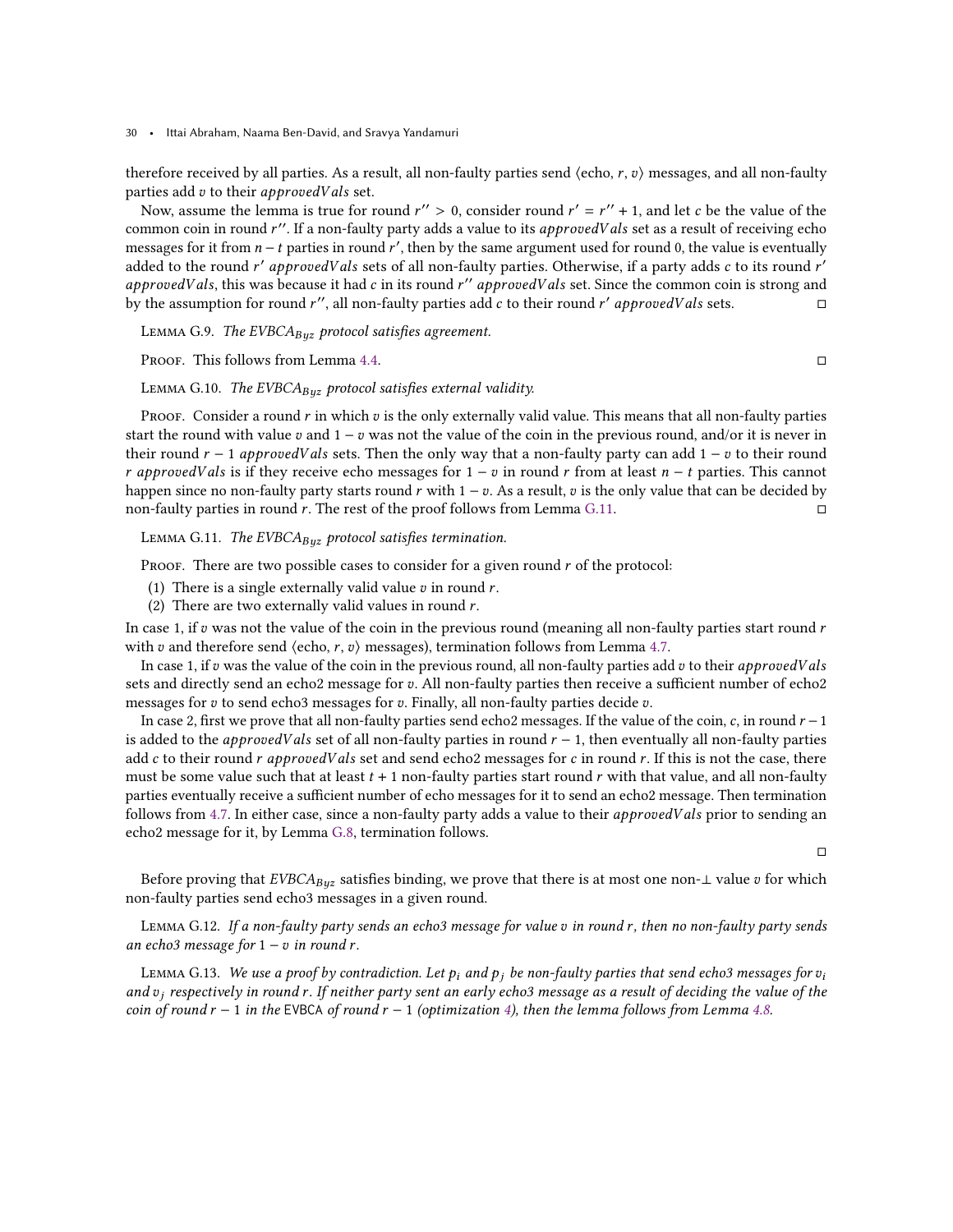Assume  $p_i$  sent an echo3 message for  $v_i$  as a result of optimization [4.](#page-28-4) We will show that it must be the case that  $v_j=v_i.$  By agreement (Lemma [G.9\)](#page-29-0), all non-faulty parties decide  $v_j$  or  $\perp$  from the EVBCA $_{Byz}$  of round  $r$  – 1. Therefore, since the common coin is strong, all non-faulty parties start round  $r$  with est  $= v_i$ . By the definition of an externally valid value,  $1 - v_i$  is not externally valid. If  $v_j = 1 - v_i$ ,  $p_j$  must have added  $1 - v_i$  to its approvedVals set of round r. Since  $1 - v_i$  is not value of the common coin of round  $r - 1$  and no non-faulty party starts round r with est =  $1 - v_i$ ,  $v_i = v_i$ .

<span id="page-30-1"></span>LEMMA G.14. The EVBC $A_{Buz}$  protocol satisfies binding.

PROOF. This follows from Lemma [G.12](#page-29-3) and Lemma [4.9.](#page-12-0)  $\Box$ 

LEMMA G.15. The  $ABA_{\frac{1}{2}}$ -EVBC $A_{Byz}$  protocol solves asynchronous Byzantine agreement in expected 13 broadcasts in a system with  $n \geq 3t + 1$  parties and a degree 2t strong coin against an adaptive adversary if CommonCoin is a correct implementation of a strong common coin.

Proof. In expectation it takes 2 rounds of the  $AA_{\frac{1}{2}}$ -EVBC $A_{Byz}$  protocol until the coin value is equal to the non-⊥ decision value of non-faulty parties. Once all non-faulty parties have adopted the same value, it takes an additional two rounds in expectation for the coin to be equal that value again so they may all decide. As a result, the  $AA_{\frac{1}{2}}$ -EVBC $A_{Byz}$  protocol takes in expectation 4 rounds for all non-faulty parties to decide. Next, we must count the number of broadcasts that occur in each of the 4 rounds.

In the  $AA_{\frac{1}{2}}$ -EVBC $A_{Byz}$  protocol, in every round after the first round, at most one value, the value opposite the coin value of the previous round, is echoed by non-faulty parties. If all non-faulty parties start a round with the same value and this value is the same as the value of the coin of the previous round, non-faulty parties don't send any echo messages. There are two rounds in which non-faulty parties don't start with the same value and two rounds that they do start with the same value in expectation. As a result, in expectation there are 4 broadcasts in the first round, 2 broadcasts in the round that occurs after all non-faulty parties adopt the coin value, 3 broadcasts in the remaining two rounds, and a final broadcast to ensure that all non-faulty parties terminate totalling 13 broadcasts.

Note that since the coin is of degree 2t, and binding is achieved once the first  $t + 1$  non-faulty parties send echo3 messages, the reveal coin messages can be sent with the echo3 messages so that they don't require additional broadcasts. □

### <span id="page-30-0"></span>G.2 Implementing Externally Valid Binding Crusader Agreement with Threshold Signatures

In section [6,](#page-15-3) we presented  $BCA_{Byz,TSig}$ , a protocol for binding crusader agreement that, when plugged into  $AA_{\frac{1}{2}}$ to get  $AA_{\frac{1}{2}}$ -BC $A_{Byz,TSig}$ , implements Asynchronous Byzantine Agreement with a strong coin and threshold signatures. As shown in Lemma [F.6,](#page-25-2) the  $AA_{\frac{1}{2}}$ -BC $A_{Byz,TSig}$  protocol takes an expected 13 rounds of broadcast to terminate with a 2t degree strong coin. In this section, we describe two optimizations that can be applied to  $BCA_{Byz,TSig}$  to obtain  $EVBCA_{Byz,TSig}$  so that  $AA_{\frac{1}{2}}$ - $EVBCA_{Byz,TSig}$  requires 9 rounds of broadcast to terminate in expectation when used with a degree  $2t$  strong coin.

We first define an externally valid value in the context of the  $AA_{\frac{1}{2}}$ -BCA<sub>Byz,TSig</sub> protocol and show that it satisfies Definiton [G.2.](#page-27-2)

<span id="page-30-4"></span>*Definition G.16.* (Externally Valid Value for  $AA_{\frac{1}{2}}$ -BCA<sub>Byz,TSig</sub>) A value v is **externally valid** in round r of the  $AA_{\frac{1}{2}}$ -BC $A_{Byz,TSig}$  protocol if any of the following conditions are satisfied:

- <span id="page-30-2"></span>(1) A non-faulty party starts round  $r$  with value  $v$ .
- <span id="page-30-3"></span>(2) There is a  $\sigma_{\text{echo3}, r', v}$  from round  $r' \leq r$  where v was the value of the common coin in round r'.
- <span id="page-30-5"></span>(3) There is a  $\sigma_{\text{echo3},r-1,v}$  from round  $r-1$  where v was not the value of the common coin in round  $r-1$ .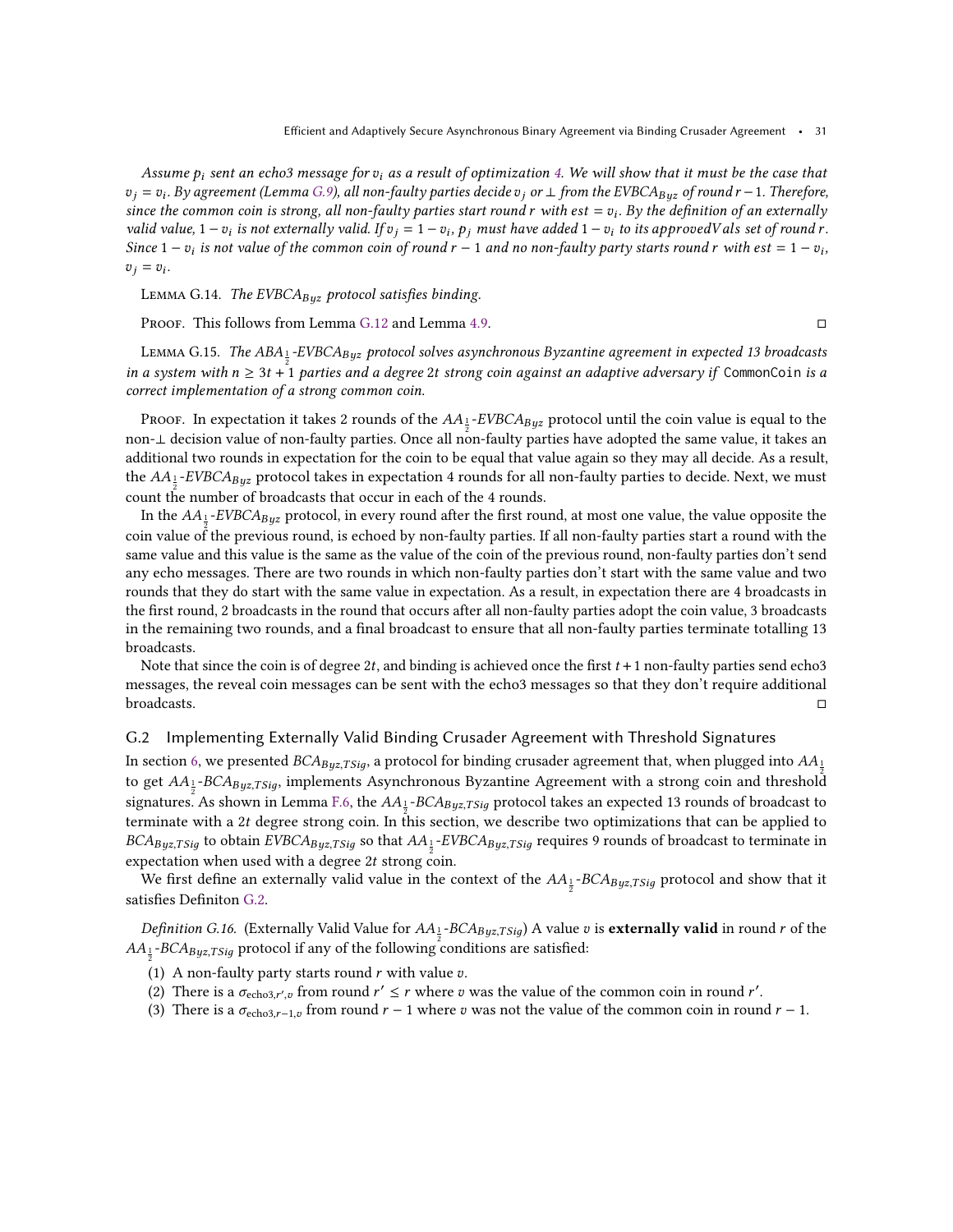LEMMA G.17. Externally Valid Value for  $AA_{\frac{1}{2}}$ -BC $A_{Byz,TSig}$  satisfies the definition of Externally Valid Value for  $AA_{\frac{1}{2}}$  in Definition [G.2.](#page-27-2)

Proof. Item [1](#page-30-2) trivially satisfies Definition [G.2.](#page-27-2)

Consider item [2](#page-30-3) of Definition [G.16.](#page-30-4) If such a  $\sigma_{\text{echo3},r',v}$  exists, by quorum intersection, all non-faulty parties must have decided ⊥ or *v* from the  $BCA_{Byz,TSig}$  of that round and set  $est = v$ . All non-faulty parties start the next round of  $AA_{\frac{1}{2}}$  BC $A_{Byz,TSig}$  with  $v$  and by validity of BC $A_{Byz,TSig}$ , all non-faulty parties start every round  $r'' > r'$ (that they start) with  $v$ . Hence this condition satisfies Definition [G.16.](#page-30-4)

Finally, consider item [3](#page-30-5) of Definition [G.16.](#page-30-4) If such a  $\sigma_{\text{echo3},r-1,v}$  exists, then by quorum intersection, no nonfaulty party could have output  $1 - v$  from the  $BCA_{Byz,TSig}$  of that round, and no non-faulty party could have committed  $1 - v$ . Some non-faulty must have started round  $r - 1$  with v, so it must have been externally valid in round  $r - 1$ . The lemma therefore follows.

The following two optimizations, when applied to  $BCA_{Byz,TSig}$ , result in  $EVBCA_{Byz,TSig}$ .

- (1) If party  $p_i$  outputs v from the  $BCA_{Byz,TSig}$  in round r of  $AA_{\frac{1}{2}}$ - $BCA_{Byz,TSig}$  and therefore sets  $est = val$  in round r, where *val* is not equal to the value of the coin (line [7](#page-6-0) of Algorithm [1\)](#page-6-0), then they directly send a message  $\langle$ echo2, *est*,  $\sigma$ <sub>echo3,r,val</sub> $\rangle$  in round  $r + 1$ , where  $\sigma$ <sub>echo3,r,val</sub> is the output of line [30](#page-24-0) in Algorithm [7.](#page-24-0) In round  $r + 1$ , other parties verify this echo2 message prior to adding it to their *pendingEcho2* set by verifying that threshold-verify((echo3, r, val),  $\sigma_{\text{echo3},r,val}$ ) = true. Upon receiving such an echo2 message, they directly send an echo2 message for *val* with the same  $\sigma_{\text{echo3}, r, val}$  in round  $r + 1$  if they haven't already sent an echo2 message in that round.
- (2) If party  $p_i$  decides  $v$  in the round  $r$  instance of  $BCA_{Byz,TSig}$  and  $v$  is the value of the coin in round  $r$  of  $A\AA_{\frac{1}{2}}$ -BC $A_{Byz,TSig}$ , it directly sends a designated message to indicate that it is safe for all non-faulty parties to decide  $v$  that contains the  $\sigma_{\text{echo3},r,v}$  created on Line [30](#page-24-0) to all parties. Upon receiving this message and learning the value of the coin in round  $r$ , each non-faulty party immediately decides  $v$  and forward the message to all other non-faulty parties.

THEOREM G.18. The EVBCA $_{Byz,TSig}$  protocol implements EVBCA.

Proof. This follows from Lemmas [G.20,](#page-31-0) [G.21,](#page-32-0) [G.22,](#page-32-1) and [G.23.](#page-32-2) □

Before proving that each of the properties of EVBCA are satisfied, we prove a useful lemma:

<span id="page-31-1"></span>LEMMA G.19. If  $\sigma_{echo3, r, v}$  exists from round r and value of the common coin of round r is v, and no  $\sigma_{echo3, r, 1-v}$ exists from a round  $r'' < r$  with  $1 - v$  was the value of the coin in round  $r''$ , then in all rounds  $r' \ge r$ ,  $1 - v$  is not externally valid.

PROOF. If  $\sigma_{\rm echo3, r, v}$  exists from round r and value of the common coin of round r is v, by quorum intersection on the echo3 messages, all non-faulty parties set  $est = v$  in round r. Neither of the optimizations apply for value  $1 - v$ , and all non-faulty parties start round  $r + 1$  with value v. By validity, all non-faulty parties start every round  $r' > r$ , with v and  $\sigma_{echo3}$  for 1 – v is never created, thus proving the lemma.

 $\Box$ 

We now prove that  $EVBCA_{Byz,TSig}$  satisfies all the properties of EVBCA.

<span id="page-31-0"></span>LEMMA G.20. The EVBC $A_{Byz,TSig}$  protocol satisfies agreement.

PROOF. We consider two cases:

(1) A non-faulty party decides  $v$  in round  $r$  upon receiving  $2t + 1$  echo3 messages for  $v$ .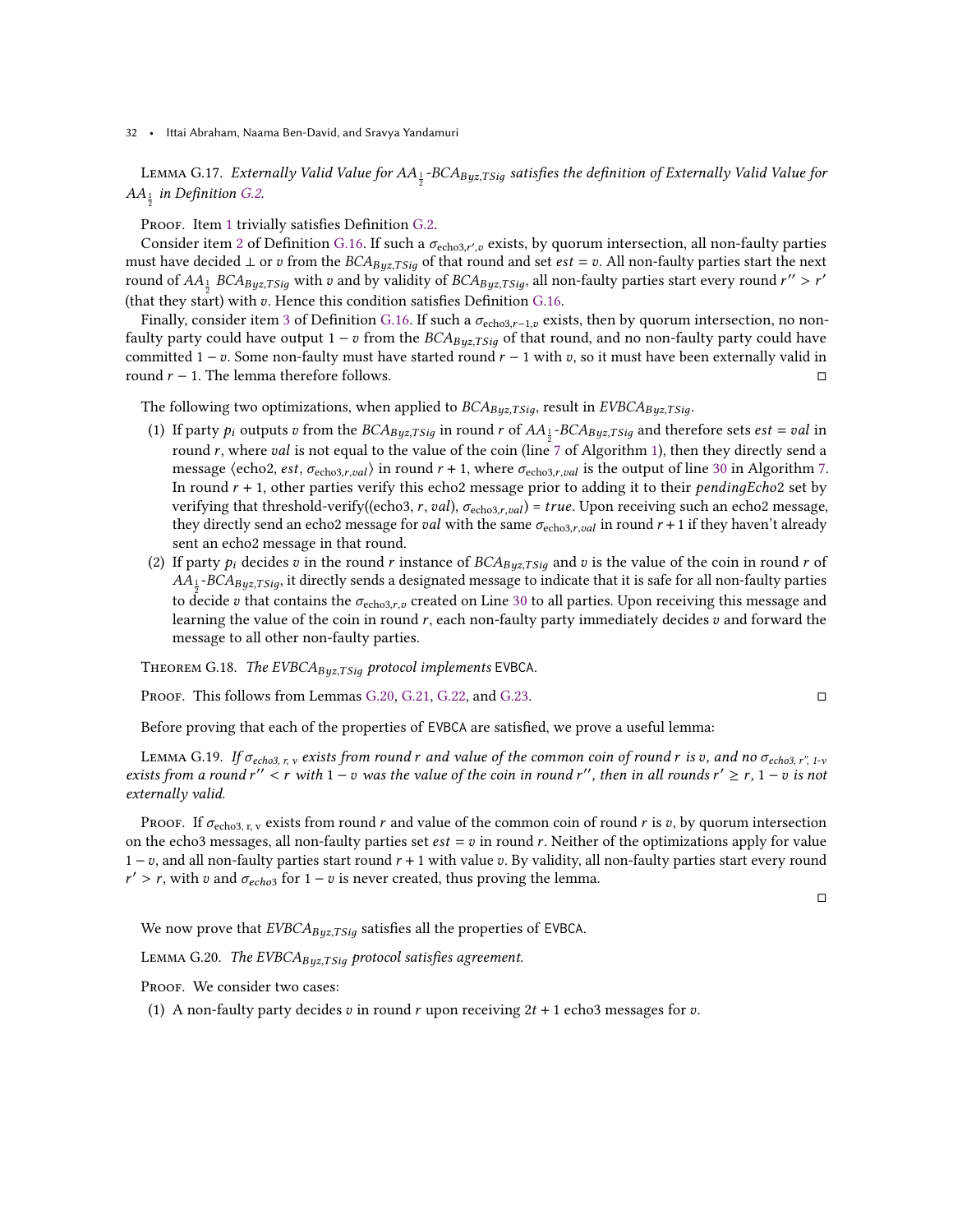(2) A non-faulty party decides a value v in round r upon receiving a proof  $\sigma_{\text{echo3},r',v}$  from round  $r' \leq r$  in which  $v$  was the value of the common coin.

In the first case, it must be the case that  $v$  is externally valid in round  $r$ , so by Lemma [G.19](#page-31-1)  $\sigma_{\rm echo3, r', 1-v}$  cannot exist from a round  $r' < r$  where  $1 - v$  was the value of the coin in round r'. As a result, by quorum intersection, the only value a non-faulty party can decide in the  $EVBCA_{Byz,TSig}$  of round r is v or ⊥.

For the second case, by Lemma [G.19,](#page-31-1) a non-faulty party cannot decide  $1 - v$  in round r. □

<span id="page-32-0"></span>LEMMA G.21. The EVBC $A_{Byz,TSiq}$  protocol satisfies external validity.

Proof. Assume that v is externally valid and  $1 - v$  is not externally valid. Then it must be the case all non-faulty parties start round r of the protocol with v and there is no  $\sigma_{\text{echo3},r',1-v}$  from a round  $r' < r$  such that threshold-verify((echo3, r', 1 – v),  $\sigma_{\text{echo3}, r', 1-v}$ )=true, where r' = r – 1 or r' < r and v was the value of the common coin in round r'. Since no non-faulty party sends an echo message in round r with  $1 - v$ ,  $\sigma_{\text{echo},r,1-v}$  is never created and no non-faulty party adds  $(1 - v, *)$  to their *pendingEcho2* set. Therefore, no non-faulty party ever sends an echo3 message containing  $1 - v$  or  $\perp$  in round r, and no non-faulty party can decide  $1 - v$ . The rest of the proof follows from that of Lemma [G.22.](#page-32-1)

□

### <span id="page-32-1"></span>LEMMA G.22. The EVBCA $_{Byz, TSig}$  protocol satisfies termination.

PROOF. Consider a round  $r$  of the protocol. There are 3 cases under which we must prove termination:

- (1) There is no  $\sigma_{\text{echo3},r,v}$  from round  $r-1$  or from round  $r' < r$  where v was the value of the coin.
- (2) A party starts round r with  $\sigma_{\text{echo3},r-1,v}$  from round  $r-1$  where v was not the value of the coin.
- (3) A party starts round r with a  $\sigma_{echo,r',v}$  from round  $r' < r$  where the value of the coin was v.

Termination for case 1 follows from Lemma [F.3.](#page-25-3)

In case 2, the party that has the  $\sigma_{echo3,r-1, v}$  directly sends in round r (echo2, est,  $\sigma_{echo3,r, val}$ ), where  $\sigma_{echo3,r, val}$ is the output of line [30](#page-24-0) from round  $r - 1$  of the protocol. Note that this party could be Byzantine and therefore send this to only some of the non-faulty parties. Every non-faulty party that receives this echo2 message and sends  $\langle$ echo2, est,  $\sigma_{\rm echo3,r-1.0}$  if they haven't already sent an echo2 message. It is left to prove that all non-faulty parties that did not receive this message send echo2 messages. This follows from the fact that there must be some value such that at least  $t + 1$  non-faulty parties started with this value. As a result, every non-faulty party's *pendingEcho2* size becomes of size at least  $2t + 1$  and each non-faulty party sends an echo3 message that satisfies the conditions on Lines [20](#page-24-0) and [23.](#page-24-0) Every non-faulty party eventually has a *pendingEcho3* set of size  $2t + 1$  and decides a value.

In case 3, some party has a proof,  $\sigma_{\text{echo3}, r', v}$  from round  $r' < r$  in which the common coin equalled v, and therefore directly sends a designated message containing  $\sigma_{\text{echo3},r',v}$  to other parties. All non-faulty parties that receive this message decide v upon receiving this message and learning the value of the coin in round  $r'$ ; in addition, they forward this message to all the other parties, so all non-faulty parties decide. □

<span id="page-32-2"></span>LEMMA G.23. The EVBC $A_{Byz,TSig}$  protocol satisfies binding.

Proof. For the purposes of this proof, we refer to a value  $v$  as "permanently externally valid" if  $\sigma_{echo3.r', v}$  exists from a round r' where v was the value of the common coin. A non-faulty party decides a value v in round r either after receiving proof that  $v$  is permanently externally valid or after receiving echo3 messages from  $2t + 1$  parties in round  $r$ .

We therefore consider two cases for a round  $r$ :

- (1) There is a permanently externally valid value v with a proof from a round  $r' < r$ .
- (2) There is no permanently externally valid value v from a round  $r' < r$ .